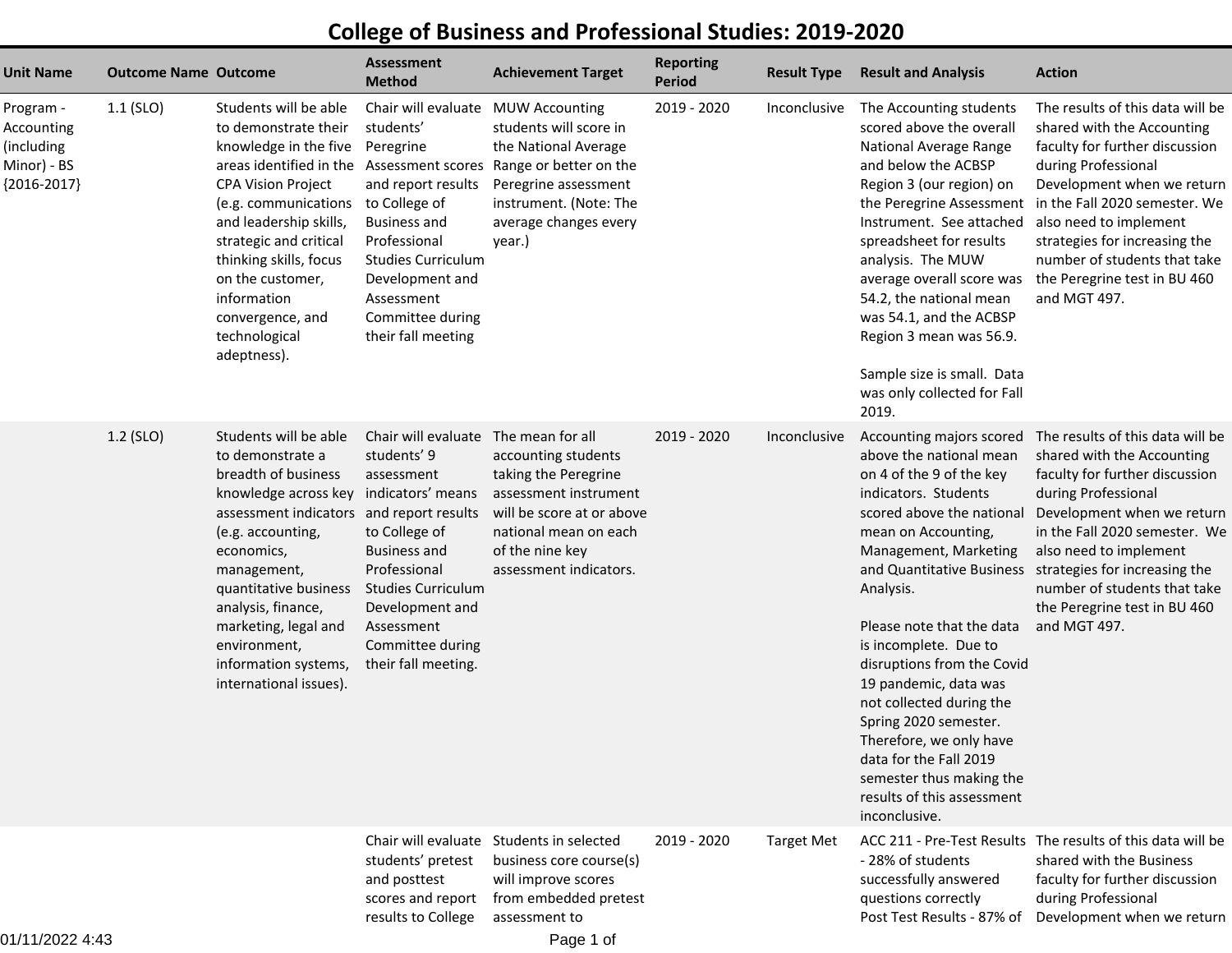| <b>Unit Name</b> | <b>Outcome Name Outcome</b> |                                                                                                                     | <b>Assessment</b><br><b>Method</b>                                                                                                                                                                                                | <b>Achievement Target</b>                                                                                                                   | <b>Reporting</b><br><b>Period</b> | <b>Result Type</b> | <b>Result and Analysis</b>                                                                                                                                                                                                                                                                                                                                                                                                                                                                                                                                                                                        | <b>Action</b>                                                                                                                                                                                                            |
|------------------|-----------------------------|---------------------------------------------------------------------------------------------------------------------|-----------------------------------------------------------------------------------------------------------------------------------------------------------------------------------------------------------------------------------|---------------------------------------------------------------------------------------------------------------------------------------------|-----------------------------------|--------------------|-------------------------------------------------------------------------------------------------------------------------------------------------------------------------------------------------------------------------------------------------------------------------------------------------------------------------------------------------------------------------------------------------------------------------------------------------------------------------------------------------------------------------------------------------------------------------------------------------------------------|--------------------------------------------------------------------------------------------------------------------------------------------------------------------------------------------------------------------------|
|                  |                             |                                                                                                                     | of Business and<br>Professional<br><b>Studies Curriculum</b><br>Development and<br>Assessment<br>Committee during<br>their fall meeting.                                                                                          | embedded posttest<br>assessment by 20%.                                                                                                     | 2019 - 2020                       | <b>Target Met</b>  | students successfully<br>answered questions<br>correctly<br>Data was collected during<br>the Fall 2019 semester.<br>209% increase<br>ACC 212 - Pre-Test Results courses.<br>- 27% of students<br>successfully answered<br>questions correctly<br>Post-Test Results - 87% of<br>students successfully<br>answered questions<br>correctly<br>Data was collected during<br>the Spring 2020 semester.<br>222% increase<br>Due to disruptions from<br>the Covid 19 pandemic,<br>pre and post-test data was<br>not collected for the<br>Economics class, thus<br>making the results of this<br>assessment inconclusive. | in the Fall 2020 semester. We<br>need to make sure data is<br>being collected in all sections<br>of ACC I and ACC II. We also<br>need to implement strategies<br>for ensuring that data is<br>collected in the Economics |
|                  | 1.3 (PO 4.d.)               | Students will be able<br>to pursue<br>opportunities in<br>graduate education<br>and/or employment<br>opportunities. | Chair will evaluate 40% of capstone<br>and report the<br><b>Graduation Exit</b><br>Survey results to<br>and Professional<br><b>Studies Curriculum</b><br>Development and<br>Assessment<br>Committee during<br>their fall meeting. | students participating in<br>the Graduation Exit<br>Survey will state a<br>College of Business career plan of attending<br>graduate school. | 2019 - 2020                       | Inconclusive       | 55% of business students<br>surveyed indicated that<br>they planned to attend<br>graduate school, 19%<br>responded that they did<br>not plan to attend<br>graduate school, and 26%<br>indicated that they did not<br>know if they planned to<br>attend graduate school on<br>our Graduation Exit<br>Survey.<br>Please note that the data<br>is incomplete. Due to<br>disruptions from the Covid<br>19 pandemic, data was<br>not collected during the<br>Spring 2020 semester.                                                                                                                                     | The results of this data will be<br>shared with the Accounting<br>faculty for further discussion<br>during Professional<br>Development when we return<br>in the Fall 2020 semester.                                      |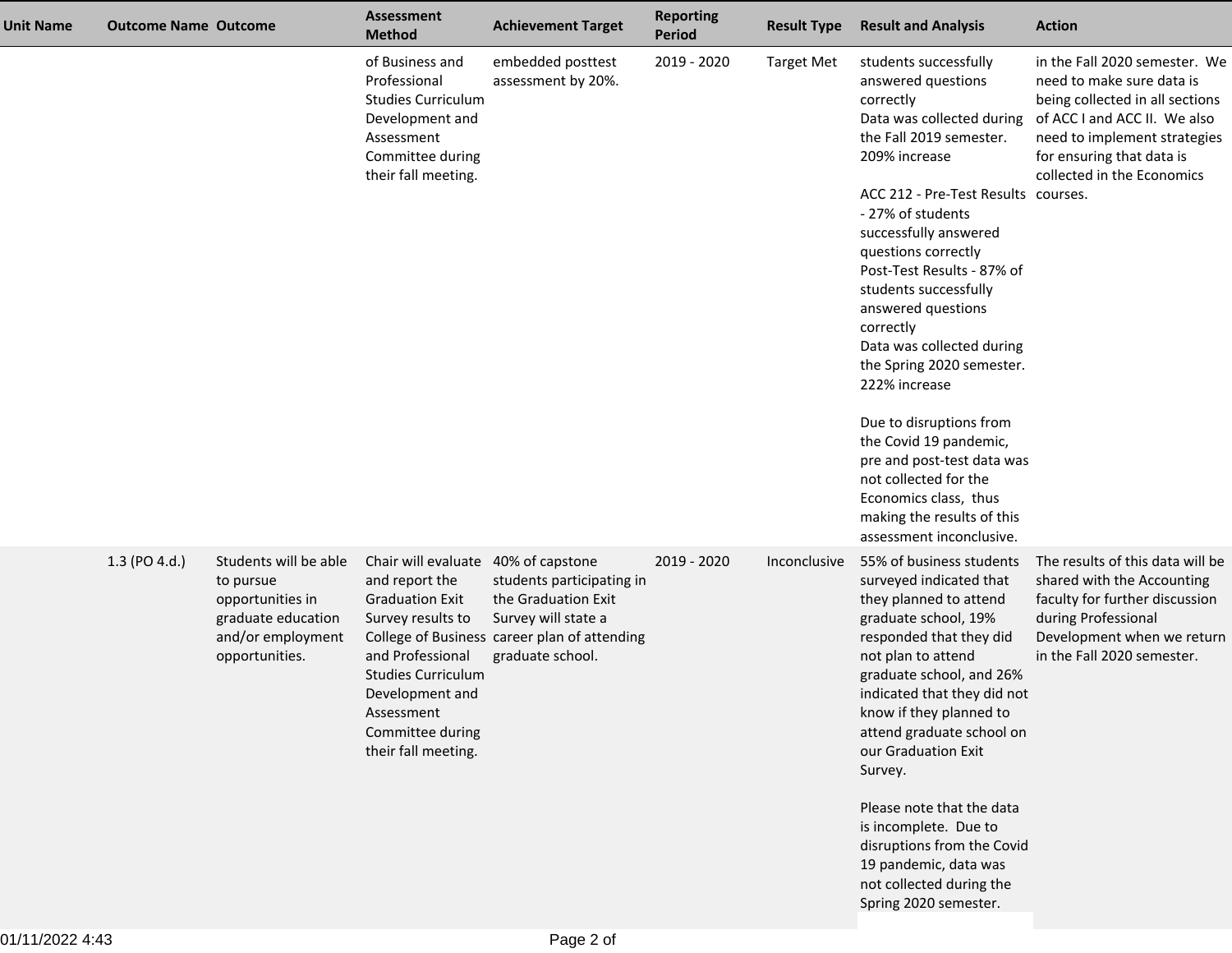| <b>Unit Name</b> | <b>Outcome Name Outcome</b> |                                                                                                                     | <b>Assessment</b><br><b>Method</b>                                                                                                                                                                                                          | <b>Achievement Target</b>                                                                                                                                       | <b>Reporting</b><br><b>Period</b> | <b>Result Type</b> | <b>Result and Analysis</b>                                                                                                                                                                                                                                                                                                                                                                                                                                                                                                                                                                                               | <b>Action</b>                                                                                                                                                                                                  |
|------------------|-----------------------------|---------------------------------------------------------------------------------------------------------------------|---------------------------------------------------------------------------------------------------------------------------------------------------------------------------------------------------------------------------------------------|-----------------------------------------------------------------------------------------------------------------------------------------------------------------|-----------------------------------|--------------------|--------------------------------------------------------------------------------------------------------------------------------------------------------------------------------------------------------------------------------------------------------------------------------------------------------------------------------------------------------------------------------------------------------------------------------------------------------------------------------------------------------------------------------------------------------------------------------------------------------------------------|----------------------------------------------------------------------------------------------------------------------------------------------------------------------------------------------------------------|
|                  | 1.3 (PO 4.d.)               | Students will be able<br>to pursue<br>opportunities in<br>graduate education<br>and/or employment<br>opportunities. | Chair will evaluate 40% of capstone<br>and report the<br><b>Graduation Exit</b><br>Survey results to<br>and Professional<br><b>Studies Curriculum</b><br>Development and<br>Assessment<br>Committee during<br>their fall meeting.           | students participating in<br>the Graduation Exit<br>Survey will state a<br>College of Business career plan of attending<br>graduate school.                     | 2019 - 2020                       | Inconclusive       | Therefore, we only have<br>data for the Fall 2019<br>results of this assessment<br>inconclusive.                                                                                                                                                                                                                                                                                                                                                                                                                                                                                                                         | The results of this data will be<br>shared with the Accounting<br>semester thus making the faculty for further discussion<br>during Professional<br>Development when we return<br>in the Fall 2020 semester.   |
|                  |                             |                                                                                                                     | Chair will evaluate 75% of capstone<br>and report the<br><b>Graduation Exit</b><br>Survey results to<br>College of Business their education<br>and Professional<br>Development and<br>Assessment<br>Committee during<br>their fall meeting. | students participating in<br>the Graduation Exit<br>Survey will state that<br>adequately prepared<br>Studies Curriculum them for employment.                    | 2019 - 2020                       | Inconclusive       | Results of our Graduation<br>67% of business students<br>surveyed felt course<br>preparation for<br>employment was<br>excellent, 26% responded<br>that they neither agree<br>nor disagree that course<br>preparation for<br>employment was<br>excellent, 3% indicated<br>that they disagreed, and<br>3% didn't answer.<br>Please note that the data<br>is incomplete. Due to<br>disruptions from the Covid<br>19 pandemic, data was<br>not collected during the<br>Spring 2020 semester.<br>Therefore, we only have<br>data for the Fall 2019<br>semester thus making the<br>results of this assessment<br>inconclusive. | The results of this data will be<br>Exit Survey indicated that shared with the Accounting<br>faculty for further discussion<br>during Professional<br>Development when we return<br>in the Fall 2020 semester. |
|                  |                             |                                                                                                                     | Chair will evaluate 75% of capstone<br>and report the<br><b>Graduation Exit</b><br>Survey results to<br>and Professional<br>Studies Curriculum employment<br>Development and                                                                | students participating in<br>the Graduation Exit<br>Survey will state they<br>College of Business have already secured<br>plans for gainful<br>immediately upon | 2019 - 2020                       | Inconclusive       | 80% of participants in the<br><b>Graduation Exit Survey</b><br>indicated that they were<br>currently either full-time<br>or part-time employed.<br>13% indicated they were<br>not currently employed<br>but were looking for a job.                                                                                                                                                                                                                                                                                                                                                                                      | The results of this data will be<br>shared with the Accounting<br>faculty for further discussion<br>during Professional<br>Development when we return<br>in the Fall 2020 semester.                            |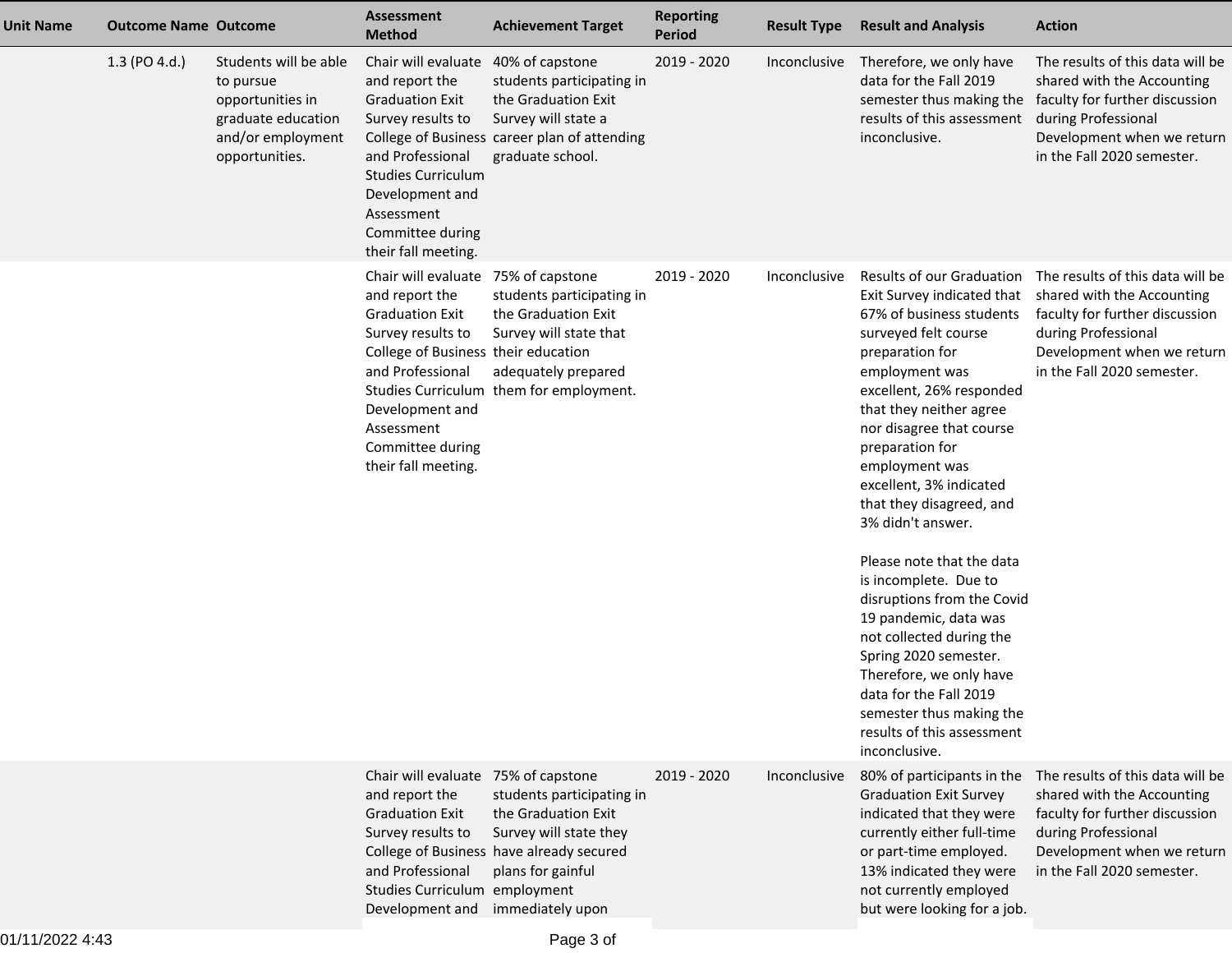| Unit Name | <b>Outcome Name Outcome</b> |                                                                                       | <b>Assessment</b><br><b>Method</b>                                                                                                                                                                       | <b>Achievement Target</b>                                                                                                                                                                                                                                   | <b>Reporting</b><br><b>Period</b> | <b>Result Type</b> | <b>Result and Analysis</b>                                                                                                                                                                                                                                                                                                           | <b>Action</b>                                                                                                                                                                                                                                                                                            |
|-----------|-----------------------------|---------------------------------------------------------------------------------------|----------------------------------------------------------------------------------------------------------------------------------------------------------------------------------------------------------|-------------------------------------------------------------------------------------------------------------------------------------------------------------------------------------------------------------------------------------------------------------|-----------------------------------|--------------------|--------------------------------------------------------------------------------------------------------------------------------------------------------------------------------------------------------------------------------------------------------------------------------------------------------------------------------------|----------------------------------------------------------------------------------------------------------------------------------------------------------------------------------------------------------------------------------------------------------------------------------------------------------|
|           |                             |                                                                                       | Assessment<br>Committee during<br>their fall meeting.                                                                                                                                                    | graduation.                                                                                                                                                                                                                                                 | 2019 - 2020                       | Inconclusive       | 3% said they were not<br>currently employed and<br>not looking for a job. 3%<br>of the students didn't<br>answer the question.<br>Please note that the data<br>is incomplete. Due to<br>disruptions from the Covid                                                                                                                   | The results of this data will be<br>shared with the Accounting<br>faculty for further discussion<br>during Professional<br>Development when we return<br>in the Fall 2020 semester.                                                                                                                      |
|           |                             |                                                                                       |                                                                                                                                                                                                          |                                                                                                                                                                                                                                                             |                                   |                    | 19 pandemic, data was<br>not collected during the<br>Spring 2020 semester.<br>Therefore, we only have<br>data for the Fall 2019<br>semester thus making the<br>results of this assessment<br>inconclusive.                                                                                                                           |                                                                                                                                                                                                                                                                                                          |
|           | $2.1$ (SLO)                 | Students will be able<br>to craft written<br>reports specific to<br>their discipline. | students' writing<br>the Business<br>report results to<br>and Professional<br><b>Studies Curriculum</b><br>Development and<br>Assessment<br>Committee during<br>their fall meeting.                      | Chair will evaluate 60% of students will<br>earn a "satisfactory"<br>assignments using rating or above on a<br>writing assignment<br>Writing Rubric and completed during a<br>junior-level course on<br>College of Business the Business Writing<br>Rubric. | 2019 - 2020                       | Inconclusive       | All of the Accounting<br>students that were<br>assessed earned a<br>"satisfactory" rating or<br>above on the writing<br>assessment. A perfect<br>score on the assessment<br>was 25 and the mean<br>score for the Accounting<br>students was 21.25.<br>Only 1 student evaluated<br>was a Junior. That student<br>scored a perfect 25. | The results of this data will be<br>shared with the Accounting<br>faculty for further discussion<br>during Professional<br>Development when we return<br>in the Fall 2020 semester.                                                                                                                      |
|           |                             |                                                                                       | students' writing<br>assignments using<br>the Business<br>report results to<br>and Professional<br><b>Studies Curriculum</b><br>Development and<br>Assessment<br>Committee during<br>their fall meeting. | Chair will evaluate 75% of students will<br>earn a "satisfactory"<br>rating or above on a<br>writing assignment<br>Writing Rubric and completed during a<br>senior-level course on<br>College of Business the Business Writing<br>Rubric.                   | 2019 - 2020                       | Inconclusive       | All of the Accounting<br>students that were<br>assessed earned a<br>"satisfactory" rating or<br>above on the writing<br>assessment. A perfect<br>score on the assessment<br>was 25 and the mean<br>score for the Accounting<br>students was 21.25.<br>Only 3 students evaluated<br>were seniors.                                     | The results of this data will be<br>shared with the Accounting<br>faculty for further discussion<br>during Professional<br>Development when we return<br>in the Fall 2020 semester.<br>More effort will be made in<br>the future to ensure a larger<br>sample size of participants in<br>the assessment. |
|           | $3.1$ (SLO)                 | Students will be able<br>to apply and                                                 | students'                                                                                                                                                                                                | Chair will evaluate 75% of students will<br>successfully pass major                                                                                                                                                                                         | 2019 - 2020                       | Inconclusive       | Fall 2019 semester.                                                                                                                                                                                                                                                                                                                  | Data was only collected in The results of this data will be<br>shared with the Business                                                                                                                                                                                                                  |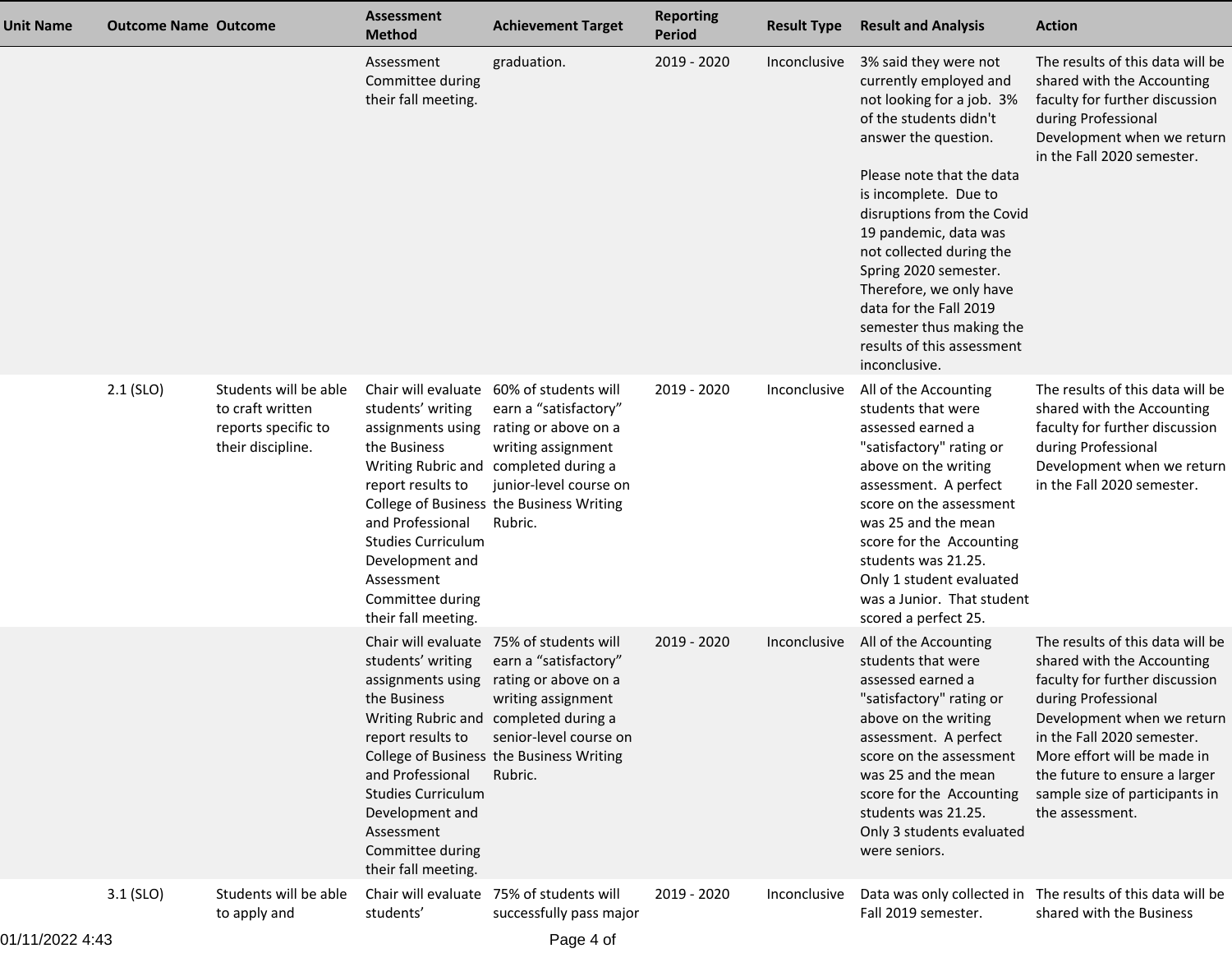| <b>Unit Name</b> | <b>Outcome Name Outcome</b> |                                                                                                          | <b>Assessment</b><br><b>Method</b>                                                                                                                                                                                                                                        | <b>Achievement Target</b>                                                                                                                                                                             | <b>Reporting</b><br><b>Period</b> | <b>Result Type</b> | <b>Result and Analysis</b>                                                                                                                                                                                                                                                                                                                                     | <b>Action</b>                                                                                                                                                                                                                                                                                                                                                                                                                                                                        |
|------------------|-----------------------------|----------------------------------------------------------------------------------------------------------|---------------------------------------------------------------------------------------------------------------------------------------------------------------------------------------------------------------------------------------------------------------------------|-------------------------------------------------------------------------------------------------------------------------------------------------------------------------------------------------------|-----------------------------------|--------------------|----------------------------------------------------------------------------------------------------------------------------------------------------------------------------------------------------------------------------------------------------------------------------------------------------------------------------------------------------------------|--------------------------------------------------------------------------------------------------------------------------------------------------------------------------------------------------------------------------------------------------------------------------------------------------------------------------------------------------------------------------------------------------------------------------------------------------------------------------------------|
|                  | $3.1$ (SLO)                 | demonstrate<br>knowledge of key<br>principles of their<br>major area.                                    | Capstone Exams<br>and report results<br>to College of<br><b>Business and</b><br>Professional<br><b>Studies Curriculum</b><br>Development and<br>Assessment<br>Committee during<br>their fall meeting.                                                                     | specific questions on<br>the senior capstone<br>exam with a 70 or<br>above.                                                                                                                           | 2019 - 2020                       | Inconclusive       | Accounting: 2 out of the 4<br>students that took the<br>senior capstone exam<br>successfully passed<br>concentration/minor<br>specific questions with a<br>70 or above - target not<br>met                                                                                                                                                                     | faculty for further discussion<br>during Professional<br>Development when we return<br>in the Fall 2020 semester.                                                                                                                                                                                                                                                                                                                                                                    |
|                  | 4.1 (GEO 1.c.)              | Students will be able<br>to give an oral<br>presentation of<br>relevant discipline-<br>specific targets. | students'<br>presentations<br>using the AAC&U<br>Oral<br>Communication<br>Value Rubric and<br>report result to<br><b>College of Business</b><br>and Professional<br><b>Studies Curriculum</b><br>Development and<br>Assessment<br>Committee during<br>their fall meeting. | Chair will evaluate 60% of students will<br>earn a "3" or above<br>rating utilizing the<br>AAC&U Oral<br><b>Communication Value</b><br>Rubric on a<br>presentation completed<br>during their program. | 2019 - 2020                       | Inconclusive       | 66.7% of students earned<br>a "3" or above rating<br>utilizing the AAC&U Oral<br><b>Communication Value</b><br>Rubric on a presentation<br>completed during their<br>program.<br>Data was collected for Fall<br>2019 semester only.<br>Students were not<br>identified by major so the<br>results are for BAS, BS,<br>and BBA for all 7<br>concentrations.     | The data will be shared with<br>the College of Business and<br><b>Professional Studies</b><br>Curriculum Development and<br>Assessment Committee and<br>with the entire faculty. Data<br>is collected in the face-to-face<br>MGT 497 course. We need to<br>make plans to assess this data<br>in the online section as well.<br>Data did not separate out by<br>major so this is an aggregate<br>for all business students. We<br>may need to start identifying<br>students by major. |
|                  |                             |                                                                                                          | students'<br>presentations<br>using the AAC&U<br>Oral<br>Communication<br>Value Rubric and<br>report result to<br><b>College of Business</b><br>and Professional<br><b>Studies Curriculum</b><br>Development and<br>Assessment<br>Committee during<br>their fall meeting. | Chair will evaluate Students will average a<br>"3" or above rating<br>utilizing the AAC&U Oral<br><b>Communication Value</b><br>Rubric on a<br>presentation completed<br>during their program.        | 2019 - 2020                       | Inconclusive       | The average rating<br>utilizing the AAC&U Oral<br><b>Communication Value</b><br>Rubric on a presentation<br>completed during their<br>program for student<br>assessed AY 2019-2020<br>was 3.07.<br>The data was only<br>collected during the Fall<br>2019.<br>Students were not<br>identified by major so the<br>results are for BAS, BS,<br>and BBA for all 7 | The data will be shared with<br>the College of Business and<br><b>Professional Studies</b><br>Curriculum Development and<br>Assessment Committee and<br>with the entire faculty.                                                                                                                                                                                                                                                                                                     |

concentrations.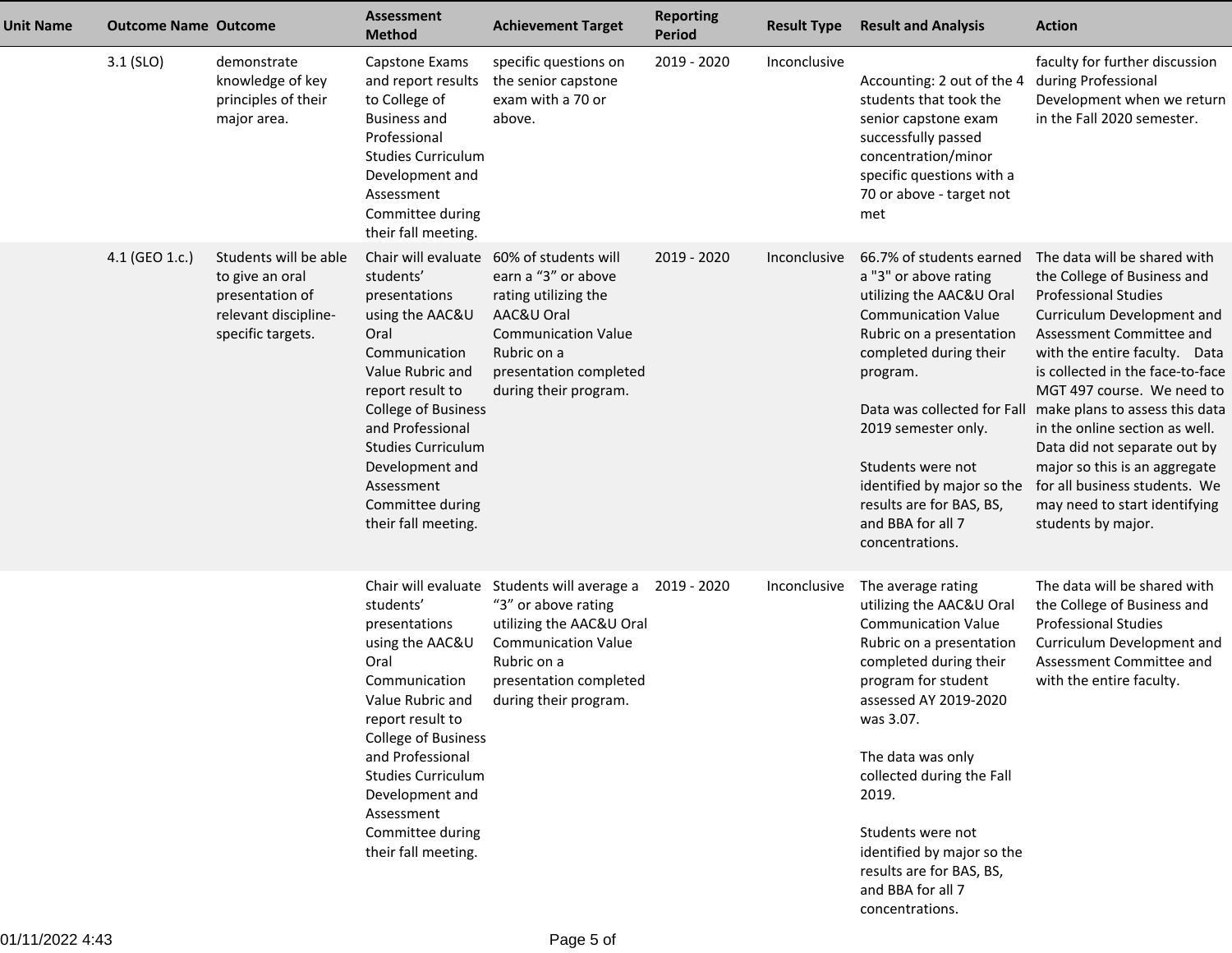| <b>Unit Name</b>                                                                                                     | <b>Outcome Name Outcome</b> |                                                                                                                                                                                                                                             | <b>Assessment</b><br><b>Method</b>                                                                                                                                                                                            | <b>Achievement Target</b>                                                                                                  | <b>Reporting</b><br><b>Period</b> | <b>Result Type</b> | <b>Result and Analysis</b>                                                                                                                                                                                         | <b>Action</b>                                                                                                                                                                                                                                                                                                                                                                                                                                                                                                                                                                                                                                                                                                                                                                                                                                                                                                                                                                                                                                                                         |
|----------------------------------------------------------------------------------------------------------------------|-----------------------------|---------------------------------------------------------------------------------------------------------------------------------------------------------------------------------------------------------------------------------------------|-------------------------------------------------------------------------------------------------------------------------------------------------------------------------------------------------------------------------------|----------------------------------------------------------------------------------------------------------------------------|-----------------------------------|--------------------|--------------------------------------------------------------------------------------------------------------------------------------------------------------------------------------------------------------------|---------------------------------------------------------------------------------------------------------------------------------------------------------------------------------------------------------------------------------------------------------------------------------------------------------------------------------------------------------------------------------------------------------------------------------------------------------------------------------------------------------------------------------------------------------------------------------------------------------------------------------------------------------------------------------------------------------------------------------------------------------------------------------------------------------------------------------------------------------------------------------------------------------------------------------------------------------------------------------------------------------------------------------------------------------------------------------------|
|                                                                                                                      | 5.1 (SAO)                   | Students will be able<br>to demonstrate the<br>role of ethics and<br>understand the<br>implications of their<br>actions on<br>themselves, their<br>colleagues, their<br>profession, the<br>business community<br>and society as a<br>whole. | Chair will evaluate<br>students' Ethics<br>Exams and report<br>results to College<br>of Business and<br>Professional<br><b>Studies Curriculum</b><br>Development and<br>Assessment<br>Committee during<br>their fall meeting. | 80% of students will<br>pass an ethics exam<br>administered in the<br>capstone course with a<br>70 or above.               | 2019 - 2020                       | Inconclusive       | 40% of Accounting<br>exam in the capstone<br>Data was only collected<br>for Fall 2019.                                                                                                                             | In the Fall 2018 semester, we<br>students passed the ethics added BU 105 Fundamentals<br>of Success in Business to the<br>course with a 70 or above. Business Core. One of the<br>modules in this course deals<br>with Academic Integrity. It is<br>our hope that this module will<br>improve ethical behavior in<br>our students. Students that<br>were enrolled in the<br>university prior to Fall 2018<br>were not required to take this<br>course, so it will take some<br>time to see the end result of<br>the new requirement.<br>The College of Business and<br>Professional Studies internal<br>Curriculum Development and<br>Assessment Committee will<br>continue to collect and<br>analyze this data to see if<br>changes in the curriculum<br>improve the graduating<br>seniors' ethics exam results.<br>We feel the questionnaire is<br>likely flawed and needs to be<br>revised.<br>The results of this data will be<br>shared with the Accounting<br>faculty for further discussion<br>during Professional<br>Development when we return<br>in the Fall 2020 semester. |
| Program -<br><b>Business</b><br>Administration<br>(including<br>Minors and<br>Certificates) -<br>BAS {2016-<br>2017} | $1.1$ (SLO)                 | Students will be able<br>to demonstrate a<br>breadth of business<br>knowledge across key<br>assessment indicators to College of<br>(e.g. accounting,<br>economics,<br>management,<br>quantitative business                                  | students'<br>Capstone Exams<br>and report results<br><b>Business and</b><br>Professional<br><b>Studies Curriculum</b><br>Development and                                                                                      | Chair will evaluate 60% of students will<br>score 70 or greater on<br>the BAS Business<br>Administration<br>Capstone Exam. | 2019 - 2020                       | Inconclusive       | Data was only collected in<br>Fall 2019 semester.<br>General Business: 4 out of<br>the 8 students that took<br>the senior capstone exam<br>successfully passed<br>concentration/minor<br>specific questions with a | The results of this data will be<br>shared with the Business<br>faculty for further discussion<br>during Professional<br>Development when we return<br>in the Fall 2020 semester.                                                                                                                                                                                                                                                                                                                                                                                                                                                                                                                                                                                                                                                                                                                                                                                                                                                                                                     |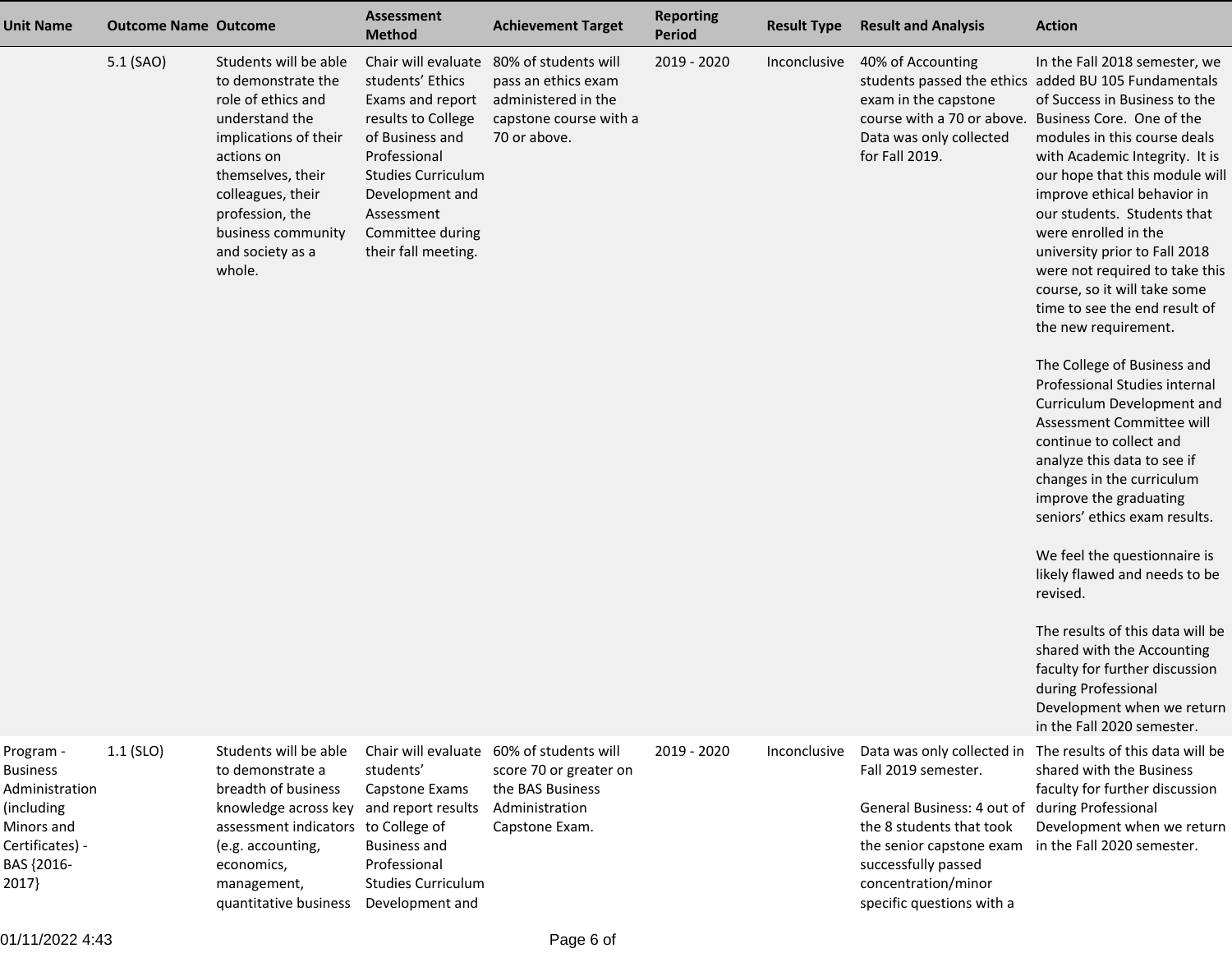| <b>Unit Name</b>                                                                                                     | <b>Outcome Name Outcome</b> |                                                                                                              | <b>Assessment</b><br><b>Method</b>                                                                                                                                                                | <b>Achievement Target</b>                                                                                                                                                       | <b>Reporting</b><br><b>Period</b> | <b>Result Type</b> | <b>Result and Analysis</b>                                                                                                                                                                                                                                                                                                                                                                                                                                                                                                                                                                                                                                                                                                                                                                | <b>Action</b>                                                                                                                                                                                                                                                                                                                                                                |
|----------------------------------------------------------------------------------------------------------------------|-----------------------------|--------------------------------------------------------------------------------------------------------------|---------------------------------------------------------------------------------------------------------------------------------------------------------------------------------------------------|---------------------------------------------------------------------------------------------------------------------------------------------------------------------------------|-----------------------------------|--------------------|-------------------------------------------------------------------------------------------------------------------------------------------------------------------------------------------------------------------------------------------------------------------------------------------------------------------------------------------------------------------------------------------------------------------------------------------------------------------------------------------------------------------------------------------------------------------------------------------------------------------------------------------------------------------------------------------------------------------------------------------------------------------------------------------|------------------------------------------------------------------------------------------------------------------------------------------------------------------------------------------------------------------------------------------------------------------------------------------------------------------------------------------------------------------------------|
| Program -<br><b>Business</b><br>Administration<br>(including<br>Minors and<br>Certificates) -<br>BAS {2016-<br>2017} | $1.1$ (SLO)                 | analysis, finance,<br>marketing, legal and<br>environment,<br>information systems,<br>international issues). | Assessment<br>Committee during<br>their fall meeting.                                                                                                                                             | 60% of students will<br>score 70 or greater on<br>the BAS Business<br>Administration<br>Capstone Exam.                                                                          | 2019 - 2020                       | Inconclusive       | 70 or above - target not<br>met<br>Management: 13 out of<br>the 17 students that took<br>the senior capstone exam<br>successfully passed<br>concentration/minor<br>specific questions with a<br>70 or above - target met<br>Management Information<br>Systems: 0 out of the 1<br>student that took the<br>senior capstone exam<br>successfully passed<br>concentration/minor<br>specific questions with a<br>70 or above - target not<br>met<br>Marketing: 5 out of the 5<br>students that took the<br>senior capstone exam<br>successfully passed<br>concentration/minor<br>specific questions with a<br>70 or above - target met<br>Not data was collected for<br>HCM or HRM majors.<br>The data is not separated<br>out by degree. This data<br>includes BS, BBA, and BAS<br>students. | The results of this data will be<br>shared with the Business<br>faculty for further discussion<br>during Professional<br>Development when we return<br>in the Fall 2020 semester.                                                                                                                                                                                            |
|                                                                                                                      |                             |                                                                                                              | students' pretest<br>and posttest<br>scores and report<br>results to College<br>of Business and<br>Professional<br><b>Studies Curriculum</b><br>Development and<br>Assessment<br>Committee during | Chair will evaluate Students in selected<br>business core course(s)<br>will improve scores<br>from embedded pretest<br>assessment to<br>embedded posttest<br>assessment by 20%. | 2019 - 2020                       | <b>Target Met</b>  | - 28% of students<br>successfully answered<br>questions correctly<br>Post Test Results - 87% of<br>students successfully<br>answered questions<br>correctly<br>Data was collected during<br>the Fall 2019 semester.<br>209% increase                                                                                                                                                                                                                                                                                                                                                                                                                                                                                                                                                      | ACC 211 - Pre-Test Results The results of this data will be<br>shared with the Business<br>faculty for further discussion<br>during Professional<br>Development when we return<br>in the Fall 2020 semester. We<br>need to make sure data is<br>being collected in all sections<br>of ACC I and ACC II. We also<br>need to implement strategies<br>for ensuring that data is |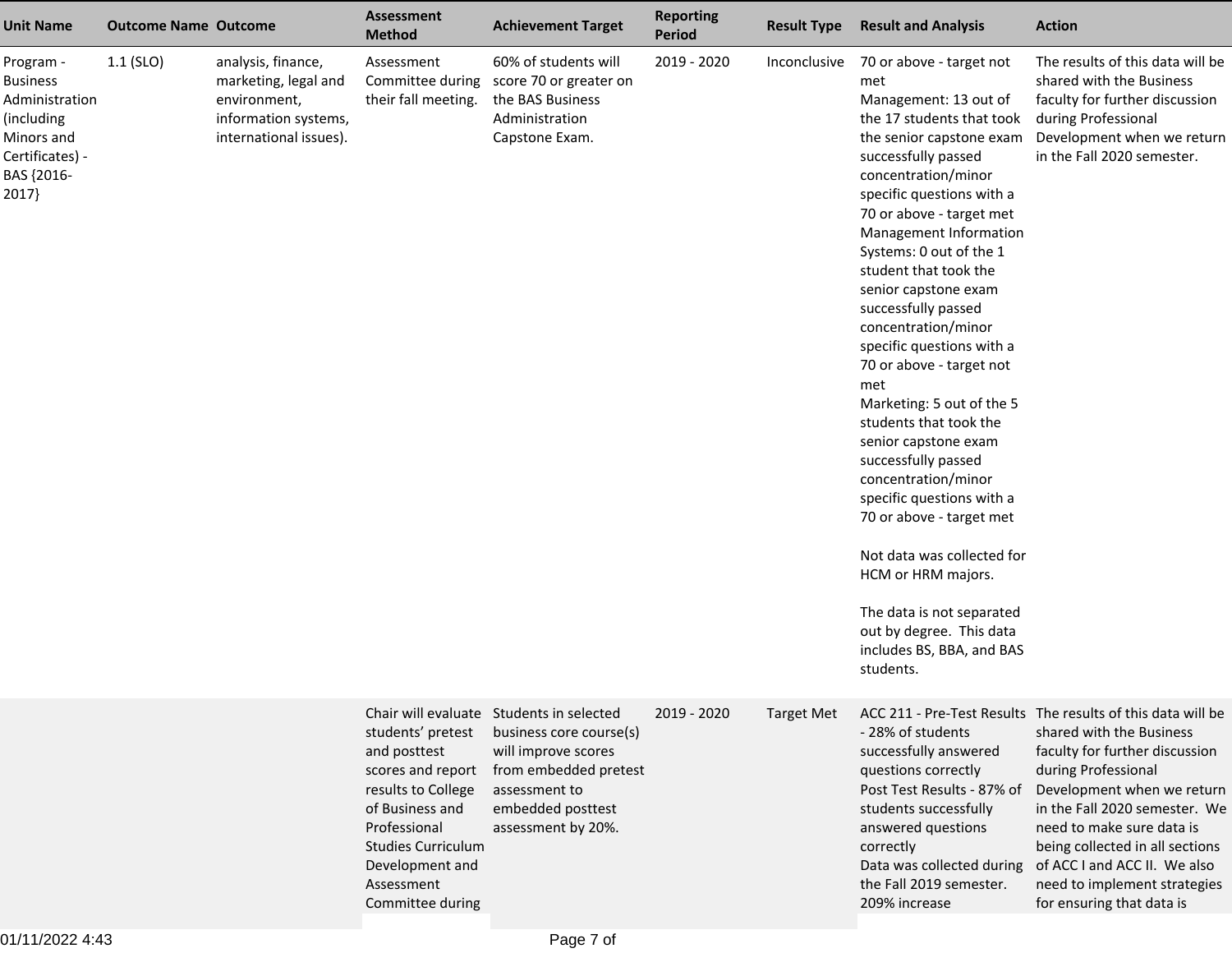| <b>Unit Name</b> | <b>Outcome Name Outcome</b> |                                                                                                                     | <b>Assessment</b><br><b>Method</b>                                                                                                                                                                                                                      | <b>Achievement Target</b>                                                                                                                                   | <b>Reporting</b><br>Period | <b>Result Type</b> | <b>Result and Analysis</b>                                                                                                                                                                                                                                                                                                                                                                                                                           | <b>Action</b>                                                                                                                                                                                                             |
|------------------|-----------------------------|---------------------------------------------------------------------------------------------------------------------|---------------------------------------------------------------------------------------------------------------------------------------------------------------------------------------------------------------------------------------------------------|-------------------------------------------------------------------------------------------------------------------------------------------------------------|----------------------------|--------------------|------------------------------------------------------------------------------------------------------------------------------------------------------------------------------------------------------------------------------------------------------------------------------------------------------------------------------------------------------------------------------------------------------------------------------------------------------|---------------------------------------------------------------------------------------------------------------------------------------------------------------------------------------------------------------------------|
|                  |                             |                                                                                                                     | their fall meeting.                                                                                                                                                                                                                                     | Students in selected<br>business core course(s)<br>will improve scores<br>from embedded pretest<br>assessment to<br>embedded posttest<br>assessment by 20%. | 2019 - 2020                | <b>Target Met</b>  | ACC 212 - Pre-Test Results courses.<br>- 27% of students<br>successfully answered<br>questions correctly<br>Post-Test Results - 87% of<br>students successfully<br>answered questions<br>correctly<br>Data was collected during<br>the Spring 2020 semester.<br>222% increase<br>No data collected this year<br>for Economics.                                                                                                                       | collected in the Economics                                                                                                                                                                                                |
|                  | 1.2 (PO 4.d.)               | Students will be able<br>to pursue<br>opportunities in<br>graduate education<br>and/or employment<br>opportunities. | Chair will evaluate 75% of students<br>and report the<br><b>Graduation Exit</b><br>Survey results to<br>and Professional<br>Studies Curriculum employment.<br>Development and<br>Assessment<br>Committee during<br>their fall meeting.                  | participating in the<br><b>Graduation Exit Survey</b><br>will state that their<br>College of Business education adequately<br>prepared them for             | 2019 - 2020                | Inconclusive       | Results of our Graduation<br>Exit Survey indicated that<br>67% of business students<br>surveyed felt course<br>preparation for<br>employment was<br>excellent, 26% responded<br>that they neither agree<br>nor disagree that course<br>preparation for<br>employment was<br>excellent, 3% indicated<br>that they disagreed, and<br>3% didn't answer. This<br>data includes BBA and BAS<br>students. The data was<br>collected for Fall 2019<br>only. | The results of this data will be<br>shared with the Business<br>faculty for further discussion<br>during Professional<br>Development when we return<br>in the Fall 2020 semester.                                         |
|                  |                             |                                                                                                                     | Chair will evaluate 75% of students<br>and report the<br><b>Graduation Exit</b><br>Survey results to<br>and Professional<br>Studies Curriculum immediately upon<br>Development and graduation.<br>Assessment<br>Committee during<br>their fall meeting. | participating in the<br><b>Graduation Exit Survey</b><br>will state they have<br>College of Business already secured plans<br>for gainful employment        | 2019 - 2020                |                    | <b>Graduation Exit Survey</b><br>indicated that they were<br>currently either full-time<br>or part-time employed.<br>13% indicated they were<br>not currently employed<br>but were looking for a job.<br>3% said they were not<br>currently employed and<br>not looking for a job. 3%<br>of the students didn't                                                                                                                                      | Inconclusive 80% of participants in the The results of this data will be<br>shared with the Business<br>faculty for further discussion<br>during Professional<br>Development when we return<br>in the Fall 2020 semester. |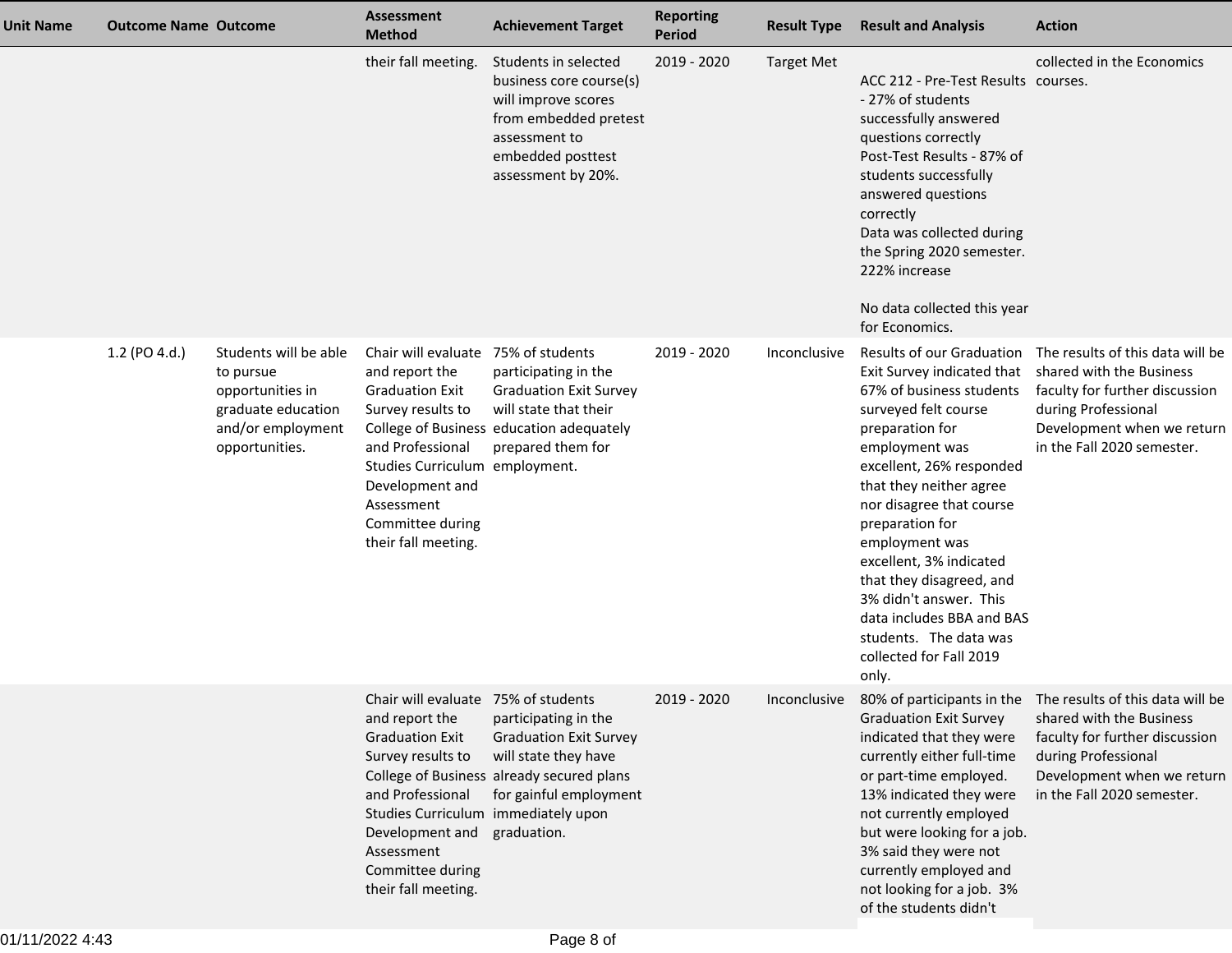| Unit Name | <b>Outcome Name Outcome</b> |                                                                                       | <b>Assessment</b><br><b>Method</b>                                                                                                                                                                                              | <b>Achievement Target</b>                                                                                                                                                                                             | <b>Reporting</b><br><b>Period</b> | <b>Result Type</b> | <b>Result and Analysis</b>                                                                                                                                                                                                                                                                                                                                                                                                                                                                                                                                                                                                                                                                                     | <b>Action</b>                                                                                                                                                                                                                                                                                                                                                                                                                                                                                                                      |
|-----------|-----------------------------|---------------------------------------------------------------------------------------|---------------------------------------------------------------------------------------------------------------------------------------------------------------------------------------------------------------------------------|-----------------------------------------------------------------------------------------------------------------------------------------------------------------------------------------------------------------------|-----------------------------------|--------------------|----------------------------------------------------------------------------------------------------------------------------------------------------------------------------------------------------------------------------------------------------------------------------------------------------------------------------------------------------------------------------------------------------------------------------------------------------------------------------------------------------------------------------------------------------------------------------------------------------------------------------------------------------------------------------------------------------------------|------------------------------------------------------------------------------------------------------------------------------------------------------------------------------------------------------------------------------------------------------------------------------------------------------------------------------------------------------------------------------------------------------------------------------------------------------------------------------------------------------------------------------------|
|           |                             |                                                                                       | Chair will evaluate<br>and report the<br><b>Graduation Exit</b><br>Survey results to<br>and Professional<br>Studies Curriculum immediately upon<br>Development and<br>Assessment<br>Committee during<br>their fall meeting.     | 75% of students<br>participating in the<br><b>Graduation Exit Survey</b><br>will state they have<br>College of Business already secured plans<br>for gainful employment<br>graduation.                                | 2019 - 2020                       | Inconclusive       | data includes BBA and BAS shared with the Business<br>students. The data was<br>collected for Fall 2019<br>only.                                                                                                                                                                                                                                                                                                                                                                                                                                                                                                                                                                                               | answer the question. This The results of this data will be<br>faculty for further discussion<br>during Professional<br>Development when we return<br>in the Fall 2020 semester.                                                                                                                                                                                                                                                                                                                                                    |
|           | $2.1$ (SLO)                 | Students will be able<br>to craft written<br>reports specific to<br>their discipline. | Chair will evaluate<br>students' writing<br>assignments using<br>the Business<br>report results to<br>and Professional<br><b>Studies Curriculum</b><br>Development and<br>Assessment<br>Committee during<br>their fall meeting. | 60% of students will<br>earn a "satisfactory"<br>rating or above on a<br>writing assignment<br>Writing Rubric and completed during a<br>junior-level course on<br>College of Business the Business Writing<br>Rubric. | 2019 - 2020                       | Inconclusive       | All of the Business<br>students that were<br>assessed earned a<br>"satisfactory" rating or<br>above on the writing<br>assessment. A perfect<br>score on the assessment<br>was 25 and the average<br>score for the Business<br>students was 22.5. This<br>data is for both BAS and<br>BBA students. Data was<br><b>Totals by Major</b><br>Management Information<br>Systems: Mean=24<br>Marketing: Mean=22<br><b>General Business:</b><br>$Mean = 23.4$<br>Human Resource<br>Management:<br>Mean=23.67<br>Health Care Management:<br>$Mean=21.4$<br>Management:<br>Mean=20.75<br>Juniors Only<br>Accounting: n=1 (score =<br>25)<br>Management Information<br>Systems: n=1 (score =24)<br>Marketing: n=1 (score | The College of Business and<br>Professional Studies'<br>Curriculum Development and<br>Assessment Committee will<br>continue to monitor this data<br>to ensure that the current<br>positive trend continues. The<br>results of this data will be<br>shared with the business<br>faculty during Professional<br>Development when we return<br>in the Fall 2020 semester.<br>only collected in Fall 2019. More effort will be made in<br>the future to ensure a larger<br>sample size of junior<br>participants in the<br>assessment. |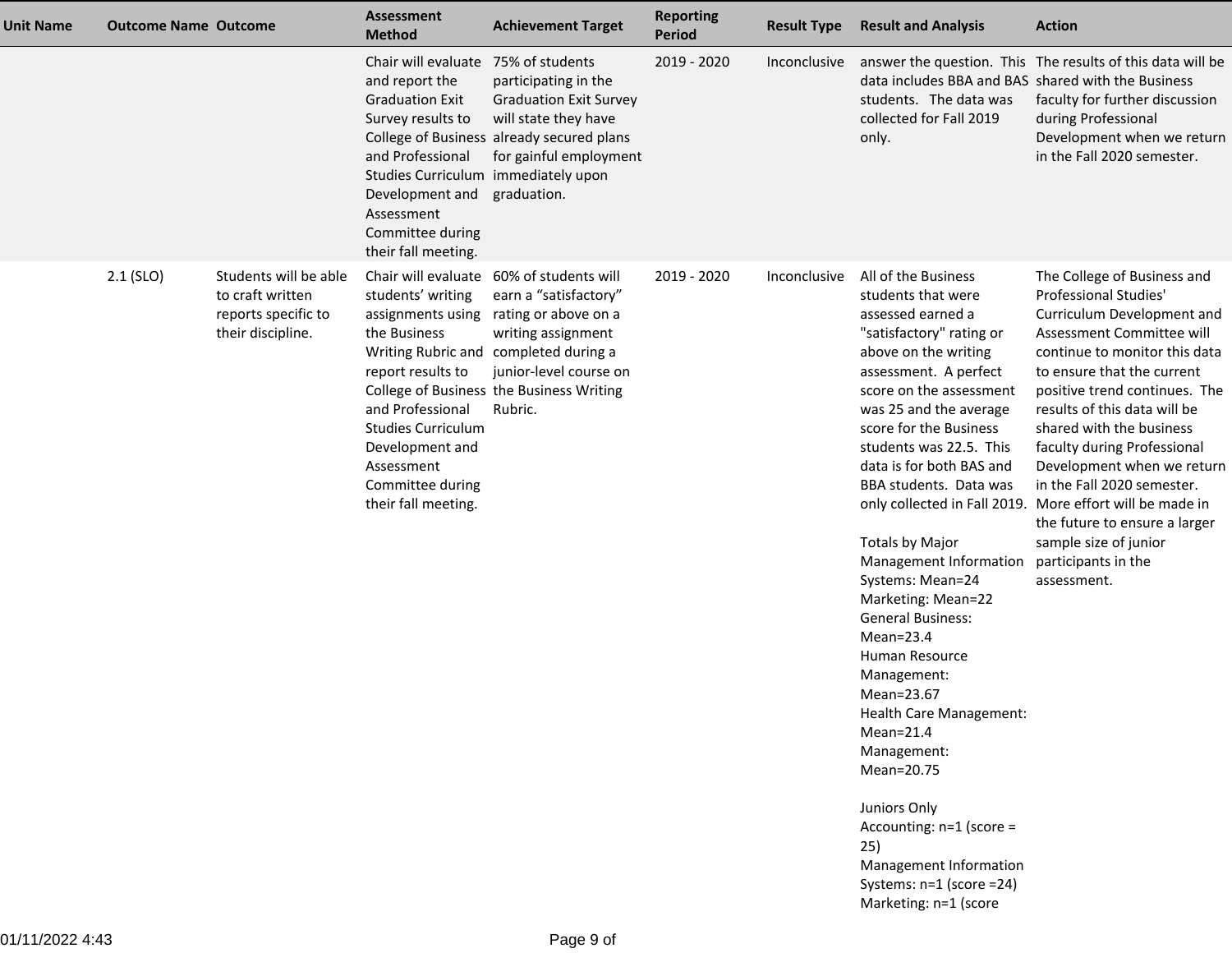| <b>Unit Name</b> | <b>Outcome Name Outcome</b> |                                                                                       | <b>Assessment</b><br><b>Method</b>                                                                                                                                                                       | <b>Achievement Target</b>                                                                                                                                                                                                                 | <b>Reporting</b><br><b>Period</b> | <b>Result Type</b> | <b>Result and Analysis</b>                                                                                                                                                                                                                                                                                                                                                                                                                                                                                                                                                                                          | <b>Action</b>                                                                                                                                                                                                                                                                                                                                                                                                                                                                                                                 |
|------------------|-----------------------------|---------------------------------------------------------------------------------------|----------------------------------------------------------------------------------------------------------------------------------------------------------------------------------------------------------|-------------------------------------------------------------------------------------------------------------------------------------------------------------------------------------------------------------------------------------------|-----------------------------------|--------------------|---------------------------------------------------------------------------------------------------------------------------------------------------------------------------------------------------------------------------------------------------------------------------------------------------------------------------------------------------------------------------------------------------------------------------------------------------------------------------------------------------------------------------------------------------------------------------------------------------------------------|-------------------------------------------------------------------------------------------------------------------------------------------------------------------------------------------------------------------------------------------------------------------------------------------------------------------------------------------------------------------------------------------------------------------------------------------------------------------------------------------------------------------------------|
|                  | $2.1$ (SLO)                 | Students will be able<br>to craft written<br>reports specific to<br>their discipline. | students' writing<br>assignments using<br>the Business<br>report results to<br>and Professional<br><b>Studies Curriculum</b><br>Development and<br>Assessment<br>Committee during<br>their fall meeting. | Chair will evaluate 60% of students will<br>earn a "satisfactory"<br>rating or above on a<br>writing assignment<br>Writing Rubric and completed during a<br>junior-level course on<br>College of Business the Business Writing<br>Rubric. | 2019 - 2020                       | Inconclusive       | $=25$<br>General Business: n=1<br>$(score = 23)$<br>Human Resource<br>Management: n=1 (score<br>$=25$<br>$n=1$ (score = 24)<br>Management: n=2 (score<br>$= 19,20$                                                                                                                                                                                                                                                                                                                                                                                                                                                  | The College of Business and<br>Professional Studies'<br>Curriculum Development and<br>Assessment Committee will<br>continue to monitor this data<br>to ensure that the current<br>Health Care Management: positive trend continues. The<br>results of this data will be<br>shared with the business<br>faculty during Professional<br>Development when we return<br>in the Fall 2020 semester.<br>More effort will be made in<br>the future to ensure a larger<br>sample size of junior<br>participants in the<br>assessment. |
|                  |                             |                                                                                       | students' writing<br>assignments using<br>the Business<br>report results to<br>and Professional<br><b>Studies Curriculum</b><br>Development and<br>Assessment<br>Committee during<br>their fall meeting. | Chair will evaluate 75% of students will<br>earn a "satisfactory"<br>rating or above on a<br>writing assignment<br>Writing Rubric and completed during a<br>senior-level course on<br>College of Business the Business Writing<br>Rubric. | 2019 - 2020                       | Inconclusive       | All of the Business<br>students that were<br>assessed earned a<br>"satisfactory" rating or<br>above on the writing<br>assessment. A perfect<br>score on the assessment<br>was 25 and the average<br>score for the Business<br>students was 22.5. This<br>data is for both BAS and<br>BBA students. Data was<br><b>Totals by Major</b><br>Accounting: Mean= 21.25<br>Management Information assessment.<br>Systems: Mean=24<br>Marketing: Mean=22<br><b>General Business:</b><br>$Mean = 23.4$<br>Human Resource<br>Management:<br>Mean=23.67<br>Health Care Management:<br>$Mean=21.4$<br>Management:<br>Mean=20.75 | The College of Business and<br>Professional Studies'<br>Curriculum Development and<br>Assessment Committee will<br>continue to monitor this data<br>to ensure that the current<br>positive trend continues. The<br>results of this data will be<br>shared with the business<br>faculty during Professional<br>Development when we return<br>in the Fall 2020 semester.<br>only collected in Fall 2019. More effort will be made in<br>the future to ensure a larger<br>sample size of senior<br>participants in the           |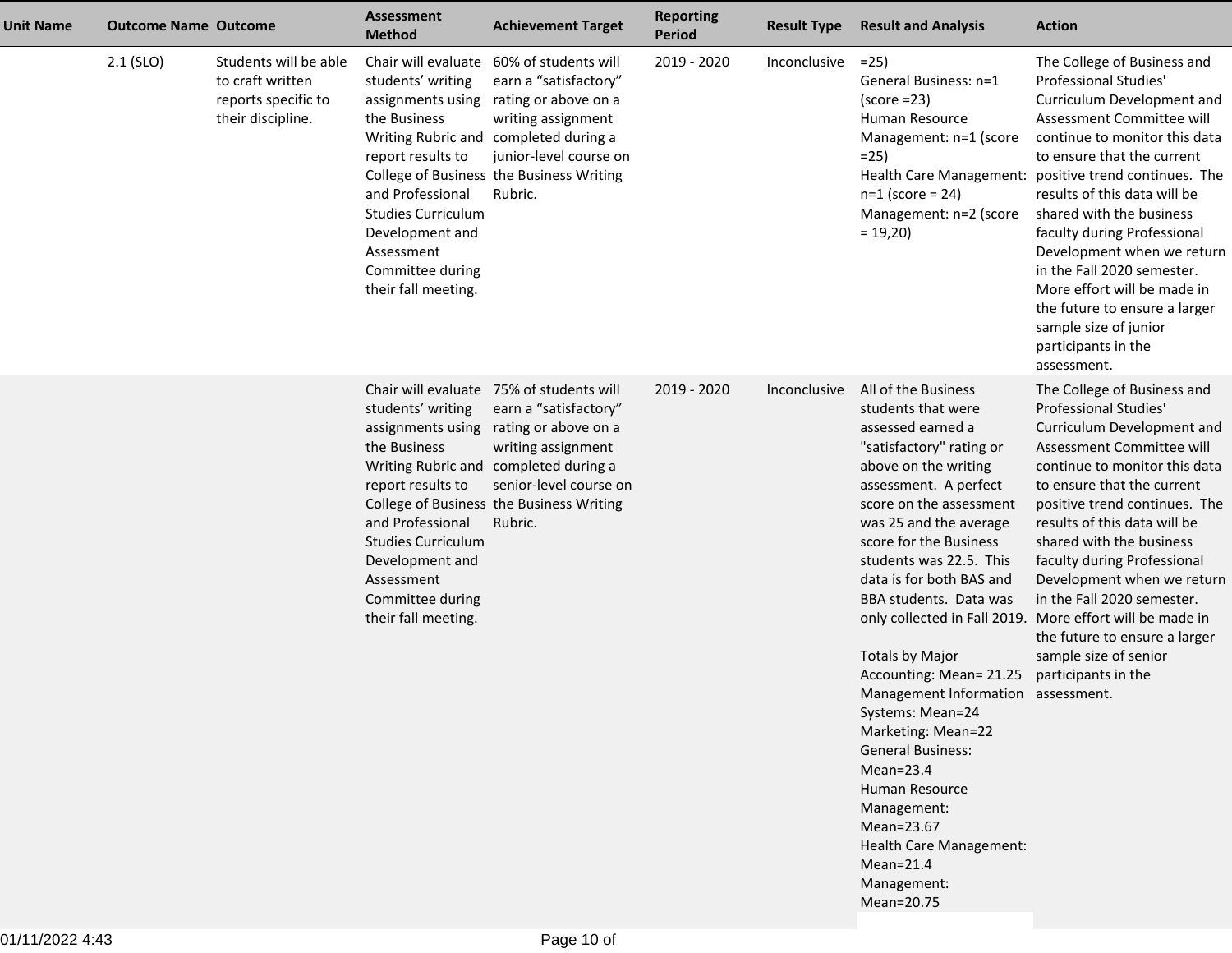| Unit Name | <b>Outcome Name Outcome</b> |                                                                                                                                 | Assessment<br><b>Method</b>                                                                                                                                                                                                               | <b>Achievement Target</b>                                                                                                                                                                                                                 | <b>Reporting</b><br><b>Period</b> | <b>Result Type</b> | <b>Result and Analysis</b>                                                                                                                                                                                                                                                                                                                                                                                                                                                                                                                                                                                                                                                   | <b>Action</b>                                                                                                                                                                                                                                                                                                                                                                                                                                                                                 |
|-----------|-----------------------------|---------------------------------------------------------------------------------------------------------------------------------|-------------------------------------------------------------------------------------------------------------------------------------------------------------------------------------------------------------------------------------------|-------------------------------------------------------------------------------------------------------------------------------------------------------------------------------------------------------------------------------------------|-----------------------------------|--------------------|------------------------------------------------------------------------------------------------------------------------------------------------------------------------------------------------------------------------------------------------------------------------------------------------------------------------------------------------------------------------------------------------------------------------------------------------------------------------------------------------------------------------------------------------------------------------------------------------------------------------------------------------------------------------------|-----------------------------------------------------------------------------------------------------------------------------------------------------------------------------------------------------------------------------------------------------------------------------------------------------------------------------------------------------------------------------------------------------------------------------------------------------------------------------------------------|
|           |                             |                                                                                                                                 | students' writing<br>assignments using<br>the Business<br>report results to<br>and Professional<br><b>Studies Curriculum</b><br>Development and<br>Assessment<br>Committee during<br>their fall meeting.                                  | Chair will evaluate 75% of students will<br>earn a "satisfactory"<br>rating or above on a<br>writing assignment<br>Writing Rubric and completed during a<br>senior-level course on<br>College of Business the Business Writing<br>Rubric. | 2019 - 2020                       | Inconclusive       | Seniors Only<br>Accounting: $n=3$ (score =<br>16, 25, 19<br>Systems: n=3 (score =25,<br>25, 22)<br>Marketing: n=6 (score<br>$=$ 24, 25, 25, 21, 19, 16)<br>General Business: n=8<br>(score = 24, 22, 18, 25, 25,<br>25, 25, 24)<br>Human Resource<br>Management: n=5(score<br>$= 23, 20, 24, 25, 25, )$<br>Health Care Management: participants in the<br>$n=4$ (score = 24, 18, 17, 24) assessment.<br>Management: n=2 (score<br>$= 19,25$                                                                                                                                                                                                                                  | The College of Business and<br><b>Professional Studies'</b><br>Curriculum Development and<br>Assessment Committee will<br>Management Information continue to monitor this data<br>to ensure that the current<br>positive trend continues. The<br>results of this data will be<br>shared with the business<br>faculty during Professional<br>Development when we return<br>in the Fall 2020 semester.<br>More effort will be made in<br>the future to ensure a larger<br>sample size of senior |
|           | $3.1$ (SLO)                 | Students will be able<br>to apply and<br>demonstrate<br>knowledge of key<br>principles of their<br>concentration/minor<br>area. | Chair will evaluate<br>students'<br>Capstone Exams<br>and report results<br>to College of<br><b>Business and</b><br>Professional<br><b>Studies Curriculum</b><br>Development and<br>Assessment<br>Committee during<br>their fall meeting. | 75% of students will<br>successfully pass<br>concentration/minor<br>specific questions on<br>the senior capstone<br>exam with a 70 or<br>above.                                                                                           | 2019 - 2020                       | Inconclusive       | Fall 2019 semester.<br>General Business: 4 out of during Professional<br>the 8 students that took<br>the senior capstone exam in the Fall 2020 semester.<br>successfully passed<br>concentration/minor<br>specific questions with a<br>70 or above - target not<br>met<br>Management: 13 out of<br>the 17 students that took<br>the senior capstone exam<br>successfully passed<br>concentration/minor<br>specific questions with a<br>70 or above - target met<br>Management Information<br>Systems: 0 out of the 1<br>student that took the<br>senior capstone exam<br>successfully passed<br>concentration/minor<br>specific questions with a<br>70 or above - target not | Data was only collected in The results of this data will be<br>shared with the Business<br>faculty for further discussion<br>Development when we return                                                                                                                                                                                                                                                                                                                                       |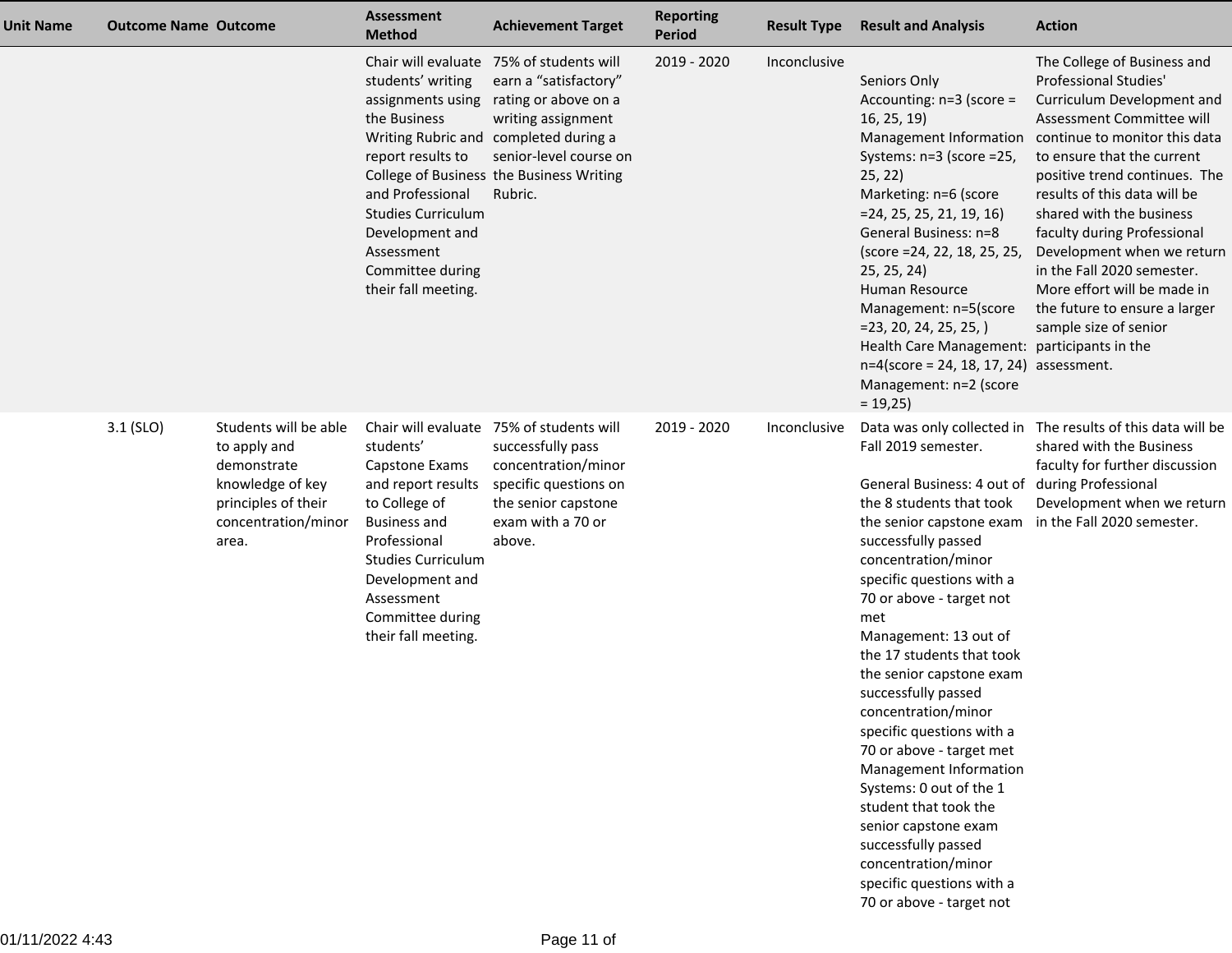| <b>Unit Name</b> | <b>Outcome Name Outcome</b> |                                                                                                                                 | <b>Assessment</b><br><b>Method</b>                                                                                                                                                                                                                                                                | <b>Achievement Target</b>                                                                                                                                                                                  | <b>Reporting</b><br><b>Period</b> | <b>Result Type</b> | <b>Result and Analysis</b>                                                                                                                                                                                                                                                                                                                                 | <b>Action</b>                                                                                                                                                                                                                                                                                                                                                                                                                                                                                                             |
|------------------|-----------------------------|---------------------------------------------------------------------------------------------------------------------------------|---------------------------------------------------------------------------------------------------------------------------------------------------------------------------------------------------------------------------------------------------------------------------------------------------|------------------------------------------------------------------------------------------------------------------------------------------------------------------------------------------------------------|-----------------------------------|--------------------|------------------------------------------------------------------------------------------------------------------------------------------------------------------------------------------------------------------------------------------------------------------------------------------------------------------------------------------------------------|---------------------------------------------------------------------------------------------------------------------------------------------------------------------------------------------------------------------------------------------------------------------------------------------------------------------------------------------------------------------------------------------------------------------------------------------------------------------------------------------------------------------------|
|                  | $3.1$ (SLO)                 | Students will be able<br>to apply and<br>demonstrate<br>knowledge of key<br>principles of their<br>concentration/minor<br>area. | Chair will evaluate<br>students'<br>Capstone Exams<br>and report results<br>to College of<br><b>Business and</b><br>Professional<br><b>Studies Curriculum</b><br>Development and<br>Assessment<br>Committee during<br>their fall meeting.                                                         | 75% of students will<br>successfully pass<br>concentration/minor<br>specific questions on<br>the senior capstone<br>exam with a 70 or<br>above.                                                            | 2019 - 2020                       | Inconclusive met   | Marketing: 5 out of the 5<br>students that took the<br>senior capstone exam<br>successfully passed<br>concentration/minor<br>specific questions with a<br>70 or above - target met<br>Not data was collected for<br>HCM or HRM majors.<br>The data is not separated<br>out by degree. This data<br>includes BS, BBA, and BAS<br>students.                  | The results of this data will be<br>shared with the Business<br>faculty for further discussion<br>during Professional<br>Development when we return<br>in the Fall 2020 semester.                                                                                                                                                                                                                                                                                                                                         |
|                  | 4.1 (GEO 1.c.)              | Students will be able<br>to give an oral<br>presentation of<br>relevant discipline-<br>specific targets.                        | Chair will evaluate<br>students'<br>presentations<br>using the AAC&U<br>Oral<br>Communication<br>Value Rubric and<br>report results to<br><b>College of Business</b><br>and Professional<br><b>Studies Curriculum</b><br>Development and<br>Assessment<br>Committee during<br>their fall meeting. | 60% of students will<br>earn a "3" or above<br>rating utilizing the<br>AAC&U Oral<br><b>Communication Value</b><br>Rubric on a<br>presentation completed<br>during their program.                          | 2019 - 2020                       | Inconclusive       | 66.7% of students earned<br>a "3" or above rating<br>utilizing the AAC&U Oral<br><b>Communication Value</b><br>Rubric on a presentation<br>completed during their<br>program.<br>Data was collected for Fall<br>2019 semester only.<br>Students were not<br>identified by major so the<br>results are for BAS, BS,<br>and BBA for all 7<br>concentrations. | The results of this data will be<br>shared with the Business<br>faculty for further discussion<br>during Professional<br>Development when we return<br>in the Fall 2020 semester. We<br>also need to implement<br>strategies for increasing the<br>number of students that take<br>are evaluated. Currently<br>students are evaluated in the<br>face-to-face section of MGT<br>497. We need to evaluate the<br>online section as well and<br>maybe expand it to BU 460.<br>We also need to identify<br>students by major. |
|                  |                             |                                                                                                                                 | students'<br>presentations<br>using the AAC&U<br>Oral<br>Communication<br>Value Rubric and<br>report results to<br>College of Business<br>and Professional<br><b>Studies Curriculum</b>                                                                                                           | Chair will evaluate Students will average a 2019 - 2020<br>"3" or above rating<br>utilizing the AAC&U Oral<br><b>Communication Value</b><br>Rubric on a<br>presentation completed<br>during their program. |                                   | Inconclusive       | The average rating<br>utilizing the AAC&U Oral<br><b>Communication Value</b><br>Rubric on a presentation<br>completed during their<br>program for student<br>assessed AY 2019-2020<br>was 3.07.<br>The data was collected for are evaluated. Currently<br>Fall 2019 semester only.                                                                         | The results of this data will be<br>shared with the Business<br>faculty for further discussion<br>during Professional<br>Development when we return<br>in the Fall 2020 semester. We<br>also need to implement<br>strategies for increasing the<br>number of students that take<br>students are evaluated in the                                                                                                                                                                                                          |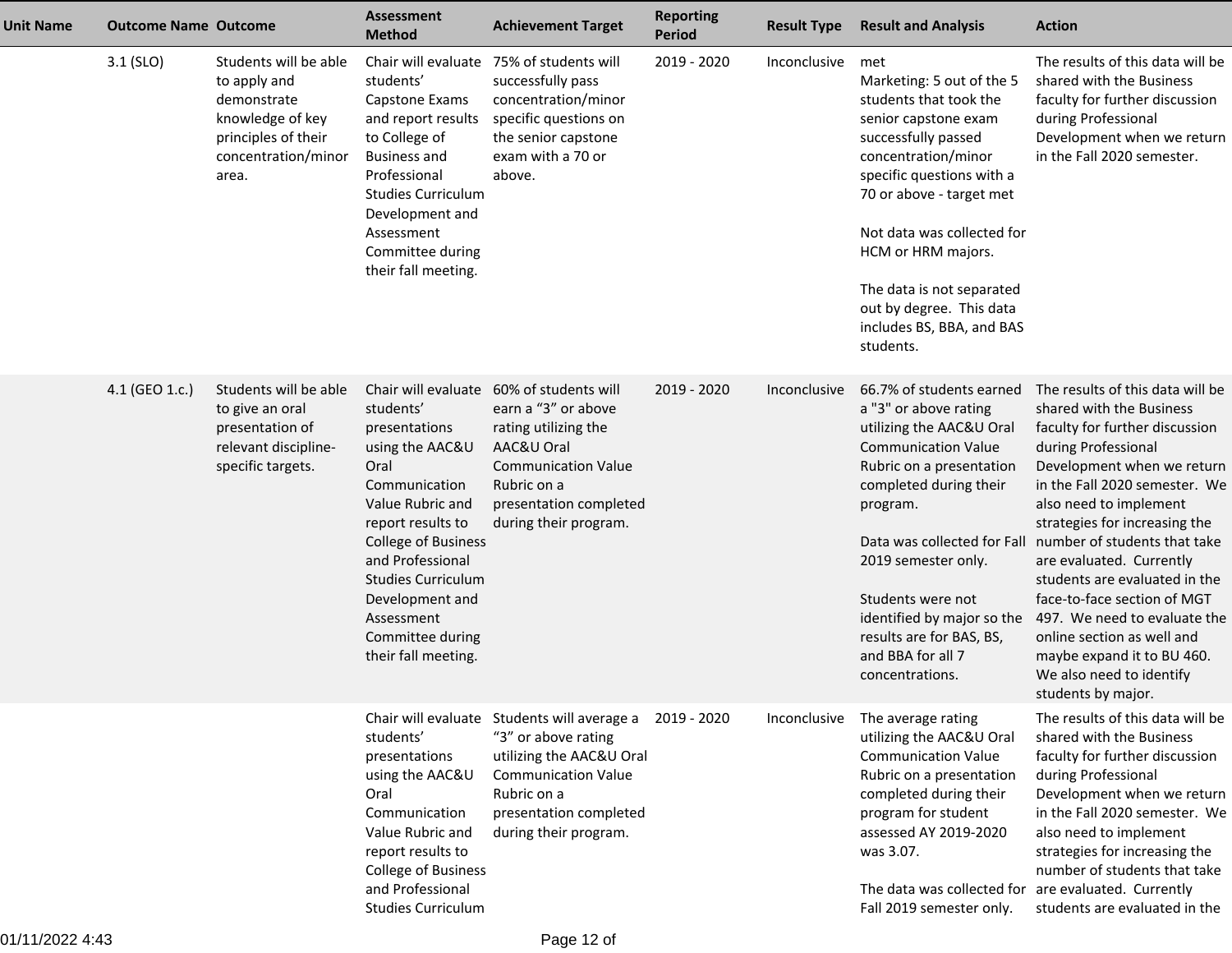| <b>Unit Name</b> | <b>Outcome Name Outcome</b> |                                                                                                                                                                                                                                             | <b>Assessment</b><br><b>Method</b>                                                                                                                                                                                            | <b>Achievement Target</b>                                                                                                                                                  | <b>Reporting</b><br><b>Period</b> | <b>Result Type</b> | <b>Result and Analysis</b>                                                                                                                                                                                                                                                                                                                                                                                                                                                                                                                                                                                                                                                                                                                                                             | <b>Action</b>                                                                                                                                                                                                                                                                                                                                                                                                                                                                                                                                                                                                                                                                                                                                                                                                                                                                                                                                                                                                                                                                 |
|------------------|-----------------------------|---------------------------------------------------------------------------------------------------------------------------------------------------------------------------------------------------------------------------------------------|-------------------------------------------------------------------------------------------------------------------------------------------------------------------------------------------------------------------------------|----------------------------------------------------------------------------------------------------------------------------------------------------------------------------|-----------------------------------|--------------------|----------------------------------------------------------------------------------------------------------------------------------------------------------------------------------------------------------------------------------------------------------------------------------------------------------------------------------------------------------------------------------------------------------------------------------------------------------------------------------------------------------------------------------------------------------------------------------------------------------------------------------------------------------------------------------------------------------------------------------------------------------------------------------------|-------------------------------------------------------------------------------------------------------------------------------------------------------------------------------------------------------------------------------------------------------------------------------------------------------------------------------------------------------------------------------------------------------------------------------------------------------------------------------------------------------------------------------------------------------------------------------------------------------------------------------------------------------------------------------------------------------------------------------------------------------------------------------------------------------------------------------------------------------------------------------------------------------------------------------------------------------------------------------------------------------------------------------------------------------------------------------|
|                  |                             |                                                                                                                                                                                                                                             | Development and<br>Assessment<br>Committee during<br>their fall meeting.                                                                                                                                                      | Students will average a<br>"3" or above rating<br>utilizing the AAC&U Oral<br><b>Communication Value</b><br>Rubric on a<br>presentation completed<br>during their program. | 2019 - 2020                       | Inconclusive       | Students were not<br>identified by major so the<br>results are for BAS, BS,<br>and BBA for all 7<br>concentrations.                                                                                                                                                                                                                                                                                                                                                                                                                                                                                                                                                                                                                                                                    | face-to-face section of MGT<br>497. We need to evaluate the<br>online section as well and<br>maybe expand it to BU 460.<br>We also need to identify<br>students by major.                                                                                                                                                                                                                                                                                                                                                                                                                                                                                                                                                                                                                                                                                                                                                                                                                                                                                                     |
|                  | 5.1 (SAO)                   | Students will be able<br>to demonstrate the<br>role of ethics and<br>understand the<br>implications of their<br>actions on<br>themselves, their<br>colleagues, their<br>profession, the<br>business community<br>and society as a<br>whole. | Chair will evaluate<br>students' Ethics<br>Exams and report<br>results to College<br>of Business and<br>Professional<br><b>Studies Curriculum</b><br>Development and<br>Assessment<br>Committee during<br>their fall meeting. | 80% of students will<br>pass an ethics exam<br>administered in the<br>capstone course with a<br>70 or above.                                                               | 2019 - 2020                       | Inconclusive       | The data collected is for<br>both BAS, BBA, and BS<br>students.<br>40% of Accounting<br>exam in the capstone<br>Data was only collected<br>for Fall 2019.<br>40% of General Business<br>students passed the ethics course, so it will take some<br>exam in the capstone<br>course with a 70 or above. the new requirement.<br>Data was only collected<br>for Fall 2019.<br>68% of Marketing<br>exam in the capstone<br>course with a 70 or above. analyze this data to see if<br>Data was only collected<br>for Fall 2019.<br>80% of Management<br><b>Information Systems</b><br>exam in the capstone<br>course with a 70 or above.<br>Data was only collected<br>for Fall 2019.<br>51% of Management<br>exam in the capstone<br>course with a 70 or above.<br>Data was only collected | In the Fall 2018 semester, we<br>added BU 105 Fundamentals<br>of Success in Business to the<br>Business Core. One of the<br>modules in this course deals<br>students passed the ethics with Academic Integrity. It is<br>our hope that this module will<br>course with a 70 or above. improve ethical behavior in<br>our students. Students that<br>were enrolled in the<br>university prior to Fall 2018<br>were not required to take this<br>time to see the end result of<br>The College of Business and<br>Professional Studies internal<br>Curriculum Development and<br>students passed the ethics Assessment Committee will<br>continue to collect and<br>changes in the curriculum<br>improve the graduating<br>seniors' ethics exam results.<br>We feel the questionnaire is<br>students passed the ethics likely flawed and needs to be<br>revised.<br>The results of this data will be<br>shared with the Business<br>faculty for further discussion<br>during Professional<br>students passed the ethics Development when we return<br>in the Fall 2020 semester. |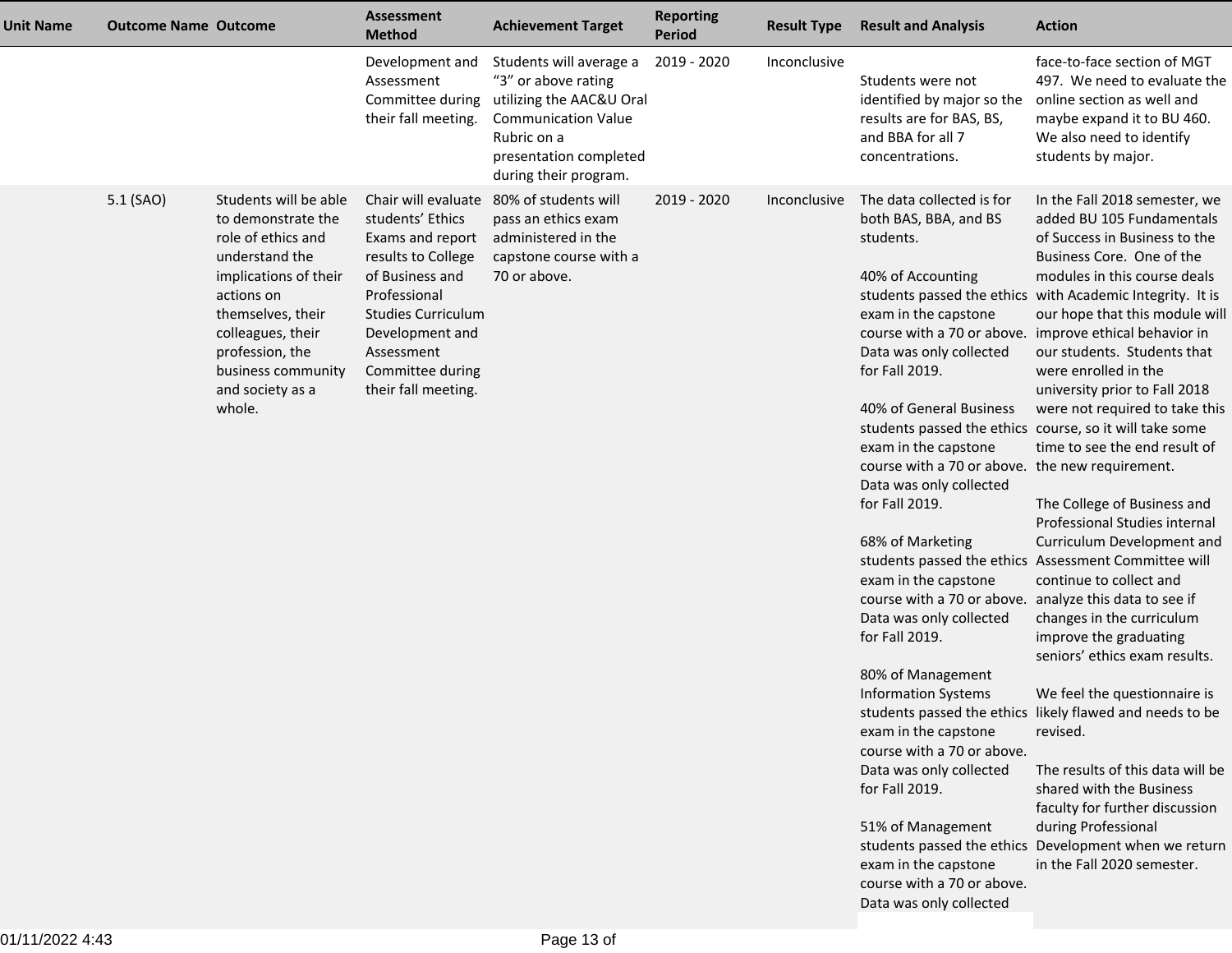| <b>Unit Name</b>                                                                                                         | <b>Outcome Name Outcome</b> |                                                                                                                                                                                                                                             | Assessment<br><b>Method</b>                                                                                                                                                                                                   | <b>Achievement Target</b>                                                                                                                                                           | <b>Reporting</b><br><b>Period</b> | <b>Result Type</b> | <b>Result and Analysis</b>                                                                                                                         | <b>Action</b>                                                                                                                                                                                                                                                                                                                                                                                                                                                                                                                                                                                                                                                                                                                                                                                                                                                                                                                                                                                                                 |
|--------------------------------------------------------------------------------------------------------------------------|-----------------------------|---------------------------------------------------------------------------------------------------------------------------------------------------------------------------------------------------------------------------------------------|-------------------------------------------------------------------------------------------------------------------------------------------------------------------------------------------------------------------------------|-------------------------------------------------------------------------------------------------------------------------------------------------------------------------------------|-----------------------------------|--------------------|----------------------------------------------------------------------------------------------------------------------------------------------------|-------------------------------------------------------------------------------------------------------------------------------------------------------------------------------------------------------------------------------------------------------------------------------------------------------------------------------------------------------------------------------------------------------------------------------------------------------------------------------------------------------------------------------------------------------------------------------------------------------------------------------------------------------------------------------------------------------------------------------------------------------------------------------------------------------------------------------------------------------------------------------------------------------------------------------------------------------------------------------------------------------------------------------|
|                                                                                                                          | 5.1 (SAO)                   | Students will be able<br>to demonstrate the<br>role of ethics and<br>understand the<br>implications of their<br>actions on<br>themselves, their<br>colleagues, their<br>profession, the<br>business community<br>and society as a<br>whole. | Chair will evaluate<br>students' Ethics<br>Exams and report<br>results to College<br>of Business and<br>Professional<br><b>Studies Curriculum</b><br>Development and<br>Assessment<br>Committee during<br>their fall meeting. | 80% of students will<br>pass an ethics exam<br>administered in the<br>capstone course with a<br>70 or above.                                                                        | 2019 - 2020                       | Inconclusive       | for Fall 2019.<br>No HCM or HRM students<br>took the exam.                                                                                         | In the Fall 2018 semester, we<br>added BU 105 Fundamentals<br>of Success in Business to the<br>Business Core. One of the<br>modules in this course deals<br>with Academic Integrity. It is<br>our hope that this module will<br>improve ethical behavior in<br>our students. Students that<br>were enrolled in the<br>university prior to Fall 2018<br>were not required to take this<br>course, so it will take some<br>time to see the end result of<br>the new requirement.<br>The College of Business and<br>Professional Studies internal<br>Curriculum Development and<br>Assessment Committee will<br>continue to collect and<br>analyze this data to see if<br>changes in the curriculum<br>improve the graduating<br>seniors' ethics exam results.<br>We feel the questionnaire is<br>likely flawed and needs to be<br>revised.<br>The results of this data will be<br>shared with the Business<br>faculty for further discussion<br>during Professional<br>Development when we return<br>in the Fall 2020 semester. |
| Program -<br><b>Business</b><br>Administration<br>(including<br>Minors and<br>Certificates) -<br>BS, BBA {2016-<br>2017} | $1.1$ (SLO)                 | Students will be able<br>to demonstrate a<br>breadth of business<br>knowledge across key<br>assessment indicators and report results<br>(e.g. accounting,<br>economics,<br>management,                                                      | Chair will evaluate<br>students' 9<br>assessment<br>indicators' means<br>to College of<br><b>Business and</b><br>Professional                                                                                                 | The mean for all<br>business students taking<br>the Peregrine<br>assessment instrument<br>will be a score at or<br>above the national<br>mean on each of the<br>nine key assessment | 2019 - 2020                       | Inconclusive       | 2019 only.<br>Accounting majors scored<br>above the national mean<br>on 4 of the 9 of the key<br>indicators. Students<br>scored above the national | Data was collected for Fall The results of this data will be<br>shared with the Business<br>faculty for further discussion<br>during Professional<br>Development when we return<br>in the Fall 2020 semester. We<br>also need to implement<br>strategies for increasing the                                                                                                                                                                                                                                                                                                                                                                                                                                                                                                                                                                                                                                                                                                                                                   |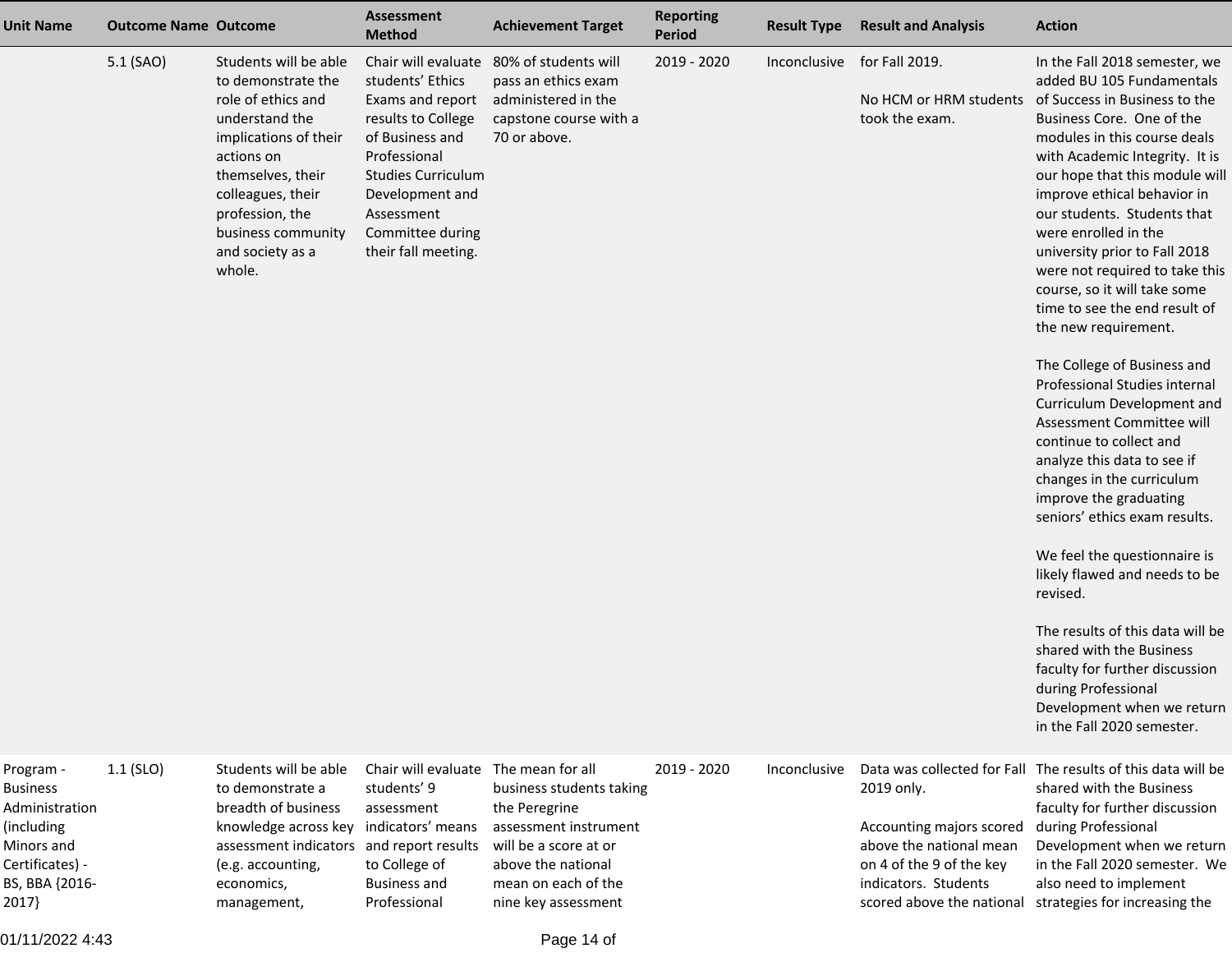| <b>Unit Name</b>                                                           | <b>Outcome Name Outcome</b> |                                                                                                             | <b>Assessment</b><br><b>Method</b>                                                                         | <b>Achievement Target</b> | <b>Reporting</b><br><b>Period</b> | <b>Result Type</b> | <b>Result and Analysis</b>                                                                          | <b>Action</b>                                                |
|----------------------------------------------------------------------------|-----------------------------|-------------------------------------------------------------------------------------------------------------|------------------------------------------------------------------------------------------------------------|---------------------------|-----------------------------------|--------------------|-----------------------------------------------------------------------------------------------------|--------------------------------------------------------------|
| Program -<br><b>Business</b><br>Administration<br>(including<br>Minors and | $1.1$ (SLO)                 | quantitative business<br>analysis, finance,<br>marketing, legal and<br>environment,<br>information systems, | Studies Curriculum indicators.<br>Development and<br>Assessment<br>Committee during<br>their fall meeting. |                           | 2019 - 2020                       | Inconclusive       | mean on Accounting,<br>Management, Marketing<br>and Quantitative Business and MGT 497.<br>Analysis. | number of students that take<br>the Peregrine test in BU 460 |
| Certificates) -                                                            |                             | international issues).                                                                                      |                                                                                                            |                           |                                   |                    | <b>Health Care Management</b>                                                                       |                                                              |
| BS, BBA {2016-                                                             |                             |                                                                                                             |                                                                                                            |                           |                                   |                    | majors scored above the                                                                             |                                                              |
| 2017}                                                                      |                             |                                                                                                             |                                                                                                            |                           |                                   |                    | national mean on 7 of the<br>9 of the key indicators.                                               |                                                              |
|                                                                            |                             |                                                                                                             |                                                                                                            |                           |                                   |                    | Students scored above the                                                                           |                                                              |
|                                                                            |                             |                                                                                                             |                                                                                                            |                           |                                   |                    | national mean on Business                                                                           |                                                              |
|                                                                            |                             |                                                                                                             |                                                                                                            |                           |                                   |                    | Finance, Economics,                                                                                 |                                                              |
|                                                                            |                             |                                                                                                             |                                                                                                            |                           |                                   |                    | Information Systems,                                                                                |                                                              |
|                                                                            |                             |                                                                                                             |                                                                                                            |                           |                                   |                    | Legal Environment of                                                                                |                                                              |
|                                                                            |                             |                                                                                                             |                                                                                                            |                           |                                   |                    | Business, Management,                                                                               |                                                              |
|                                                                            |                             |                                                                                                             |                                                                                                            |                           |                                   |                    | Marketing and<br><b>Quantitative Business</b>                                                       |                                                              |
|                                                                            |                             |                                                                                                             |                                                                                                            |                           |                                   |                    | Analysis.                                                                                           |                                                              |
|                                                                            |                             |                                                                                                             |                                                                                                            |                           |                                   |                    | Human Resource                                                                                      |                                                              |
|                                                                            |                             |                                                                                                             |                                                                                                            |                           |                                   |                    | Management majors                                                                                   |                                                              |
|                                                                            |                             |                                                                                                             |                                                                                                            |                           |                                   |                    | scored above the national                                                                           |                                                              |
|                                                                            |                             |                                                                                                             |                                                                                                            |                           |                                   |                    | mean on 6 of the 9 of the                                                                           |                                                              |
|                                                                            |                             |                                                                                                             |                                                                                                            |                           |                                   |                    | key indicators. Students                                                                            |                                                              |
|                                                                            |                             |                                                                                                             |                                                                                                            |                           |                                   |                    | scored above the national                                                                           |                                                              |
|                                                                            |                             |                                                                                                             |                                                                                                            |                           |                                   |                    | mean on Accounting,<br><b>Business Finance,</b>                                                     |                                                              |
|                                                                            |                             |                                                                                                             |                                                                                                            |                           |                                   |                    | Economics, International                                                                            |                                                              |
|                                                                            |                             |                                                                                                             |                                                                                                            |                           |                                   |                    | Issues, Information                                                                                 |                                                              |
|                                                                            |                             |                                                                                                             |                                                                                                            |                           |                                   |                    | Systems, and Marketing.                                                                             |                                                              |
|                                                                            |                             |                                                                                                             |                                                                                                            |                           |                                   |                    | Management Information                                                                              |                                                              |
|                                                                            |                             |                                                                                                             |                                                                                                            |                           |                                   |                    | Management majors                                                                                   |                                                              |
|                                                                            |                             |                                                                                                             |                                                                                                            |                           |                                   |                    | scored above the national                                                                           |                                                              |
|                                                                            |                             |                                                                                                             |                                                                                                            |                           |                                   |                    | mean all 9 of the key                                                                               |                                                              |
|                                                                            |                             |                                                                                                             |                                                                                                            |                           |                                   |                    | indicators.                                                                                         |                                                              |
|                                                                            |                             |                                                                                                             |                                                                                                            |                           |                                   |                    | Marketing majors scored                                                                             |                                                              |
|                                                                            |                             |                                                                                                             |                                                                                                            |                           |                                   |                    | above the national mean                                                                             |                                                              |
|                                                                            |                             |                                                                                                             |                                                                                                            |                           |                                   |                    | on all 9 of the key<br>indicators.                                                                  |                                                              |
|                                                                            |                             |                                                                                                             |                                                                                                            |                           |                                   |                    | No General Business or                                                                              |                                                              |
|                                                                            |                             |                                                                                                             |                                                                                                            |                           |                                   |                    | Management majors took                                                                              |                                                              |
|                                                                            |                             |                                                                                                             |                                                                                                            |                           |                                   |                    | the exam.                                                                                           |                                                              |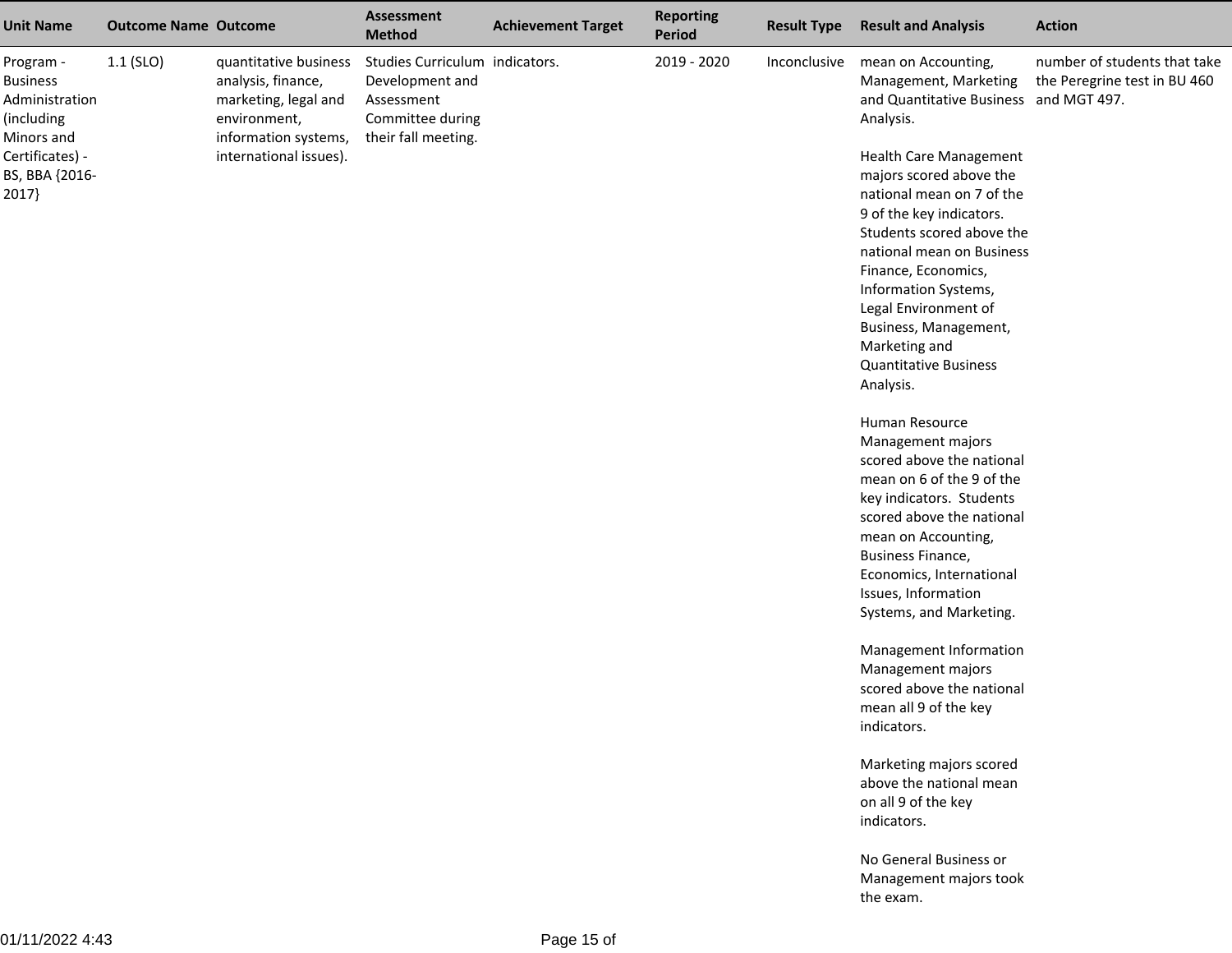| <b>Unit Name</b>                                                                                                         | <b>Outcome Name Outcome</b> |                                                                                                                                                                                                                                                                                                                                 | <b>Assessment</b><br><b>Method</b>                                                                                                                                                                                                                    | <b>Achievement Target</b>                                                                                                                                                           | <b>Reporting</b><br><b>Period</b> | <b>Result Type</b> | <b>Result and Analysis</b>                                                                                                                                                                                                                                                                                                                                                                                                                                                                                                                                                                                                                                                                                                                                                                               | <b>Action</b>                                                                                                                                                                                                                                                                                                                   |
|--------------------------------------------------------------------------------------------------------------------------|-----------------------------|---------------------------------------------------------------------------------------------------------------------------------------------------------------------------------------------------------------------------------------------------------------------------------------------------------------------------------|-------------------------------------------------------------------------------------------------------------------------------------------------------------------------------------------------------------------------------------------------------|-------------------------------------------------------------------------------------------------------------------------------------------------------------------------------------|-----------------------------------|--------------------|----------------------------------------------------------------------------------------------------------------------------------------------------------------------------------------------------------------------------------------------------------------------------------------------------------------------------------------------------------------------------------------------------------------------------------------------------------------------------------------------------------------------------------------------------------------------------------------------------------------------------------------------------------------------------------------------------------------------------------------------------------------------------------------------------------|---------------------------------------------------------------------------------------------------------------------------------------------------------------------------------------------------------------------------------------------------------------------------------------------------------------------------------|
| Program -<br><b>Business</b><br>Administration<br>(including<br>Minors and<br>Certificates) -<br>BS, BBA {2016-<br>2017} | $1.1$ (SLO)                 | Students will be able<br>to demonstrate a<br>breadth of business<br>knowledge across key<br>assessment indicators and report results<br>(e.g. accounting,<br>economics,<br>management,<br>quantitative business<br>analysis, finance,<br>marketing, legal and<br>environment,<br>information systems,<br>international issues). | Chair will evaluate<br>students' 9<br>assessment<br>indicators' means<br>to College of<br>Business and<br>Professional<br>Studies Curriculum indicators.<br>Development and<br>Assessment<br>Committee during<br>their fall meeting.                  | The mean for all<br>business students taking<br>the Peregrine<br>assessment instrument<br>will be a score at or<br>above the national<br>mean on each of the<br>nine key assessment | 2019 - 2020                       | Inconclusive       |                                                                                                                                                                                                                                                                                                                                                                                                                                                                                                                                                                                                                                                                                                                                                                                                          | The results of this data will be<br>shared with the Business<br>faculty for further discussion<br>during Professional<br>Development when we return<br>in the Fall 2020 semester. We<br>also need to implement<br>strategies for increasing the<br>number of students that take<br>the Peregrine test in BU 460<br>and MGT 497. |
|                                                                                                                          |                             |                                                                                                                                                                                                                                                                                                                                 | Chair will evaluate All MUW Business<br>students'<br>Peregrine<br>and report results<br>to College of<br><b>Business and</b><br>Professional<br><b>Studies Curriculum</b><br>Development and<br>Assessment<br>Committee during<br>their fall meeting. | students will score in<br>the National Average<br>Assessment scores Range or better on the<br>Peregrine assessment<br>instrument.                                                   | 2019 - 2020                       | Inconclusive       | Please note the sample<br>size is small. Due to Covid shared with the Business<br>19, data was only<br>collected in the Fall 2019<br>semester<br>The Accounting students<br>scored above the overall<br>National Average Range<br>and below the ACBSP<br>Region 3 (our region) on<br>the Peregrine Assessment<br>Instrument. See attached<br>spreadsheet for results<br>analysis. The average<br>overall score was 54.2, the<br>national mean was 54.1,<br>and the ACBSP Region 3<br>mean was 56.9.<br>The Health Care<br>Management students<br>scored above the overall<br><b>National Average Range</b><br>and above the ACBSP<br>Region 3 (our region) on<br>the Peregrine Assessment<br>Instrument. See attached<br>spreadsheet for results<br>analysis. The average<br>overall score was 58.5, the | The results of this data will be<br>faculty for further discussion<br>during Professional<br>Development when we return<br>in the Fall 2020 semester. We<br>also need to implement<br>strategies for increasing the<br>number of students that take<br>the Peregrine test in BU 460<br>and MGT 497.                             |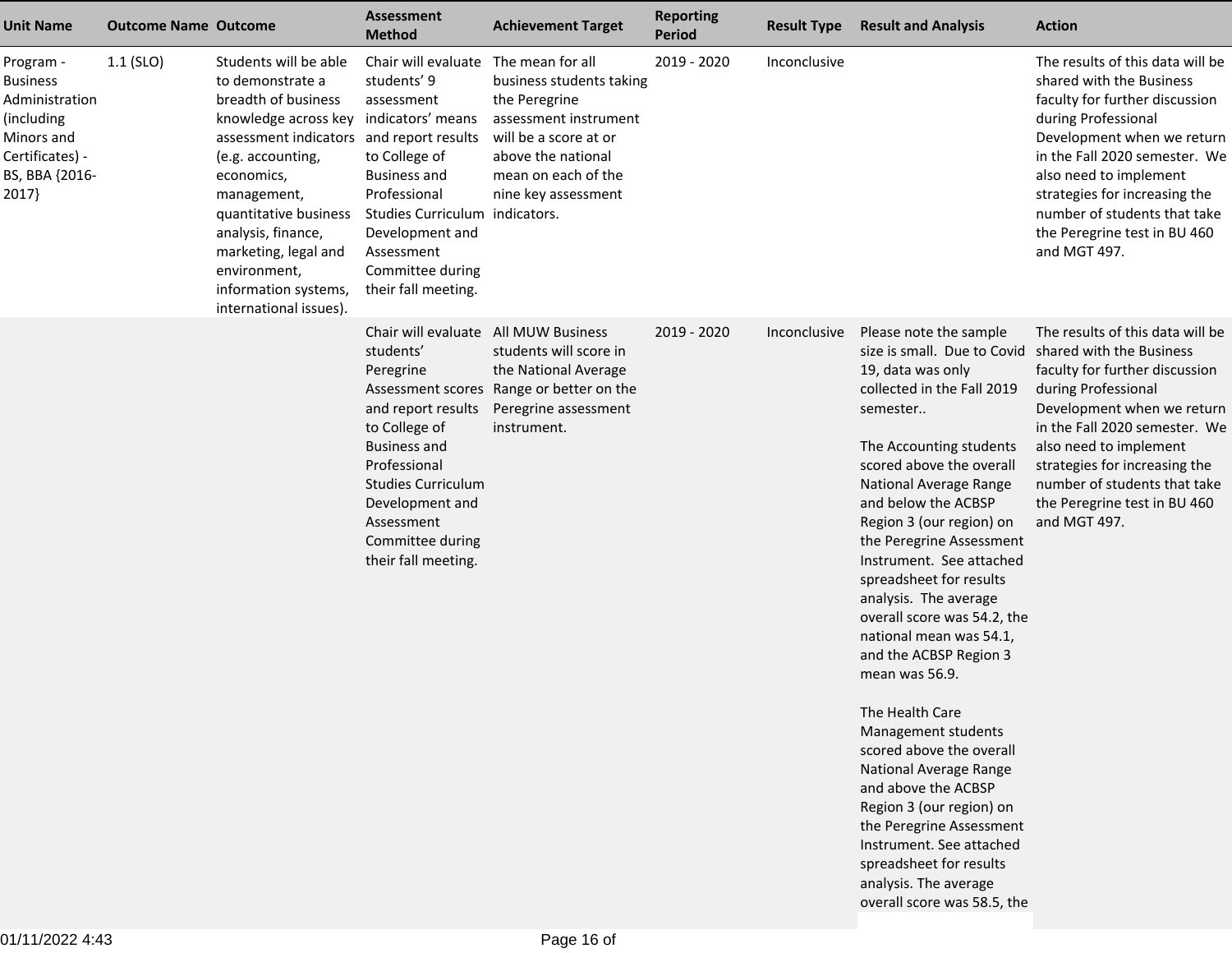| <b>Unit Name</b> | <b>Outcome Name Outcome</b> | <b>Assessment</b><br><b>Method</b>                                                                                                                                                  | <b>Achievement Target</b>                                                              | <b>Reporting</b><br>Period | <b>Result Type</b> | <b>Result and Analysis</b>                                                                                                                                                                                                                                                                                                                                                                                                                                             | <b>Action</b>                                                                                                                                                                                                 |
|------------------|-----------------------------|-------------------------------------------------------------------------------------------------------------------------------------------------------------------------------------|----------------------------------------------------------------------------------------|----------------------------|--------------------|------------------------------------------------------------------------------------------------------------------------------------------------------------------------------------------------------------------------------------------------------------------------------------------------------------------------------------------------------------------------------------------------------------------------------------------------------------------------|---------------------------------------------------------------------------------------------------------------------------------------------------------------------------------------------------------------|
|                  |                             | students'<br>Peregrine                                                                                                                                                              | Chair will evaluate All MUW Business<br>students will score in<br>the National Average | 2019 - 2020                | Inconclusive       | national mean was 54.1,<br>and the ACBSP Region 3<br>mean was 56.9.                                                                                                                                                                                                                                                                                                                                                                                                    | The results of this data will be<br>shared with the Business<br>faculty for further discussion                                                                                                                |
|                  |                             | and report results<br>to College of<br><b>Business and</b><br>Professional<br><b>Studies Curriculum</b><br>Development and<br>Assessment<br>Committee during<br>their fall meeting. | Assessment scores Range or better on the<br>Peregrine assessment<br>instrument.        |                            |                    | The Human Resources<br>Management students<br>scored above the overall<br>National Average Range<br>and above the ACBSP<br>Region 3 (our region) on<br>the Peregrine Assessment and MGT 497.<br>Instrument. See attached<br>spreadsheet for results<br>analysis. The average<br>overall score was 59.2, the<br>national mean was 54.1,<br>and the ACBSP Region 3<br>mean was 56.9.<br>The MIS students scored<br>below the overall National<br>Average Range and below | during Professional<br>Development when we return<br>in the Fall 2020 semester. We<br>also need to implement<br>strategies for increasing the<br>number of students that take<br>the Peregrine test in BU 460 |
|                  |                             |                                                                                                                                                                                     |                                                                                        |                            |                    | the ACBSP Region 3 (our<br>region) on the Peregrine<br>Assessment Instrument.                                                                                                                                                                                                                                                                                                                                                                                          |                                                                                                                                                                                                               |
|                  |                             |                                                                                                                                                                                     |                                                                                        |                            |                    | See attached spreadsheet<br>for results analysis. The<br>average overall score was                                                                                                                                                                                                                                                                                                                                                                                     |                                                                                                                                                                                                               |
|                  |                             |                                                                                                                                                                                     |                                                                                        |                            |                    | 46.3, the national mean<br>was 54.2, and the ACBSP<br>Region 3 mean was 56.8.                                                                                                                                                                                                                                                                                                                                                                                          |                                                                                                                                                                                                               |
|                  |                             |                                                                                                                                                                                     |                                                                                        |                            |                    | The Marketing students<br>scored above the overall<br>National Average Range<br>and above the ACBSP<br>Region 3 (our region) on<br>the Peregrine Assessment<br>Instrument. See attached                                                                                                                                                                                                                                                                                |                                                                                                                                                                                                               |
|                  |                             |                                                                                                                                                                                     |                                                                                        |                            |                    | spreadsheet for results<br>analysis. The average<br>overall score was 69.0, the<br>national mean was 54.1,<br>and the ACBSP Region 3<br>mean was 56.9.                                                                                                                                                                                                                                                                                                                 |                                                                                                                                                                                                               |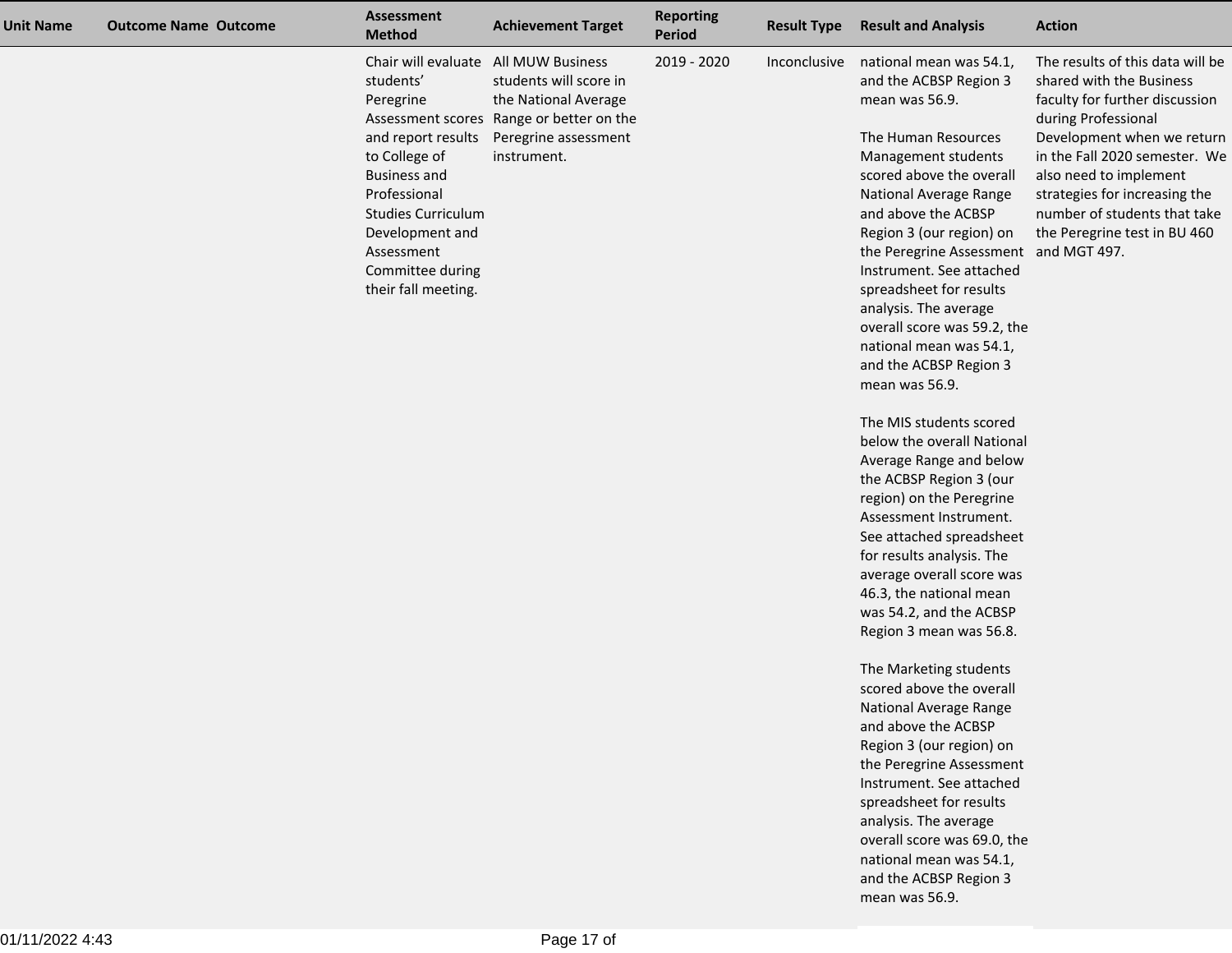| <b>Unit Name</b> | <b>Outcome Name Outcome</b> |                                                                              | <b>Assessment</b><br><b>Method</b>                                                                                                                                                                                                   | <b>Achievement Target</b>                                                                                                                                                       | <b>Reporting</b><br><b>Period</b> | <b>Result Type</b> | <b>Result and Analysis</b>                                                                                                                                                                                                                                                                                                                                                                                                                                                                                                                                                              | <b>Action</b>                                                                                                                                                                                                                                                                                                                                                                                              |
|------------------|-----------------------------|------------------------------------------------------------------------------|--------------------------------------------------------------------------------------------------------------------------------------------------------------------------------------------------------------------------------------|---------------------------------------------------------------------------------------------------------------------------------------------------------------------------------|-----------------------------------|--------------------|-----------------------------------------------------------------------------------------------------------------------------------------------------------------------------------------------------------------------------------------------------------------------------------------------------------------------------------------------------------------------------------------------------------------------------------------------------------------------------------------------------------------------------------------------------------------------------------------|------------------------------------------------------------------------------------------------------------------------------------------------------------------------------------------------------------------------------------------------------------------------------------------------------------------------------------------------------------------------------------------------------------|
|                  |                             |                                                                              | Chair will evaluate<br>students'<br>Peregrine<br>and report results<br>to College of<br><b>Business and</b><br>Professional<br><b>Studies Curriculum</b><br>Development and<br>Assessment<br>Committee during<br>their fall meeting. | All MUW Business<br>students will score in<br>the National Average<br>Assessment scores Range or better on the<br>Peregrine assessment<br>instrument.                           | 2019 - 2020                       | Inconclusive       | No General Business or<br>Management students<br>took the Peregrine<br>assessment in the Fall<br>2019 semester.                                                                                                                                                                                                                                                                                                                                                                                                                                                                         | The results of this data will be<br>shared with the Business<br>faculty for further discussion<br>during Professional<br>Development when we return<br>in the Fall 2020 semester. We<br>also need to implement<br>strategies for increasing the<br>number of students that take<br>the Peregrine test in BU 460<br>and MGT 497.                                                                            |
|                  |                             |                                                                              | students' pretest<br>and posttest<br>scores and report<br>results to College<br>of Business and<br>Professional<br><b>Studies Curriculum</b><br>Development and<br>Assessment<br>Committee during<br>their fall meeting.             | Chair will evaluate Students in selected<br>business core course(s)<br>will improve scores<br>from embedded pretest<br>assessment to<br>embedded posttest<br>assessment by 20%. | 2019 - 2020                       | <b>Target Met</b>  | - 28% of students<br>successfully answered<br>questions correctly<br>Post Test Results - 87% of<br>students successfully<br>answered questions<br>correctly<br>Data was collected during<br>the Fall 2019 semester.<br>209% increase<br>ACC 212 - Pre-Test Results courses.<br>- 27% of students<br>successfully answered<br>questions correctly<br>Post-Test Results - 87% of<br>students successfully<br>answered questions<br>correctly<br>Data was collected during<br>the Spring 2020 semester.<br>222% increase<br>No data was collected this<br>year for the Economics<br>class. | ACC 211 - Pre-Test Results The results of this data will be<br>shared with the Business<br>faculty for further discussion<br>during Professional<br>Development when we return<br>in the Fall 2020 semester. We<br>need to make sure data is<br>being collected in all sections<br>of ACC I and ACC II. We also<br>need to implement strategies<br>for ensuring that data is<br>collected in the Economics |
|                  | 1.2 (PO 4.d.)               | Students will be able<br>to pursue<br>opportunities in<br>graduate education | Chair will evaluate 40% of capstone<br>and report the<br><b>Graduation Exit</b><br>Survey results to                                                                                                                                 | students participating in<br>the Graduation Exit<br>Survey will state a                                                                                                         | 2019 - 2020                       | Inconclusive       | 55% of business students<br>surveyed indicated that<br>they planned to attend<br>graduate school, 19%                                                                                                                                                                                                                                                                                                                                                                                                                                                                                   | The results of this data will be<br>shared with the Business<br>faculty for further discussion<br>during Professional                                                                                                                                                                                                                                                                                      |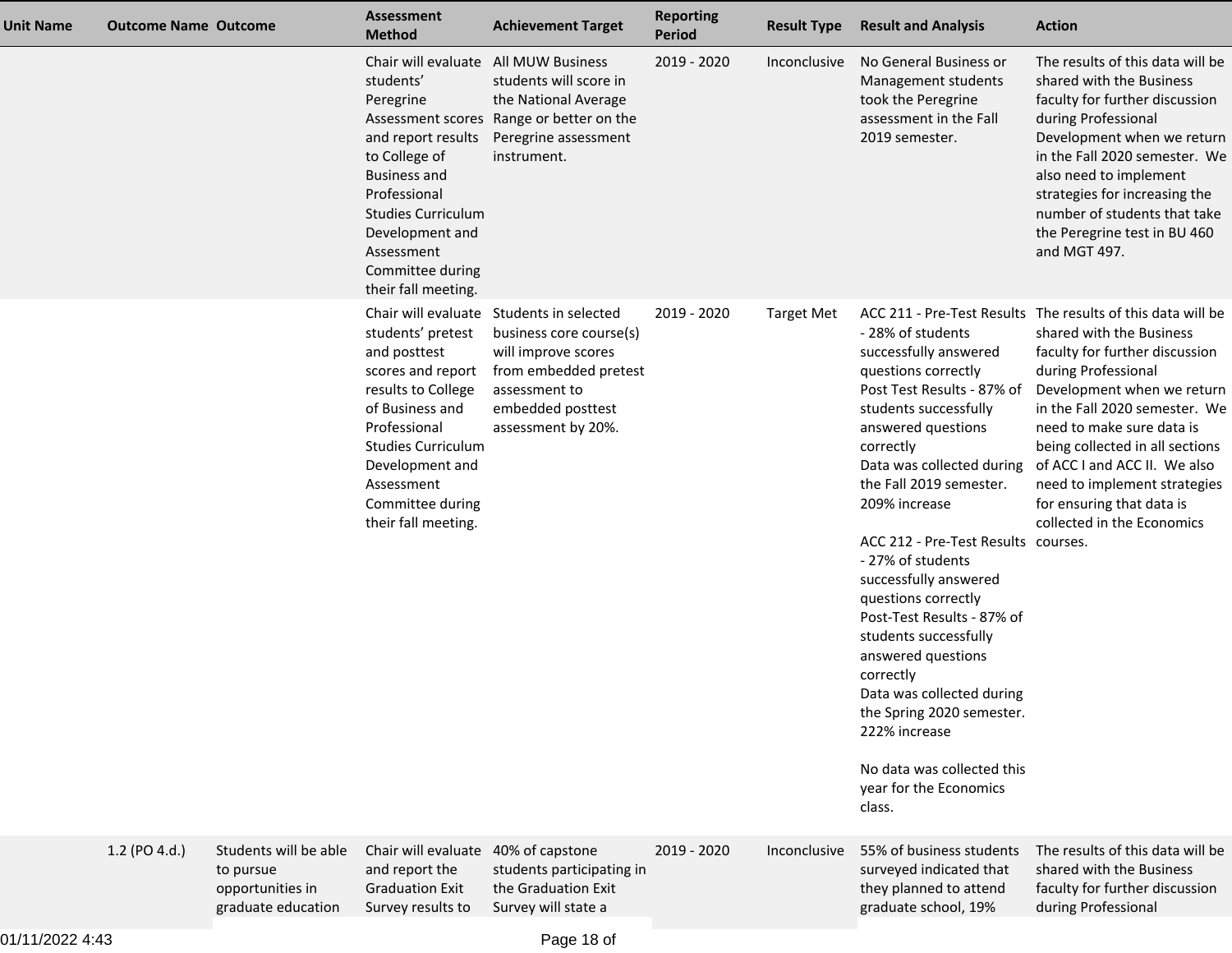| <b>Unit Name</b> | <b>Outcome Name Outcome</b> |                                     | <b>Assessment</b><br><b>Method</b>                                                                                                                                                                                                          | <b>Achievement Target</b>                                                                                                                                                      | <b>Reporting</b><br><b>Period</b> | <b>Result Type</b> | <b>Result and Analysis</b>                                                                                                                                                                                                                                                                                                                                                                                                                                   | <b>Action</b>                                                                                                                                                                                               |
|------------------|-----------------------------|-------------------------------------|---------------------------------------------------------------------------------------------------------------------------------------------------------------------------------------------------------------------------------------------|--------------------------------------------------------------------------------------------------------------------------------------------------------------------------------|-----------------------------------|--------------------|--------------------------------------------------------------------------------------------------------------------------------------------------------------------------------------------------------------------------------------------------------------------------------------------------------------------------------------------------------------------------------------------------------------------------------------------------------------|-------------------------------------------------------------------------------------------------------------------------------------------------------------------------------------------------------------|
|                  | 1.2 (PO 4.d.)               | and/or employment<br>opportunities. | and Professional<br><b>Studies Curriculum</b><br>Development and<br>Assessment<br>Committee during<br>their fall meeting.                                                                                                                   | College of Business career plan of attending 2019 - 2020<br>graduate school.                                                                                                   |                                   | Inconclusive       | responded that they did<br>not plan to attend<br>graduate school, and 26%<br>indicated that they did not<br>know if they planned to<br>attend graduate school on<br>our Graduation Exit<br>Survey. This data includes<br>BBA and BAS students.<br>The data was collected for<br>Fall 2019 only.                                                                                                                                                              | Development when we return<br>in the Fall 2020 semester.                                                                                                                                                    |
|                  |                             |                                     | Chair will evaluate 75% of capstone<br>and report the<br><b>Graduation Exit</b><br>Survey results to<br>College of Business their education<br>and Professional<br>Development and<br>Assessment<br>Committee during<br>their fall meeting. | students participating in<br>the Graduation Exit<br>Survey will state that<br>adequately prepared<br>Studies Curriculum them for employment.                                   | 2019 - 2020                       | Inconclusive       | Exit Survey indicated that<br>67% of business students<br>surveyed felt course<br>preparation for<br>employment was<br>excellent, 26% responded<br>that they neither agree<br>nor disagree that course<br>preparation for<br>employment was<br>excellent, 3% indicated<br>that they disagreed, and<br>3% didn't answer. This<br>data includes BBA and BAS<br>students. The data was<br>collected for Fall 2019<br>only.                                      | Results of our Graduation The results of this data will be<br>shared with the Business<br>faculty for further discussion<br>during Professional<br>Development when we return<br>in the Fall 2020 semester. |
|                  |                             |                                     | Chair will evaluate 75% of capstone<br>and report the<br><b>Graduation Exit</b><br>Survey results to<br>and Professional<br>Studies Curriculum employment<br>Development and<br>Assessment<br>Committee during<br>their fall meeting.       | students participating in<br>the Graduation Exit<br>Survey will state they<br>College of Business have already secured<br>plans for gainful<br>immediately upon<br>graduation. | 2019 - 2020                       | Inconclusive       | 80% of participants in the<br><b>Graduation Exit Survey</b><br>indicated that they were<br>currently either full-time<br>or part-time employed.<br>13% indicated they were<br>not currently employed<br>but were looking for a job.<br>3% said they were not<br>currently employed and<br>not looking for a job. 3%<br>of the students didn't<br>answer the question. This<br>data includes BBA and BAS<br>students. The data was<br>collected for Fall 2019 | The results of this data will be<br>shared with the Business<br>faculty for further discussion<br>during Professional<br>Development when we return<br>in the Fall 2020 semester.                           |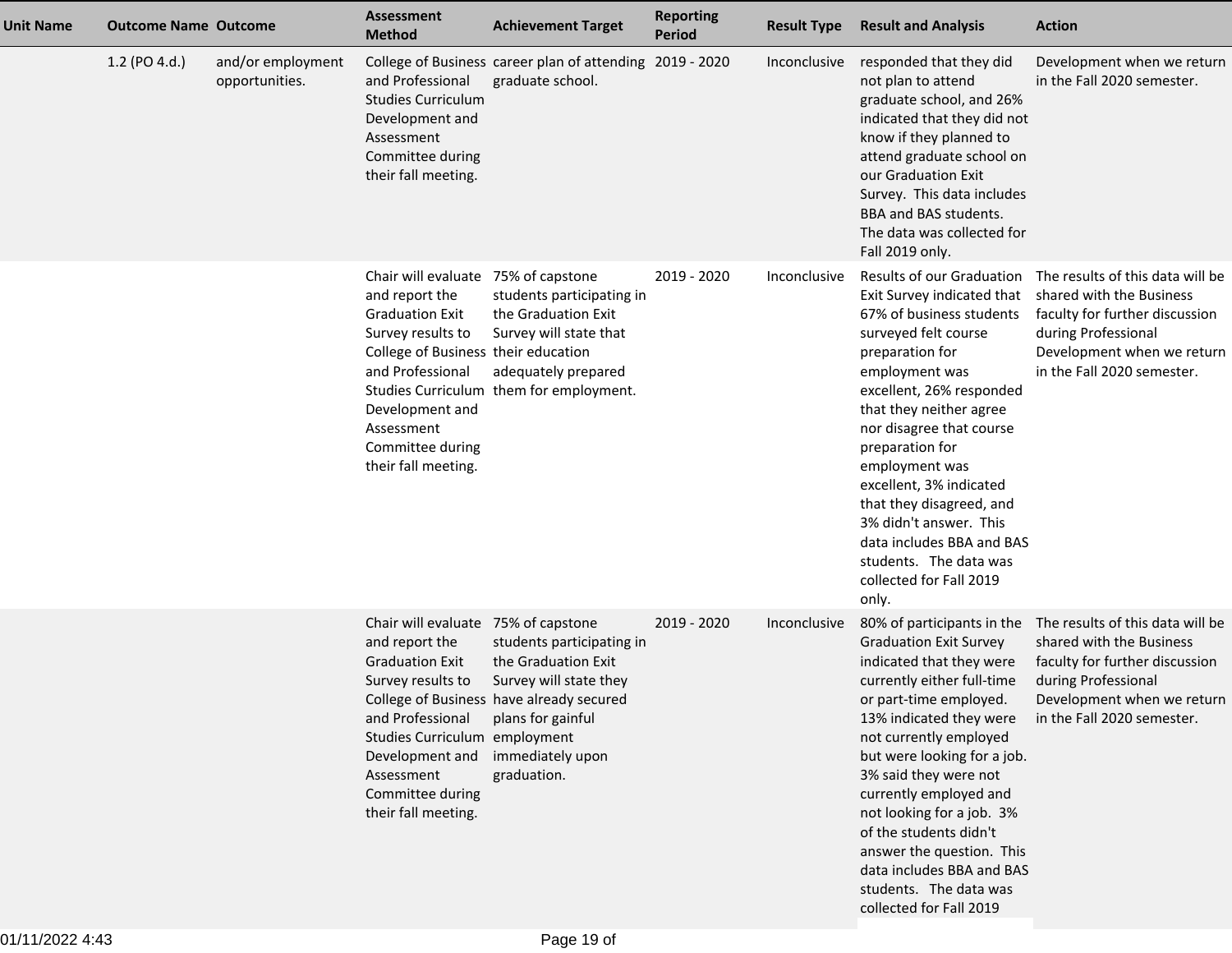| <b>Unit Name</b> | <b>Outcome Name Outcome</b> |                                                                                       | <b>Assessment</b><br><b>Method</b>                                                                                                                                                                                                    | <b>Achievement Target</b>                                                                                                                                                                                             | <b>Reporting</b><br>Period | <b>Result Type</b> | <b>Result and Analysis</b>                                                                                                                                                                                                                                                                                                                                                                                                                                                                                                                                                                                                                                                                                         | <b>Action</b>                                                                                                                                                                                                                                                                                                                                                                                                                                                                                                                      |
|------------------|-----------------------------|---------------------------------------------------------------------------------------|---------------------------------------------------------------------------------------------------------------------------------------------------------------------------------------------------------------------------------------|-----------------------------------------------------------------------------------------------------------------------------------------------------------------------------------------------------------------------|----------------------------|--------------------|--------------------------------------------------------------------------------------------------------------------------------------------------------------------------------------------------------------------------------------------------------------------------------------------------------------------------------------------------------------------------------------------------------------------------------------------------------------------------------------------------------------------------------------------------------------------------------------------------------------------------------------------------------------------------------------------------------------------|------------------------------------------------------------------------------------------------------------------------------------------------------------------------------------------------------------------------------------------------------------------------------------------------------------------------------------------------------------------------------------------------------------------------------------------------------------------------------------------------------------------------------------|
|                  |                             |                                                                                       | Chair will evaluate 75% of capstone<br>and report the<br><b>Graduation Exit</b><br>Survey results to<br>and Professional<br>Studies Curriculum employment<br>Development and<br>Assessment<br>Committee during<br>their fall meeting. | students participating in<br>the Graduation Exit<br>Survey will state they<br>College of Business have already secured<br>plans for gainful<br>immediately upon<br>graduation.                                        | 2019 - 2020                | Inconclusive       | only.                                                                                                                                                                                                                                                                                                                                                                                                                                                                                                                                                                                                                                                                                                              | The results of this data will be<br>shared with the Business<br>faculty for further discussion<br>during Professional<br>Development when we return<br>in the Fall 2020 semester.                                                                                                                                                                                                                                                                                                                                                  |
|                  | $2.1$ (SLO)                 | Students will be able<br>to craft written<br>reports specific to<br>their discipline. | Chair will evaluate<br>students' writing<br>assignments using<br>the Business<br>report results to<br>and Professional<br><b>Studies Curriculum</b><br>Development and<br>Assessment<br>Committee during<br>their fall meeting.       | 60% of students will<br>earn a "satisfactory"<br>rating or above on a<br>writing assignment<br>Writing Rubric and completed during a<br>junior-level course on<br>College of Business the Business Writing<br>Rubric. | 2019 - 2020                | Inconclusive       | All of the Business<br>students that were<br>assessed earned a<br>"satisfactory" rating or<br>above on the writing<br>assessment. A perfect<br>score on the assessment<br>was 25 and the average<br>score for the Business<br>students was 22.5. This<br>data is for both BAS and<br>BBA students. Data was<br><b>Totals by Major</b><br>Accounting: Mean= 21.25<br>Management Information<br>Systems: Mean=24<br>Marketing: Mean=22<br><b>General Business:</b><br>$Mean = 23.4$<br>Human Resource<br>Management:<br>Mean=23.67<br>Health Care Management:<br>$Mean = 21.4$<br>Management:<br>Mean=20.75<br>Juniors Only<br>Accounting: n=1 (score =<br>25)<br>Management Information<br>Systems: n=1 (score =24) | The College of Business and<br>Professional Studies'<br>Curriculum Development and<br>Assessment Committee will<br>continue to monitor this data<br>to ensure that the current<br>positive trend continues. The<br>results of this data will be<br>shared with the business<br>faculty during Professional<br>Development when we return<br>in the Fall 2020 semester.<br>only collected in Fall 2019. More effort will be made in<br>the future to ensure a larger<br>sample size of junior<br>participants in the<br>assessment. |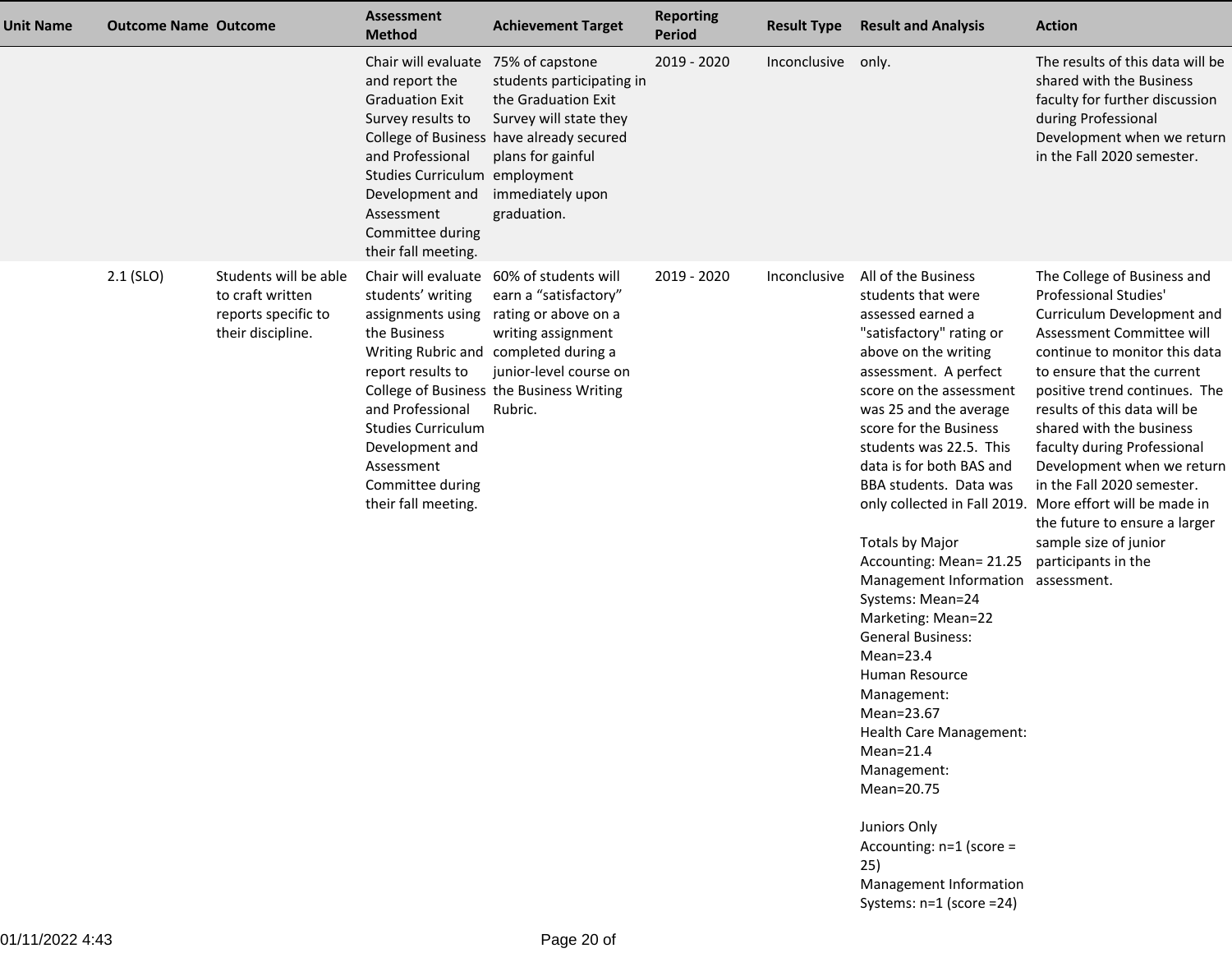| <b>Unit Name</b> | <b>Outcome Name Outcome</b> |                                                                                       | <b>Assessment</b><br><b>Method</b>                                                                                                                                                                                              | <b>Achievement Target</b>                                                                                                                                                                                                                 | <b>Reporting</b><br><b>Period</b> | <b>Result Type</b> | <b>Result and Analysis</b>                                                                                                                                                                                                                                                                                                                                                                                                                                                                                                                                                                                          | <b>Action</b>                                                                                                                                                                                                                                                                                                                                                                                                                                                                                                       |
|------------------|-----------------------------|---------------------------------------------------------------------------------------|---------------------------------------------------------------------------------------------------------------------------------------------------------------------------------------------------------------------------------|-------------------------------------------------------------------------------------------------------------------------------------------------------------------------------------------------------------------------------------------|-----------------------------------|--------------------|---------------------------------------------------------------------------------------------------------------------------------------------------------------------------------------------------------------------------------------------------------------------------------------------------------------------------------------------------------------------------------------------------------------------------------------------------------------------------------------------------------------------------------------------------------------------------------------------------------------------|---------------------------------------------------------------------------------------------------------------------------------------------------------------------------------------------------------------------------------------------------------------------------------------------------------------------------------------------------------------------------------------------------------------------------------------------------------------------------------------------------------------------|
|                  | $2.1$ (SLO)                 | Students will be able<br>to craft written<br>reports specific to<br>their discipline. | Chair will evaluate<br>students' writing<br>assignments using<br>the Business<br>report results to<br>and Professional<br><b>Studies Curriculum</b><br>Development and<br>Assessment<br>Committee during<br>their fall meeting. | 60% of students will<br>earn a "satisfactory"<br>rating or above on a<br>writing assignment<br>Writing Rubric and completed during a<br>junior-level course on<br>College of Business the Business Writing<br>Rubric.                     | 2019 - 2020                       | Inconclusive       | Marketing: n=1 (score<br>$=25$<br>General Business: n=1<br>$(score = 23)$<br>Human Resource<br>Management: n=1 (score<br>$=25$<br>Health Care Management: results of this data will be<br>$n=1$ (score = 24)<br>Management: n=2 (score<br>$= 19,20$                                                                                                                                                                                                                                                                                                                                                                 | The College of Business and<br>Professional Studies'<br>Curriculum Development and<br>Assessment Committee will<br>continue to monitor this data<br>to ensure that the current<br>positive trend continues. The<br>shared with the business<br>faculty during Professional<br>Development when we return<br>in the Fall 2020 semester.<br>More effort will be made in<br>the future to ensure a larger<br>sample size of junior<br>participants in the<br>assessment.                                               |
|                  |                             |                                                                                       | students' writing<br>assignments using<br>the Business<br>report results to<br>and Professional<br><b>Studies Curriculum</b><br>Development and<br>Assessment<br>Committee during<br>their fall meeting.                        | Chair will evaluate 75% of students will<br>earn a "satisfactory"<br>rating or above on a<br>writing assignment<br>Writing Rubric and completed during a<br>senior-level course on<br>College of Business the Business Writing<br>Rubric. | 2019 - 2020                       | Inconclusive       | All of the Business<br>students that were<br>assessed earned a<br>"satisfactory" rating or<br>above on the writing<br>assessment. A perfect<br>score on the assessment<br>was 25 and the average<br>score for the Business<br>students was 22.5. This<br>data is for both BAS and<br>BBA students. Data was<br><b>Totals by Major</b><br>Accounting: Mean= 21.25<br>Management Information assessment.<br>Systems: Mean=24<br>Marketing: Mean=22<br><b>General Business:</b><br>$Mean = 23.4$<br>Human Resource<br>Management:<br>Mean=23.67<br>Health Care Management:<br>$Mean=21.4$<br>Management:<br>Mean=20.75 | The College of Business and<br>Professional Studies'<br>Curriculum Development and<br>Assessment Committee will<br>continue to monitor this data<br>to ensure that the current<br>positive trend continues. The<br>results of this data will be<br>shared with the business<br>faculty during Professional<br>Development when we return<br>in the Fall 2020 semester.<br>only collected in Fall 2019. More effort will be made in<br>the future to ensure a larger<br>sample size of senior<br>participants in the |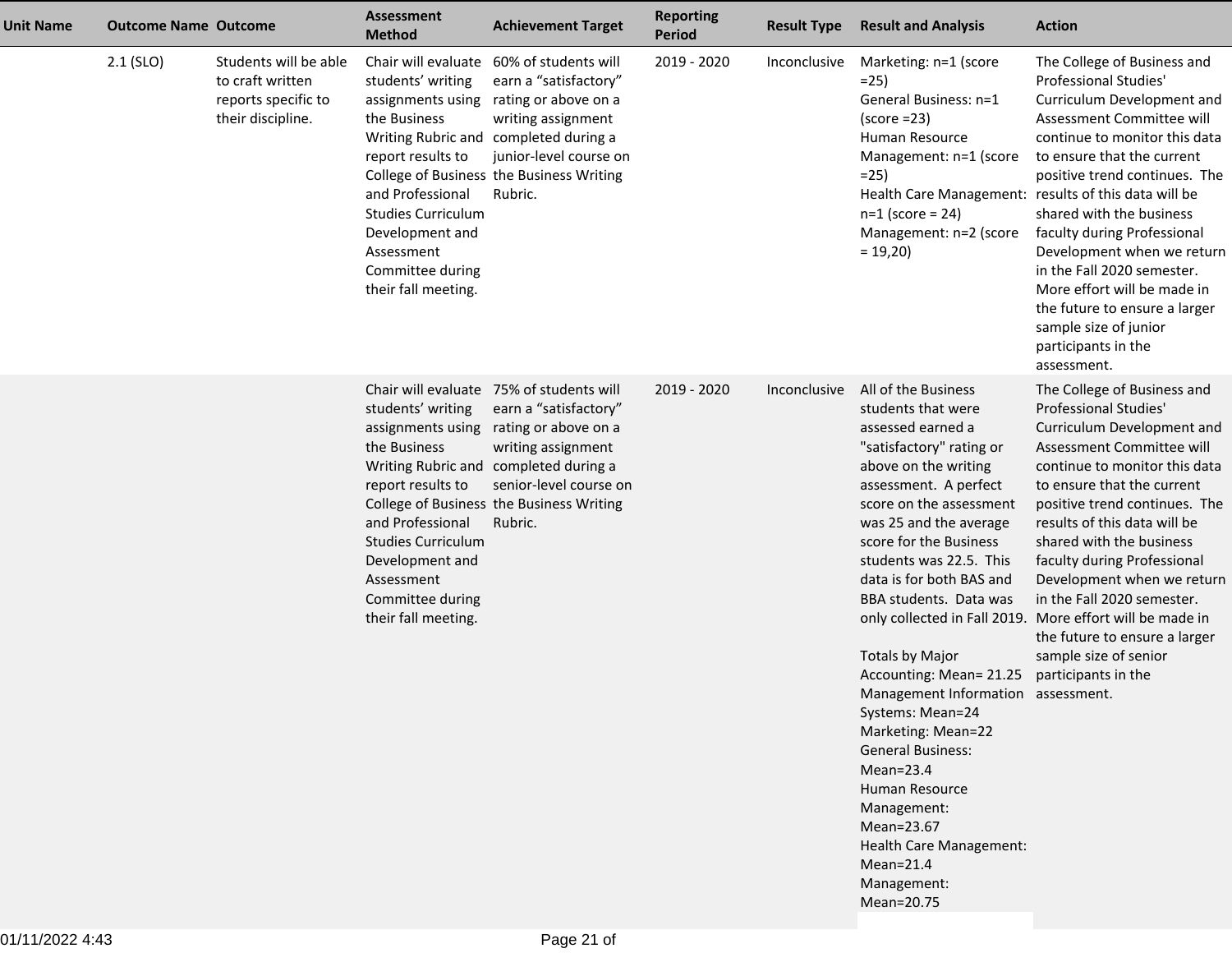| <b>Unit Name</b> | <b>Outcome Name Outcome</b> |                                                                                                                                 | <b>Assessment</b><br><b>Method</b>                                                                                                                                                                                                        | <b>Achievement Target</b>                                                                                                                                                                                             | <b>Reporting</b><br><b>Period</b> | <b>Result Type</b> | <b>Result and Analysis</b>                                                                                                                                                                                                                                                                                                                                                                                                                                                                                                                                                         | <b>Action</b>                                                                                                                                                                                                                                                                                                                                                                                                                                                                          |
|------------------|-----------------------------|---------------------------------------------------------------------------------------------------------------------------------|-------------------------------------------------------------------------------------------------------------------------------------------------------------------------------------------------------------------------------------------|-----------------------------------------------------------------------------------------------------------------------------------------------------------------------------------------------------------------------|-----------------------------------|--------------------|------------------------------------------------------------------------------------------------------------------------------------------------------------------------------------------------------------------------------------------------------------------------------------------------------------------------------------------------------------------------------------------------------------------------------------------------------------------------------------------------------------------------------------------------------------------------------------|----------------------------------------------------------------------------------------------------------------------------------------------------------------------------------------------------------------------------------------------------------------------------------------------------------------------------------------------------------------------------------------------------------------------------------------------------------------------------------------|
|                  |                             |                                                                                                                                 | Chair will evaluate<br>students' writing<br>assignments using<br>the Business<br>report results to<br>and Professional<br><b>Studies Curriculum</b><br>Development and<br>Assessment<br>Committee during<br>their fall meeting.           | 75% of students will<br>earn a "satisfactory"<br>rating or above on a<br>writing assignment<br>Writing Rubric and completed during a<br>senior-level course on<br>College of Business the Business Writing<br>Rubric. | 2019 - 2020                       | Inconclusive       | Seniors Only<br>Accounting: n=3 (score =<br>16, 25, 19<br>Systems: n=3 (score =25,<br>25, 22)<br>Marketing: n=6 (score<br>$=$ 24, 25, 25, 21, 19, 16)<br>General Business: n=8<br>(score =24, 22, 18, 25, 25,<br>25, 25, 24)<br>Human Resource<br>Management: n=5(score<br>$= 23, 20, 24, 25, 25, )$<br>Health Care Management: participants in the<br>$n=4$ (score = 24, 18, 17, 24) assessment.<br>Management: n=2 (score<br>$= 19,25$                                                                                                                                           | The College of Business and<br>Professional Studies'<br>Curriculum Development and<br>Assessment Committee will<br>Management Information continue to monitor this data<br>to ensure that the current<br>positive trend continues. The<br>results of this data will be<br>shared with the business<br>faculty during Professional<br>Development when we return<br>in the Fall 2020 semester.<br>More effort will be made in<br>the future to ensure a larger<br>sample size of senior |
|                  | $3.1$ (SLO)                 | Students will be able<br>to apply and<br>demonstrate<br>knowledge of key<br>principles of their<br>concentration/minor<br>area. | Chair will evaluate<br>students'<br>Capstone Exams<br>and report results<br>to College of<br><b>Business and</b><br>Professional<br><b>Studies Curriculum</b><br>Development and<br>Assessment<br>Committee during<br>their fall meeting. | 75% of students will<br>successfully pass<br>concentration/minor<br>specific questions on<br>the senior capstone<br>exam with a 70 or<br>above.                                                                       | 2019 - 2020                       | Inconclusive       | Fall 2019 semester.<br>Accounting: 2 out of the 4<br>students that took the<br>senior capstone exam<br>successfully passed<br>concentration/minor<br>specific questions with a<br>70 or above - target not<br>met<br>General Business: 4 out of<br>the 8 students that took<br>the senior capstone exam<br>successfully passed<br>concentration/minor<br>specific questions with a<br>70 or above - target not<br>met<br>Management: 13 out of<br>the 17 students that took<br>the senior capstone exam<br>successfully passed<br>concentration/minor<br>specific questions with a | Data was only collected in The results of this data will be<br>shared with the Business<br>faculty for further discussion<br>during Professional<br>Development when we return<br>in the Fall 2020 semester.                                                                                                                                                                                                                                                                           |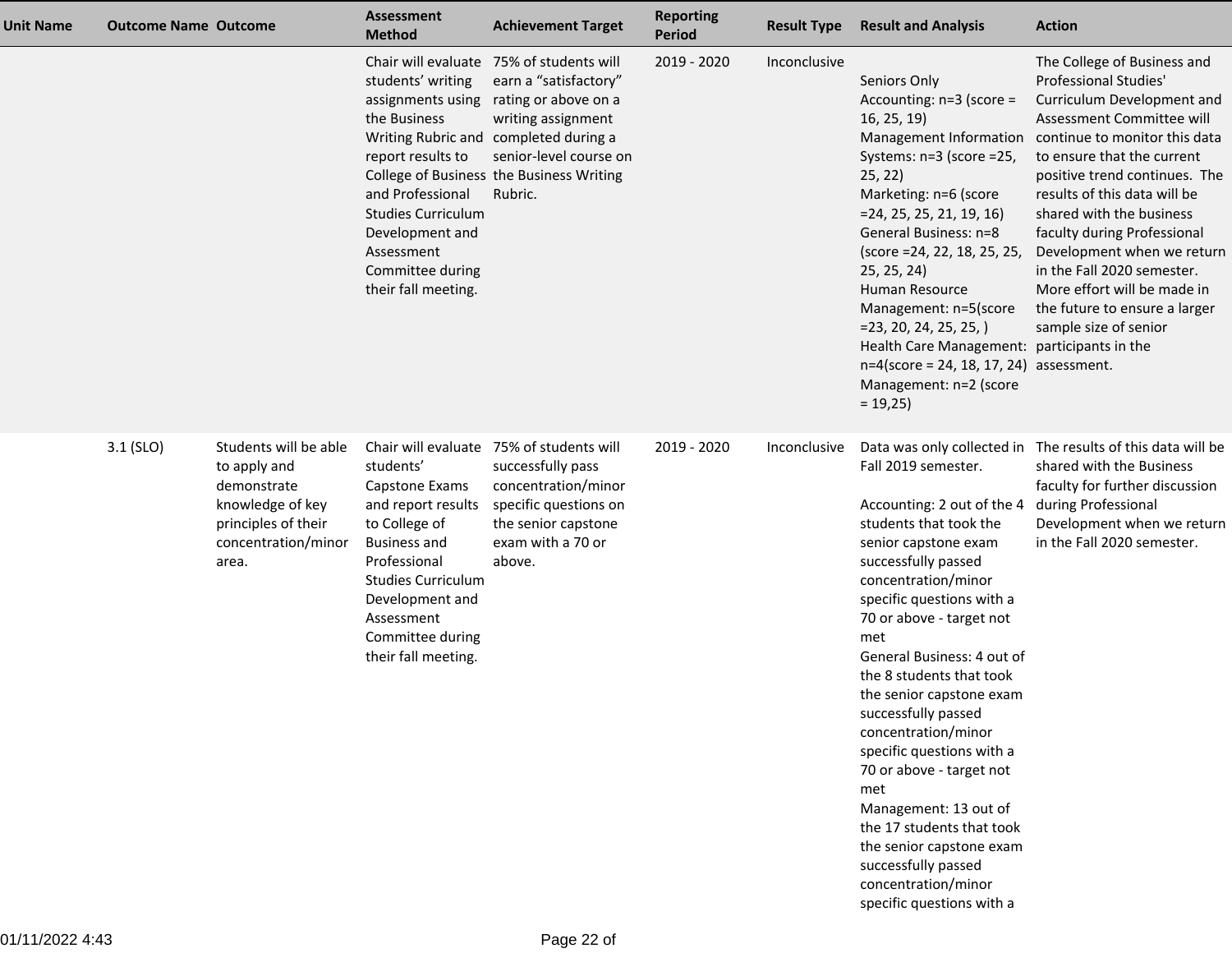| Unit Name | <b>Outcome Name Outcome</b> |                                                                                                                                 | <b>Assessment</b><br><b>Method</b>                                                                                                                                                                                                                                                                                       | <b>Achievement Target</b>                                                                                                                                                                                    | <b>Reporting</b><br><b>Period</b> | <b>Result Type</b>           | <b>Result and Analysis</b>                                                                                                                                                                                                                                                                                                                                                                                                                                                                                                                                                                | <b>Action</b>                                                                                                                                                                                                                                                                                                                                                                                                                                                                                                                                            |
|-----------|-----------------------------|---------------------------------------------------------------------------------------------------------------------------------|--------------------------------------------------------------------------------------------------------------------------------------------------------------------------------------------------------------------------------------------------------------------------------------------------------------------------|--------------------------------------------------------------------------------------------------------------------------------------------------------------------------------------------------------------|-----------------------------------|------------------------------|-------------------------------------------------------------------------------------------------------------------------------------------------------------------------------------------------------------------------------------------------------------------------------------------------------------------------------------------------------------------------------------------------------------------------------------------------------------------------------------------------------------------------------------------------------------------------------------------|----------------------------------------------------------------------------------------------------------------------------------------------------------------------------------------------------------------------------------------------------------------------------------------------------------------------------------------------------------------------------------------------------------------------------------------------------------------------------------------------------------------------------------------------------------|
|           | $3.1$ (SLO)                 | Students will be able<br>to apply and<br>demonstrate<br>knowledge of key<br>principles of their<br>concentration/minor<br>area. | Chair will evaluate<br>students'<br>Capstone Exams<br>and report results<br>to College of<br><b>Business and</b><br>Professional<br><b>Studies Curriculum</b><br>Development and<br>Assessment<br>Committee during<br>their fall meeting.                                                                                | 75% of students will<br>successfully pass<br>concentration/minor<br>specific questions on<br>the senior capstone<br>exam with a 70 or<br>above.                                                              | 2019 - 2020                       | Inconclusive                 | 70 or above - target met<br>Management Information<br>Systems: 0 out of the 1<br>student that took the<br>senior capstone exam<br>successfully passed<br>concentration/minor<br>specific questions with a<br>70 or above - target not<br>met<br>Marketing: 5 out of the 5<br>students that took the<br>senior capstone exam<br>successfully passed<br>concentration/minor<br>specific questions with a<br>70 or above - target met<br>Not data was collected for<br>HCM or HRM majors.<br>The data is not separated<br>out by degree. This data<br>includes BS, BBA, and BAS<br>students. | The results of this data will be<br>shared with the Business<br>faculty for further discussion<br>during Professional<br>Development when we return<br>in the Fall 2020 semester.                                                                                                                                                                                                                                                                                                                                                                        |
|           | 4.1 (GEO 1.c.)              | Students will be able<br>to give an oral<br>presentation of<br>relevant discipline-<br>specific targets.                        | Chair will evaluate<br>students'<br>presentations<br>using the AAC&U<br>Oral<br>Communication<br>Value Rubric and<br>report results to<br><b>College of Business</b><br>and Professional<br><b>Studies Curriculum</b><br>Development and<br>Assessment<br>Committee during<br>their fall meeting.<br>Chair will evaluate | 60% of students will<br>earn a "3" or above<br>rating utilizing the<br>AAC&U Oral<br><b>Communication Value</b><br>Rubric on a<br>presentation completed<br>during their program.<br>Students will average a | 2019 - 2020<br>2019 - 2020        | Inconclusive<br>Inconclusive | 66.7% of students earned<br>a "3" or above rating<br>utilizing the AAC&U Oral<br><b>Communication Value</b><br>Rubric on a presentation<br>completed during their<br>program.<br>2019 semester only.<br>Students were not<br>identified by major so the<br>results are for BAS, BS,<br>and BBA for all 7<br>concentrations.<br>The average rating                                                                                                                                                                                                                                         | The results of this data will be<br>shared with the Business<br>faculty for further discussion<br>during Professional<br>Development when we return<br>in the Fall 2020 semester. We<br>also need to implement<br>strategies for increasing the<br>Data was collected for Fall number of students that take<br>are evaluated. Currently<br>students are evaluated in the<br>face-to-face section of MGT<br>497. We need to evaluate the<br>online section as well. We<br>also need to identify students<br>by major.<br>The results of this data will be |
|           |                             |                                                                                                                                 | students'<br>presentations                                                                                                                                                                                                                                                                                               | "3" or above rating<br>utilizing the AAC&U Oral                                                                                                                                                              |                                   |                              | utilizing the AAC&U Oral<br><b>Communication Value</b>                                                                                                                                                                                                                                                                                                                                                                                                                                                                                                                                    | shared with the Business<br>faculty for further discussion                                                                                                                                                                                                                                                                                                                                                                                                                                                                                               |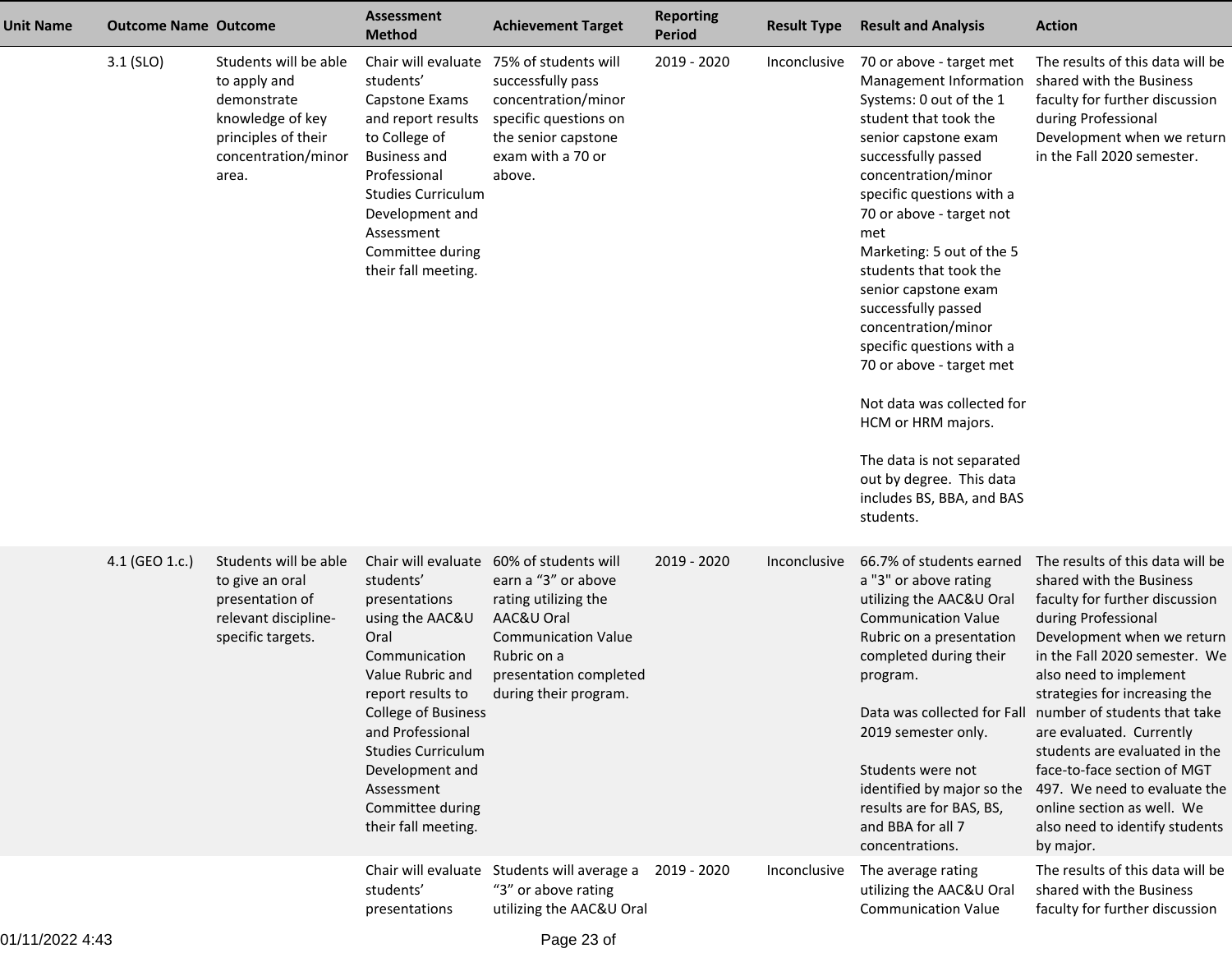| <b>Unit Name</b> | <b>Outcome Name Outcome</b> |                                                                                                                                                                                                                                             | <b>Assessment</b><br><b>Method</b>                                                                                                                                                                                                                                                                 | <b>Achievement Target</b>                                                                                    | <b>Reporting</b><br>Period | <b>Result Type</b> | <b>Result and Analysis</b>                                                                                                                                                                                                                                                                                                                                                                                                                                                                                                                                                                                                                                     | <b>Action</b>                                                                                                                                                                                                                                                                                                                                                                                                                                                                                                                                                                                                                                                                                                                                                                                                                                                                                     |
|------------------|-----------------------------|---------------------------------------------------------------------------------------------------------------------------------------------------------------------------------------------------------------------------------------------|----------------------------------------------------------------------------------------------------------------------------------------------------------------------------------------------------------------------------------------------------------------------------------------------------|--------------------------------------------------------------------------------------------------------------|----------------------------|--------------------|----------------------------------------------------------------------------------------------------------------------------------------------------------------------------------------------------------------------------------------------------------------------------------------------------------------------------------------------------------------------------------------------------------------------------------------------------------------------------------------------------------------------------------------------------------------------------------------------------------------------------------------------------------------|---------------------------------------------------------------------------------------------------------------------------------------------------------------------------------------------------------------------------------------------------------------------------------------------------------------------------------------------------------------------------------------------------------------------------------------------------------------------------------------------------------------------------------------------------------------------------------------------------------------------------------------------------------------------------------------------------------------------------------------------------------------------------------------------------------------------------------------------------------------------------------------------------|
|                  |                             |                                                                                                                                                                                                                                             | using the AAC&U<br>Oral<br>Communication<br>Value Rubric and<br>report results to<br>College of Business<br>and Professional<br><b>Studies Curriculum</b><br>Development and<br>Assessment<br>Committee during<br>their fall meeting.                                                              | <b>Communication Value</b><br>Rubric on a<br>presentation completed<br>during their program.                 | 2019 - 2020                | Inconclusive       | Rubric on a presentation<br>completed during their<br>program for student<br>assessed AY 2019-2020<br>was 3.07.<br>The data was collected for<br>Fall 2019 semester only.<br>Students were not<br>identified by major so the<br>results are for BAS, BS,<br>and BBA for all 7<br>concentrations.                                                                                                                                                                                                                                                                                                                                                               | during Professional<br>Development when we return<br>in the Fall 2020 semester. We<br>also need to implement<br>strategies for increasing the<br>number of students that take<br>are evaluated. Currently<br>students are evaluated in the<br>face-to-face section of MGT<br>497. We need to evaluate the<br>online section as well. We<br>also need to identify students<br>by major.                                                                                                                                                                                                                                                                                                                                                                                                                                                                                                            |
|                  | 5.1 (SAO)                   | Students will be able<br>to demonstrate the<br>role of ethics and<br>understand the<br>implications of their<br>actions on<br>themselves, their<br>colleagues, their<br>profession, the<br>business community<br>and society as a<br>whole. | Chair will evaluate<br>students' Ethics<br>Exams (questions<br>given in exams<br>throughout the<br>curriculum) and<br>report results to<br><b>College of Business</b><br>and Professional<br><b>Studies Curriculum</b><br>Development and<br>Assessment<br>Committee during<br>their fall meeting. | 80% of students will<br>pass an Ethics Exam<br>administered in the<br>capstone course with a<br>70 or above. | 2019 - 2020                | Inconclusive       | The data collected is for<br>both BAS, BBA, and BS<br>students.<br>40% of Accounting<br>exam in the capstone<br>Data was only collected<br>for Fall 2019.<br>40% of General Business<br>students passed the ethics course, so it will take some<br>exam in the capstone<br>course with a 70 or above. the new requirement.<br>Data was only collected<br>for Fall 2019.<br>68% of Marketing<br>exam in the capstone<br>course with a 70 or above. analyze this data to see if<br>Data was only collected<br>for Fall 2019.<br>80% of Management<br><b>Information Systems</b><br>exam in the capstone<br>course with a 70 or above.<br>Data was only collected | In the Fall 2018 semester, we<br>added BU 105 Fundamentals<br>of Success in Business to the<br>Business Core. One of the<br>modules in this course deals<br>students passed the ethics with Academic Integrity. It is<br>our hope that this module will<br>course with a 70 or above. improve ethical behavior in<br>our students. Students that<br>were enrolled in the<br>university prior to Fall 2018<br>were not required to take this<br>time to see the end result of<br>The College of Business and<br>Professional Studies internal<br>Curriculum Development and<br>students passed the ethics Assessment Committee will<br>continue to collect and<br>changes in the curriculum<br>improve the graduating<br>seniors' ethics exam results.<br>We feel the questionnaire is<br>students passed the ethics likely flawed and needs to be<br>revised.<br>The results of this data will be |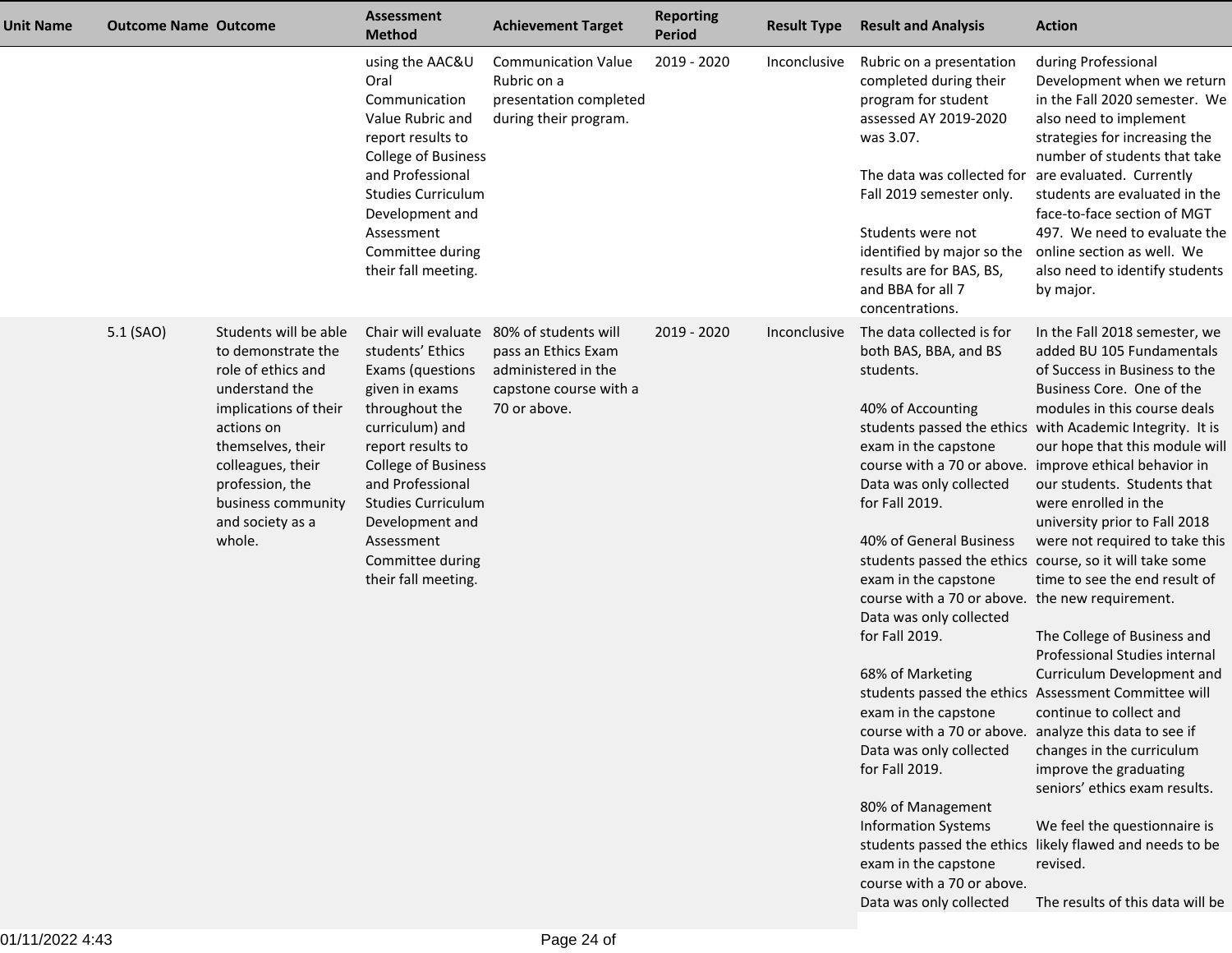| <b>Unit Name</b>                                                        | <b>Outcome Name Outcome</b> |                                                                                                                                                                                                                                             | <b>Assessment</b><br><b>Method</b>                                                                                                                                                                                                                                                                 | <b>Achievement Target</b>                                                                                                                                                                                                      | <b>Reporting</b><br><b>Period</b> | <b>Result Type</b> | <b>Result and Analysis</b>                                                                                                                                                         | <b>Action</b>                                                                                                                                                                                                                                                                                                                                                                                                                                                                  |
|-------------------------------------------------------------------------|-----------------------------|---------------------------------------------------------------------------------------------------------------------------------------------------------------------------------------------------------------------------------------------|----------------------------------------------------------------------------------------------------------------------------------------------------------------------------------------------------------------------------------------------------------------------------------------------------|--------------------------------------------------------------------------------------------------------------------------------------------------------------------------------------------------------------------------------|-----------------------------------|--------------------|------------------------------------------------------------------------------------------------------------------------------------------------------------------------------------|--------------------------------------------------------------------------------------------------------------------------------------------------------------------------------------------------------------------------------------------------------------------------------------------------------------------------------------------------------------------------------------------------------------------------------------------------------------------------------|
|                                                                         | 5.1 (SAO)                   | Students will be able<br>to demonstrate the<br>role of ethics and<br>understand the<br>implications of their<br>actions on<br>themselves, their<br>colleagues, their<br>profession, the<br>business community<br>and society as a<br>whole. | Chair will evaluate<br>students' Ethics<br>Exams (questions<br>given in exams<br>throughout the<br>curriculum) and<br>report results to<br><b>College of Business</b><br>and Professional<br><b>Studies Curriculum</b><br>Development and<br>Assessment<br>Committee during<br>their fall meeting. | 80% of students will<br>pass an Ethics Exam<br>administered in the<br>capstone course with a<br>70 or above.                                                                                                                   | 2019 - 2020                       | Inconclusive       | for Fall 2019.<br>51% of Management<br>exam in the capstone<br>course with a 70 or above.<br>Data was only collected<br>for Fall 2019.<br>No HCM or HRM students<br>took the exam. | shared with the Business<br>faculty for further discussion<br>during Professional<br>students passed the ethics Development when we return<br>in the Fall 2020 semester.                                                                                                                                                                                                                                                                                                       |
| Program -<br><b>Business</b><br>Administration<br>- MBA {2016-<br>2017} | $1.1$ (SLO)                 | Graduates of the<br><b>Master of Business</b><br>Administration will be Capstone Exit<br>able to identify and<br>apply cross-cultural<br>theories and concepts<br>to organizational<br>settings.                                            | students' MBA<br>Exams and report<br>results to the<br>and Professional<br><b>Studies Graduate</b><br><b>Faculty Committee</b><br>during their fall<br>meeting.                                                                                                                                    | Chair will evaluate 75% of students will<br>score 75 or greater on<br>the MGT 510 - Cross<br><b>Cultural Management</b><br>specific questions on<br>College of Business the MBA Capstone Exit<br>Exam.                         | 2019 - 2020                       | Inconclusive       | 2019 only.<br>100% of students scored<br>75 or greater on the MGT<br>510 - Cross Cultural<br>Management specific<br>questions on the MBA<br>Capstone Exit Exam.                    | Data was collected for Fall The results of this data will be<br>shared with the Business<br>Graduate faculty for further<br>discussion during Professional<br>Development when we return<br>in the Fall 2020 semester.<br>We need to create a strategy<br>to get more MBA students to<br>take the exam. We also need<br>to add more questions to the<br>exam. There are currently<br>only 5 questions per topic. If<br>a student misses one<br>question, he/she will not pass. |
|                                                                         | $1.2$ (SLO)                 | Graduates of the<br><b>Master of Business</b><br>Administration will be Capstone Exit<br>able to apply basic<br>and advanced<br>global markets.                                                                                             | students' MBA<br>Exams and report<br>results to the<br>and Professional<br><b>Studies Graduate</b><br><b>Faculty Committee</b><br>during their fall<br>meeting.                                                                                                                                    | Chair will evaluate 75% of students will<br>score 75 or greater on<br>the MKT 526 - Global<br><b>Marketing Management</b><br>specific questions on<br>marketing concepts in College of Business the MBA Capstone Exit<br>Exam. | 2019 - 2020                       | Inconclusive       | 2019 only.<br>100% of students scored<br>75 or greater on the MKT<br>526 Global Marketing<br>Management specific<br>questions on the MBA<br>Capstone Exit Exam.                    | Data was collected for Fall The results of this data will be<br>shared with the Business<br>Graduate faculty for further<br>discussion during Professional<br>Development when we return<br>in the Fall 2020 semester.<br>We need to create a strategy<br>to get more MBA students to<br>take the exam. We also need<br>to add more questions to the<br>exam. There are currently<br>only 5 questions per topic. If<br>a student misses one<br>question, he/she will not pass. |
|                                                                         | $1.3$ (SLO)                 | Graduates of the<br><b>Master of Business</b><br>Administration will be Capstone Exit                                                                                                                                                       | students' MBA                                                                                                                                                                                                                                                                                      | Chair will evaluate 75% of students will<br>score 75 or greater on<br>the FIN 540 - Financial                                                                                                                                  | 2019 - 2020                       | Inconclusive       | 2019 only.<br>0% of students scored 75                                                                                                                                             | Data was collected for Fall The results of this data will be<br>shared with the Business<br>Graduate faculty for further                                                                                                                                                                                                                                                                                                                                                       |
| 01/11/2022 4:43                                                         |                             |                                                                                                                                                                                                                                             |                                                                                                                                                                                                                                                                                                    | Page 25 of                                                                                                                                                                                                                     |                                   |                    |                                                                                                                                                                                    |                                                                                                                                                                                                                                                                                                                                                                                                                                                                                |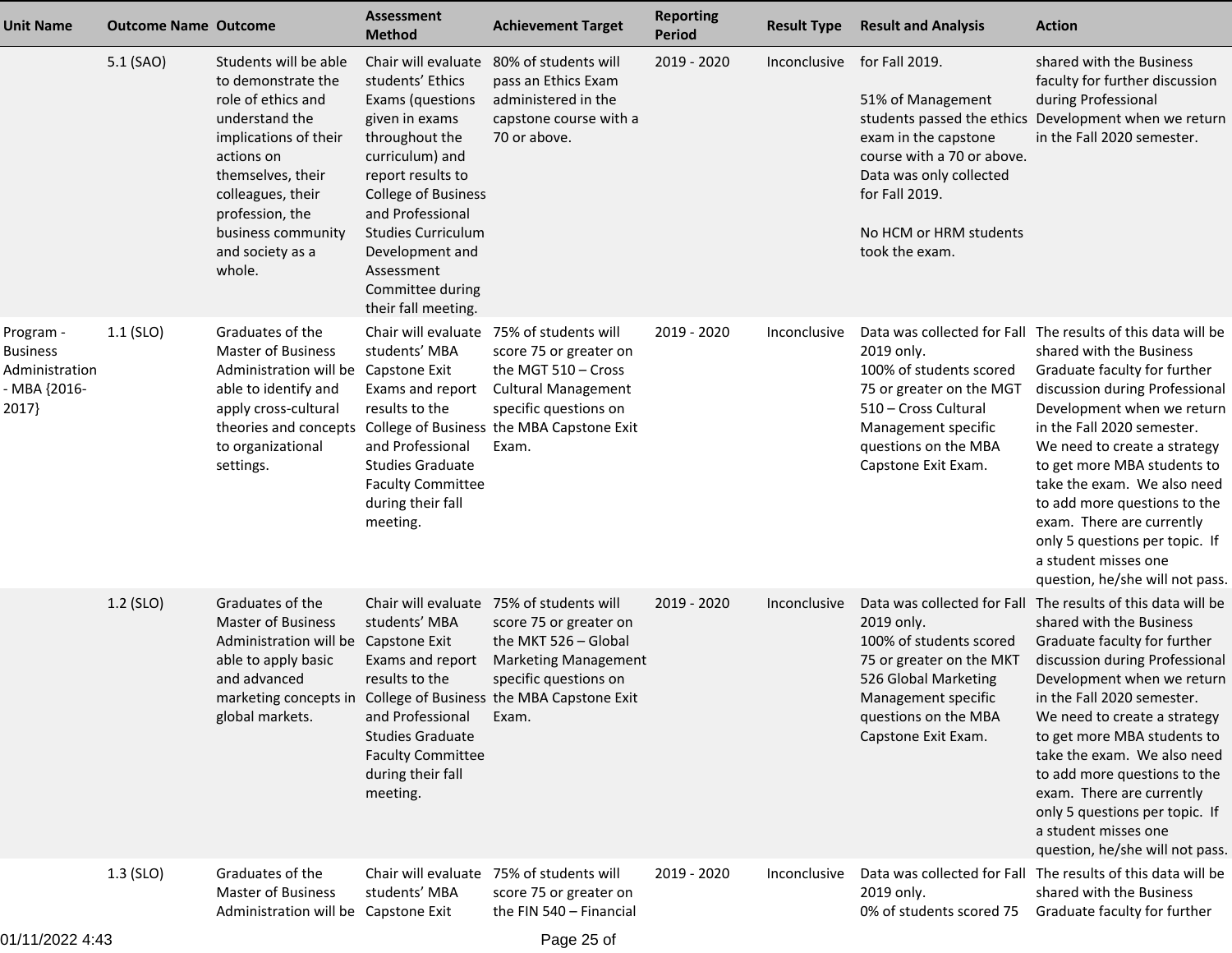| <b>Unit Name</b> | <b>Outcome Name Outcome</b> |                                                                                                                                                                                                                           | <b>Assessment</b><br><b>Method</b>                                                                                                                              | <b>Achievement Target</b>                                                                                                                                                                                 | <b>Reporting</b><br>Period | <b>Result Type</b> | <b>Result and Analysis</b>                                                                                                                                     | <b>Action</b>                                                                                                                                                                                                                                                                                                                                                                                                                                                                  |
|------------------|-----------------------------|---------------------------------------------------------------------------------------------------------------------------------------------------------------------------------------------------------------------------|-----------------------------------------------------------------------------------------------------------------------------------------------------------------|-----------------------------------------------------------------------------------------------------------------------------------------------------------------------------------------------------------|----------------------------|--------------------|----------------------------------------------------------------------------------------------------------------------------------------------------------------|--------------------------------------------------------------------------------------------------------------------------------------------------------------------------------------------------------------------------------------------------------------------------------------------------------------------------------------------------------------------------------------------------------------------------------------------------------------------------------|
|                  | $1.3$ (SLO)                 | able to identify and<br>apply basic concepts<br>behind financial<br>management and the<br>objective of financial<br>decision making.                                                                                      | Exams and report<br>results to the<br>and Professional<br><b>Studies Graduate</b><br><b>Faculty Committee</b><br>during their fall<br>meeting.                  | Management specific<br>questions on the MBA<br>College of Business Capstone Exit Exam.                                                                                                                    | 2019 - 2020                | Inconclusive       | or greater on the FIN 540<br><b>Financial Management</b><br>specific questions on the<br>MBA Capstone Exit Exam.                                               | discussion during Professional<br>Development when we return<br>in the Fall 2020 semester.<br>We need to create a strategy<br>to get more MBA students to<br>take the exam. We also need<br>to add more questions to the<br>exam. There are currently<br>only 5 questions per topic. If<br>a student misses one<br>question, he/she will not pass.                                                                                                                             |
|                  | 1.4 (SLO)                   | Graduates of the<br><b>Master of Business</b><br>Administration will be Capstone Exit<br>able to understand<br>and identify the basic<br>concepts of<br>information<br>technology project<br>management.                  | students' MBA<br>Exams and report<br>results to the<br>and Professional<br><b>Studies Graduate</b><br><b>Faculty Committee</b><br>during their fall<br>meeting. | Chair will evaluate 75% of students will<br>score 75 or greater on<br>the MIS 552 - Systems<br>Project Management<br>specific questions on<br>College of Business the MBA Capstone Exit<br>Exam.          | 2019 - 2020                | Inconclusive       | 2019 only.<br>100% of students scored<br>75 or greater on the MIS<br>552 Systems Project<br>Management specific<br>questions on the MBA<br>Capstone Exit Exam. | Data was collected for Fall The results of this data will be<br>shared with the Business<br>Graduate faculty for further<br>discussion during Professional<br>Development when we return<br>in the Fall 2020 semester.<br>We need to create a strategy<br>to get more MBA students to<br>take the exam. We also need<br>to add more questions to the<br>exam. There are currently<br>only 5 questions per topic. If<br>a student misses one<br>question, he/she will not pass. |
|                  | 1.5 (SLO)                   | Graduates of the<br><b>Master of Business</b><br>Administration will be Capstone Exit<br>able to understand<br>and identify how the<br>legal and regulatory<br>environment affects<br>firms operating<br>internationally. | students' MBA<br>Exams and report<br>results to the<br>and Professional<br><b>Studies Graduate</b><br><b>Faculty Committee</b><br>during their fall<br>meeting. | Chair will evaluate 75% of students will<br>score 75 or greater on<br>the PLG $560 -$<br><b>International Business</b><br>Law specific questions<br>College of Business on the MBA Capstone<br>Exit Exam. | 2019 - 2020                | Inconclusive       | 2019 only.<br>100% of students scored<br>75 or greater on the PLG<br>560 Business Law specific<br>questions on the MBA<br>Capstone Exit Exam.                  | Data was collected for Fall The results of this data will be<br>shared with the Business<br>Graduate faculty for further<br>discussion during Professional<br>Development when we return<br>in the Fall 2020 semester.<br>We need to create a strategy<br>to get more MBA students to<br>take the exam. We also need<br>to add more questions to the<br>exam. There are currently<br>only 5 questions per topic. If<br>a student misses one<br>question, he/she will not pass. |
|                  | $1.6$ (SLO)                 | Graduates of the<br><b>Master of Business</b><br>Administration will be Capstone Exit<br>able to understand<br>and identify the<br>challenges and                                                                         | students' MBA<br>Exams and report<br>results to the                                                                                                             | Chair will evaluate 75% of students will<br>score 75 or greater on<br>the MGT 600 - Strategy<br>and Business Models<br>specific questions on<br>College of Business the MBA Capstone Exit                 | 2019 - 2020                | Inconclusive       | 2019 only.<br>100% of students scored<br>75 or greater on the MGT<br>Models specific questions in the Fall 2020 semester.                                      | Data was collected for Fall The results of this data will be<br>shared with the Business<br>Graduate faculty for further<br>discussion during Professional<br>600 Strategy and Business Development when we return                                                                                                                                                                                                                                                             |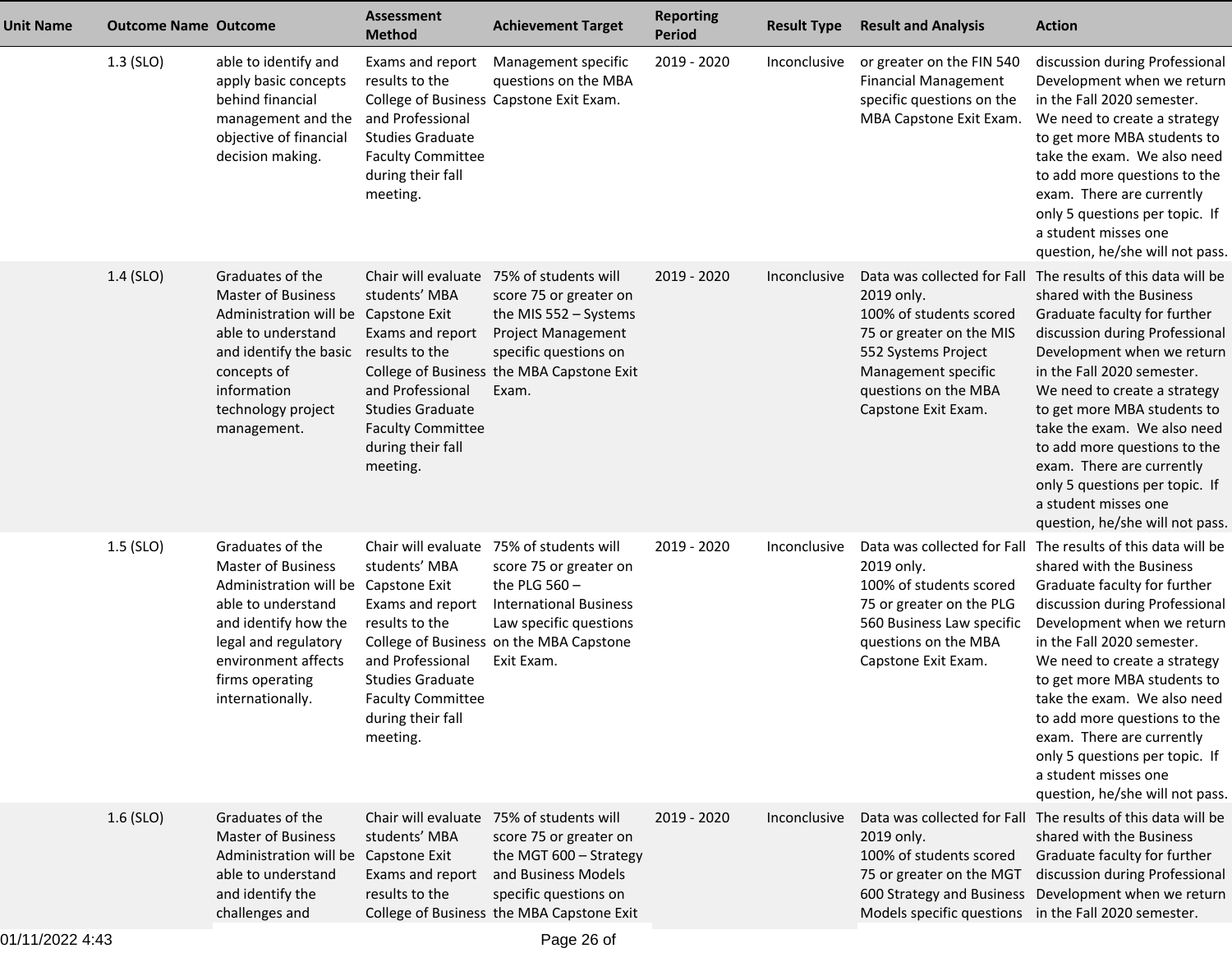| <b>Unit Name</b> | <b>Outcome Name Outcome</b> |                                                                                                                                                                                                                                         | <b>Assessment</b><br><b>Method</b>                                                                                                                                                                        | <b>Achievement Target</b>                                                                                                                                                               | <b>Reporting</b><br><b>Period</b> | <b>Result Type</b> | <b>Result and Analysis</b>                                                                                                                                         | <b>Action</b>                                                                                                                                                                                                                                                                                                                                                                                                                                                                  |
|------------------|-----------------------------|-----------------------------------------------------------------------------------------------------------------------------------------------------------------------------------------------------------------------------------------|-----------------------------------------------------------------------------------------------------------------------------------------------------------------------------------------------------------|-----------------------------------------------------------------------------------------------------------------------------------------------------------------------------------------|-----------------------------------|--------------------|--------------------------------------------------------------------------------------------------------------------------------------------------------------------|--------------------------------------------------------------------------------------------------------------------------------------------------------------------------------------------------------------------------------------------------------------------------------------------------------------------------------------------------------------------------------------------------------------------------------------------------------------------------------|
|                  | $1.6$ (SLO)                 | opportunities<br>presented when<br>integrating the<br>multiple perspectives,<br>functions, and<br>interests that<br>constitute a<br>multinational firm.                                                                                 | and Professional<br><b>Studies Graduate</b><br><b>Faculty Committee</b><br>during their fall<br>meeting.                                                                                                  | Exam.                                                                                                                                                                                   | 2019 - 2020                       | Inconclusive       | Exam.                                                                                                                                                              | on the MBA Capstone Exit We need to create a strategy<br>to get more MBA students to<br>take the exam. We also need<br>to add more questions to the<br>exam. There are currently<br>only 5 questions per topic. If<br>a student misses one<br>question, he/she will not pass.                                                                                                                                                                                                  |
|                  | 1.7 (SLO)                   | Graduates of the<br><b>Master of Business</b><br>Administration will be Capstone Exit<br>able to understand<br>the role of managerial results to the<br>accountants in<br>corporate governance and Professional<br>and decision making. | Chair will evaluate<br>students' MBA<br>Exams and report<br><b>Studies Graduate</b><br><b>Faculty Committee</b><br>during their fall<br>meeting.                                                          | 75% of students will<br>score 75 or greater on<br>the ACC 535 - Advanced<br><b>Managerial Accounting</b><br>specific questions on<br>College of Business the MBA Capstone Exit<br>Exam. | 2019 - 2020                       | Inconclusive       | 2019 only.<br>100% of students scored<br>75 or greater on the ACC<br>535 Advanced Managerial<br>Accounting specific<br>questions on the MBA<br>Capstone Exit Exam. | Data was collected for Fall The results of this data will be<br>shared with the Business<br>Graduate faculty for further<br>discussion during Professional<br>Development when we return<br>in the Fall 2020 semester.<br>We need to create a strategy<br>to get more MBA students to<br>take the exam. We also need<br>to add more questions to the<br>exam. There are currently<br>only 5 questions per topic. If<br>a student misses one<br>question, he/she will not pass. |
|                  | 1.8 (SLO)                   | Graduates of the<br><b>Master of Business</b><br>Administration will be<br>able to identify<br>theoretical and<br>analytical tools of<br>economics used by<br>business managers.                                                        | students' MBA<br>Capstone Exit<br>Exams and report<br>results to the<br>and Professional<br><b>Studies Graduate</b><br><b>Faculty Committee</b><br>during their fall<br>meeting.                          | Chair will evaluate 75% of students will<br>score 75 or greater on<br>the EC 515 - Managerial<br>Economics specific<br>questions on the MBA<br>College of Business Capstone Exit Exam.  | 2019 - 2020                       | Inconclusive       | 2019 only.<br>0% of students scored 75<br>or greater on the EC 515<br><b>Managerial Economics</b><br>specific questions on the<br>MBA Capstone Exit Exam.          | Data was collected for Fall The results of this data will be<br>shared with the Business<br>Graduate faculty for further<br>discussion during Professional<br>Development when we return<br>in the Fall 2020 semester.<br>We need to create a strategy<br>to get more MBA students to<br>take the exam. We also need<br>to add more questions to the<br>exam. There are currently<br>only 5 questions per topic. If<br>a student misses one<br>question, he/she will not pass. |
|                  | 1.9 (PO 4.d.)               | Students will be able<br>to pursue<br>employment<br>opportunities in field<br>upon completion of<br>the MBA program.                                                                                                                    | Chair will evaluate 75% of students<br>and report results<br>of the Graduation<br>Exit Survey to the<br>and Professional<br><b>Studies Graduate</b><br>Faculty Committee graduation.<br>during their fall | participating in the<br><b>Graduation Exit Survey</b><br>will state that they have<br>College of Business already secured plans<br>for gainful employment<br>immediately upon           | 2019 - 2020                       | Inconclusive       | No students completed<br>the exit survey this year.                                                                                                                | The results of this data will be<br>shared with the Business<br>Graduate faculty for further<br>discussion during Professional<br>Development when we return<br>in the Fall 2020 semester.<br>We need to create a strategy<br>to get more MBA students to<br>take the exam.                                                                                                                                                                                                    |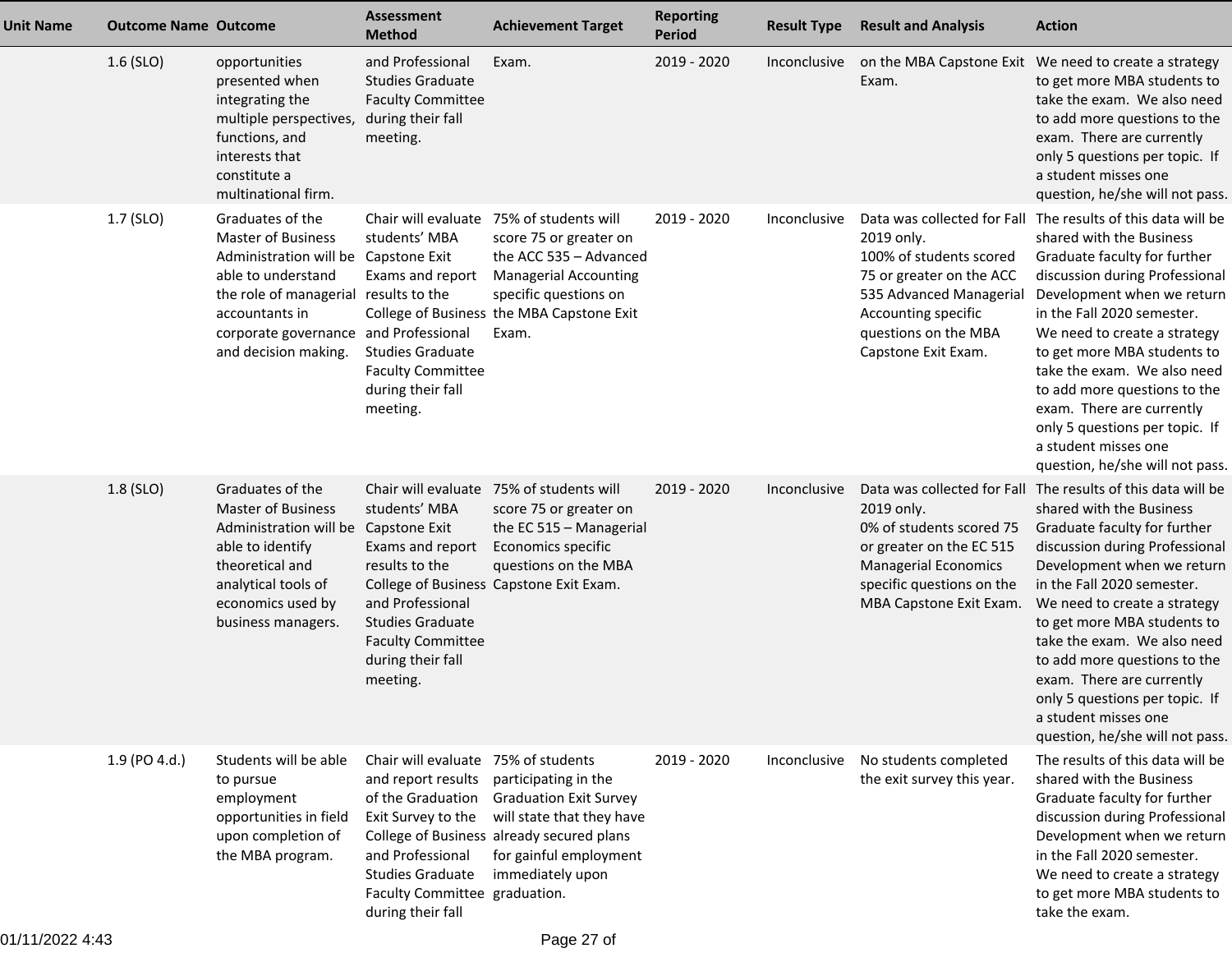| 1.9 (PO 4.d.)<br>Students will be able<br>75% of students<br>2019 - 2020<br>meeting.<br>Inconclusive<br>participating in the<br>to pursue                                                                                                                                                                                                                                                                                                                                                                     | No students completed<br>the exit survey this year.                                                                                                                                                                                                                                                                                                                                            | The results of this data will be<br>shared with the Business<br>Graduate faculty for further                                                                                                                                                                                                                        |
|---------------------------------------------------------------------------------------------------------------------------------------------------------------------------------------------------------------------------------------------------------------------------------------------------------------------------------------------------------------------------------------------------------------------------------------------------------------------------------------------------------------|------------------------------------------------------------------------------------------------------------------------------------------------------------------------------------------------------------------------------------------------------------------------------------------------------------------------------------------------------------------------------------------------|---------------------------------------------------------------------------------------------------------------------------------------------------------------------------------------------------------------------------------------------------------------------------------------------------------------------|
| employment<br><b>Graduation Exit Survey</b><br>opportunities in field<br>will state that they have<br>upon completion of<br>already secured plans<br>for gainful employment<br>the MBA program.<br>immediately upon<br>graduation.                                                                                                                                                                                                                                                                            |                                                                                                                                                                                                                                                                                                                                                                                                | discussion during Professional<br>Development when we return<br>in the Fall 2020 semester.<br>We need to create a strategy<br>to get more MBA students to<br>take the exam.                                                                                                                                         |
| 2.1(RO)<br>The students will be<br>Chair will evaluate 75% of sampled<br>2019 - 2020<br><b>Target Met</b><br>sampled students' students will score 75 or<br>able to conduct and<br>research topic<br>synthesize research<br>higher on a final<br>on current business<br>papers and report research topic paper in<br>results to the<br>CORE MBA courses.<br>topics.<br><b>College of Business</b><br>and Professional<br><b>Studies Graduate</b><br><b>Faculty Committee</b><br>during their fall<br>meeting. | ACC 535 100% scored 75<br>or higher on the final<br>research paper<br>or higher on the final<br>research paper<br>FIN 540 100% scored 75<br>or higher on the final<br>research paper<br>MGT 600 100% scored 75<br>or higher on the final<br>research paper                                                                                                                                     | Since this target was met, no<br>change was merited.<br>However, the results of this<br>MGT 510 88.8% scored 75 data will be shared with the<br>graduate business faculty for<br>further discussion during<br>Professional Development<br>when we return in the Fall<br>2020 semester.                              |
| 3.1 (SAO)<br>Students will be able<br>Chair will evaluate<br>50% of students who<br>2019 - 2020<br><b>Target Met</b><br>students'<br>enroll in the MBA<br>to successfully<br>program will graduate<br>complete the MBA<br>transcripts and<br>from the program.<br>report results to<br>program.<br>College of Business<br>and Professional<br><b>Studies Curriculum</b><br>Development and<br>Assessment<br>Committee during<br>their fall meeting.                                                           | were enrolled<br>AY 2017 - 2018, 15<br>students were enrolled<br>were enrolled<br>AY 2019 - 2020, 19<br>students were enrolled<br>Fall 2016-Spring 2020 - 29<br>students have been<br>accepted to the program.<br>Fall 2016-Spring 2020 - 16<br>students have graduated,<br>1 student was removed<br>from the program, and 12<br>are still successfully<br>progressing through the<br>program. | AY 2016 - 2017, 9 students Since this target was met, no<br>change was merited.<br>However, the results of this<br>data will be shared with the<br>AY 2018-2019, 21 students graduate business faculty for<br>further discussion during<br>Professional Development<br>when we return in the Fall<br>2020 semester. |
| 1.1 (GEO 1.a.)<br>Students will identify<br>In CA 300,<br>60% of CA 300 students 2019 - 2020<br>Program -<br><b>Target Met</b><br>questions from the will score at least a 3 or<br><b>Culinary Arts</b><br>potentially hazardous<br>higher on the 0-4 scale<br>foods.<br>Food Safety &<br>(including<br>Sanitation Test will used in the AAC&U<br>Minor) - BS,<br>BAS {2016-<br>be evaluated with<br>Problem Solving VALUE                                                                                    | Of the 30 students<br>enrolled in CA300, 22<br>(73%) of them scored at<br>least a 3 on the 0-4 scale<br>used in the Problem                                                                                                                                                                                                                                                                    | Action Students will continue<br>to review the importance of<br>food safety and sanitation in<br>all laboratory kitchen courses,<br>including CA 300.                                                                                                                                                               |

01/11/2022 4:43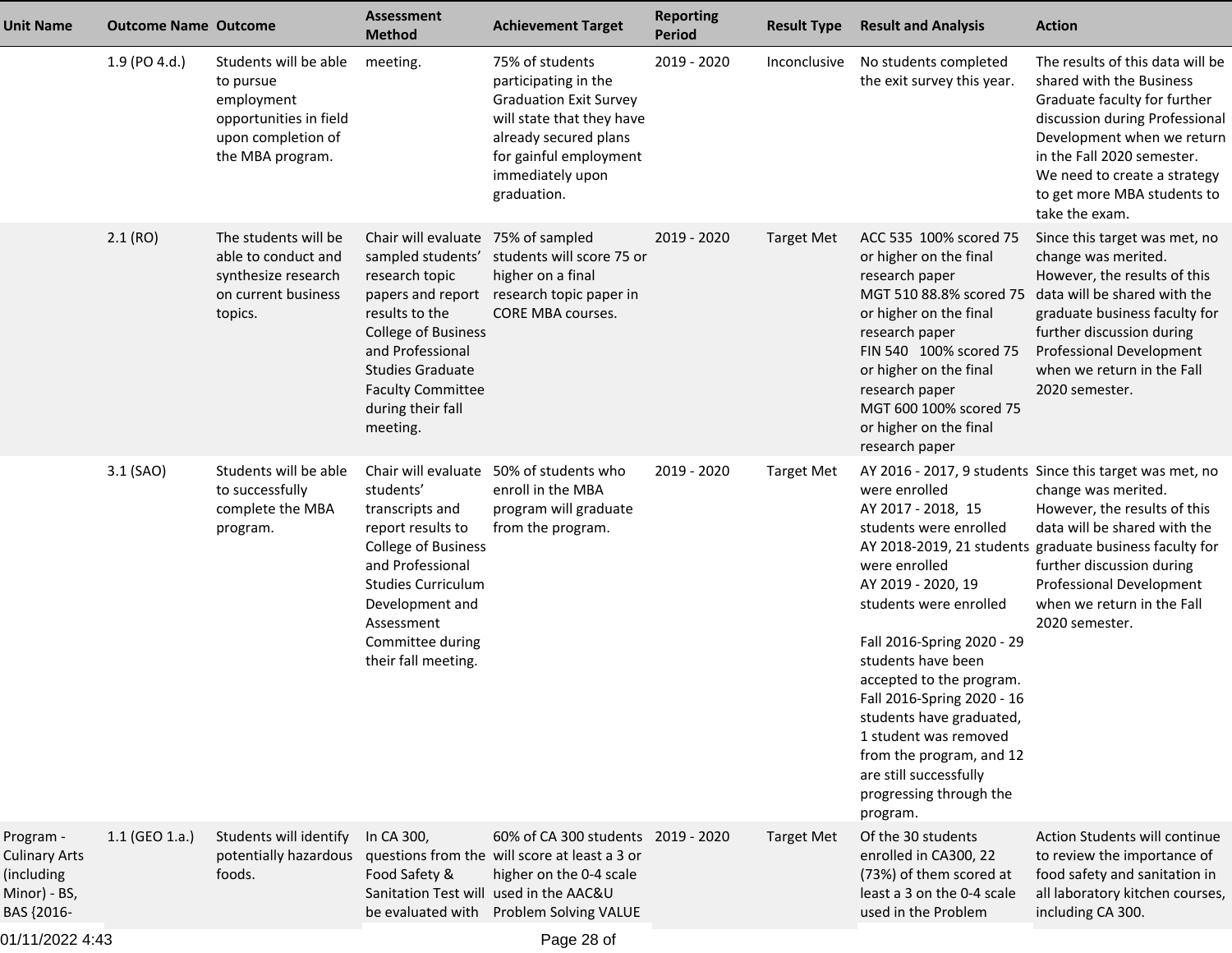| <b>Unit Name</b>                                                             | <b>Outcome Name Outcome</b>   |                                                                                                                         | <b>Assessment</b><br><b>Method</b>                                                                                                                                                                                              | <b>Achievement Target</b>                                                                                                                                                         | <b>Reporting</b><br><b>Period</b> | <b>Result Type</b> | <b>Result and Analysis</b>                                                                                                                                    | <b>Action</b>                                                                                                                                                                                                                                                                                         |
|------------------------------------------------------------------------------|-------------------------------|-------------------------------------------------------------------------------------------------------------------------|---------------------------------------------------------------------------------------------------------------------------------------------------------------------------------------------------------------------------------|-----------------------------------------------------------------------------------------------------------------------------------------------------------------------------------|-----------------------------------|--------------------|---------------------------------------------------------------------------------------------------------------------------------------------------------------|-------------------------------------------------------------------------------------------------------------------------------------------------------------------------------------------------------------------------------------------------------------------------------------------------------|
| 2017}                                                                        | $1.1$ (GEO 1.a.)              | Students will identify<br>potentially hazardous<br>foods.                                                               | the AAC&U<br><b>Problem Solving</b><br><b>VALUE Rubric by</b><br>the course<br>instructor.                                                                                                                                      | Rubric in identifying<br>potentially hazardous<br>foods.                                                                                                                          | 2019 - 2020                       | <b>Target Met</b>  | Solving rubric in<br>identifying potentially<br>hazardous food.<br>(6/21/2020)                                                                                | Action Students will continue<br>to review the importance of<br>food safety and sanitation in<br>all laboratory kitchen courses,<br>including CA 300.                                                                                                                                                 |
|                                                                              | 1.2 (SAO & SLO) Students will | successfully become<br>ServSafe certified by<br>passing the ServSafe<br>examination.                                    | will be given the<br>ServSafe<br>certification exam<br>and will be<br>assessed by the<br>National<br>Restaurant<br>Association.                                                                                                 | Students in CA 125 60% of students will be<br>awarded a Servsafe<br>certificate.                                                                                                  | 2019 - 2020                       | <b>Target Met</b>  | Out of 21 students tested,<br>18 (85.7%) passed the<br>ServSafe national<br>certification exam.<br>(6/21/2020) AMH                                            | We will continue<br>incorporating food safety and<br>sanitation into all lab courses<br>and preparing students for<br>the ServSafe examination in<br>the 1 hour course CA 125.                                                                                                                        |
|                                                                              | 2.1 (PO 1.d.)                 | Students will<br>successfully prepare a students will be<br>multi-course event for evaluated on their<br>the community. | In CA 400,<br>Finals Dinner, and<br>departmental<br>faculty will review<br>and analyze the<br>results to<br>determine if<br>achievement<br>target was met.                                                                      | 75% of students<br>participating in the<br>Finals Dinner will earn<br>an average score of 80%<br>or higher on the Finals<br>Dinner project.                                       | 2019 - 2020                       | Inconclusive       | No data available for this<br>academic year due to<br>Covid and the cancellation<br>of Finals Dinner.<br>(6/21/2020) AMH                                      | We will continue preparing<br>students to succeed in the<br>execution of Finals Dinner by<br>laying the culinary<br>foundations in CA 200, CA<br>300, CA 301 and fine tuning<br>those skills throughout the CA<br>400 course. Additional events<br>will be added to prepare<br>students for industry. |
|                                                                              | 2.2 (SLO)                     | Students will be<br>satisfied that they<br>were prepared to<br>demonstrate cooking<br>principles.                       | In CA 400,<br>students will be<br>given an Exit<br>Survey upon<br>completion of<br>Finals Dinner, and<br>departmental<br>faculty will review<br>and analyze the<br>results to<br>determine if<br>achievement<br>target was met. | 60% of students<br>participating in the Exit<br>Survey will state that<br>their involvement in<br>Finals Dinner prepared<br>them to use cooking<br>principles in the<br>industry. | 2019 - 2020                       | Inconclusive       | No exit survey data<br>cancellation of Finals<br>Dinner. (6/21/2020) AMH determine if industry                                                                | We will continue to provide<br>available due to Covid and an exit survey to our CA 400<br>students in order to<br>standards in cooking<br>principles are being met.                                                                                                                                   |
| Program -<br>Legal Studies<br>(including<br>Minor) - BA, BS<br>${2016-2017}$ | 1.1 (GEO 1.b.)                | To demonstrate the<br>ability to apply legal<br>concepts, theories<br>and analytical<br>methods (critical<br>thinking). | Satisfaction of this<br>goal will be<br>assessed by<br>scoring capstone<br>application<br>projects assigned                                                                                                                     | The average student<br>score on the capstone<br>application project will<br>be at least a "3" on the<br>0-4 scale used in the<br>AAC&U Critical Thinking                          | 2019 - 2020                       | <b>Target Met</b>  | Thirteen (13) students<br>were enrolled in PLG 440<br>Practical Legal Lab in<br>2019-20 (six students in<br>Fall 2019, seven students<br>in Spring 2020), and | Results will be reviewed with<br>Legal Studies' faculty and the<br>appropriate action<br>determined then.                                                                                                                                                                                             |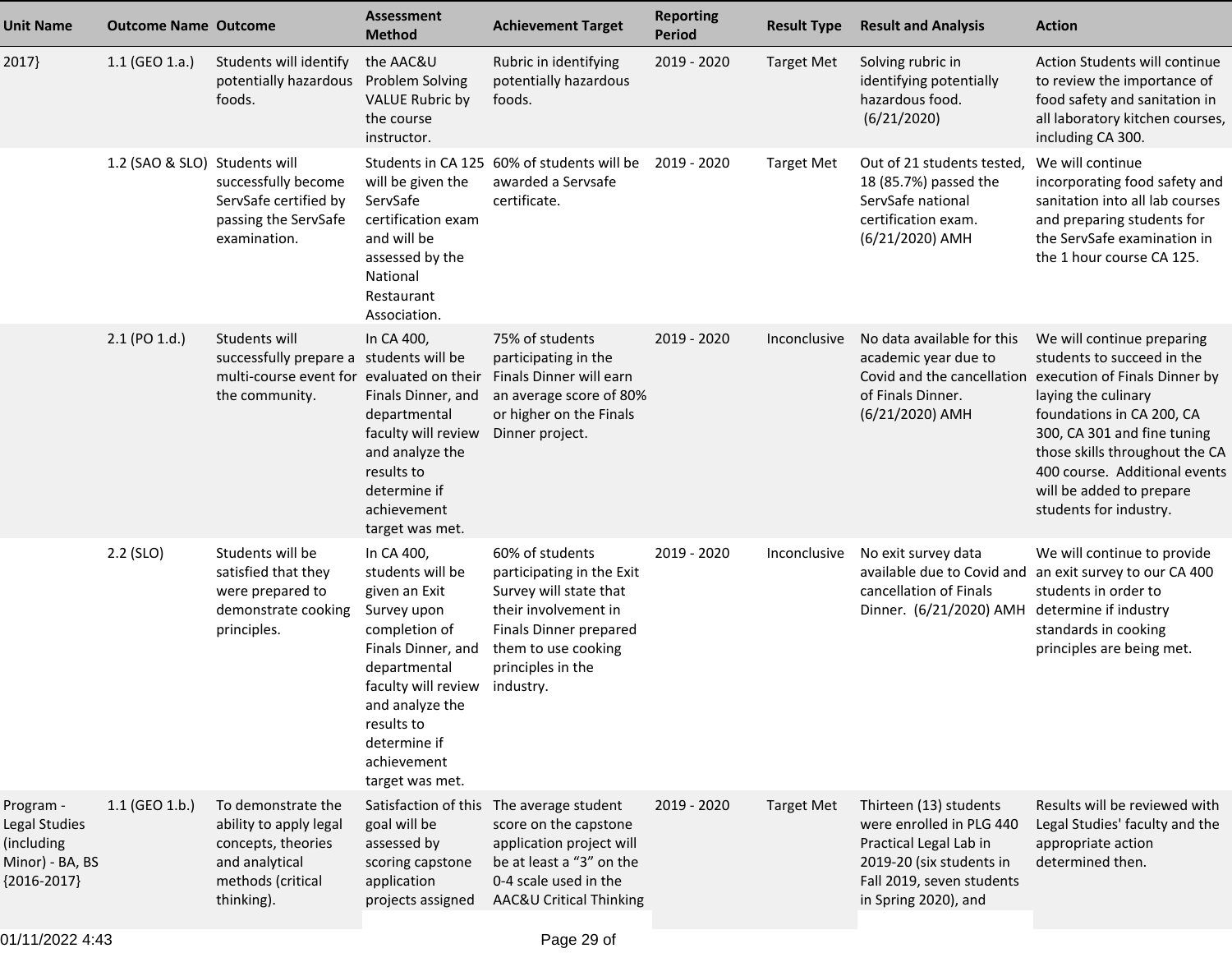| <b>Unit Name</b>                                                             | <b>Outcome Name Outcome</b> |                                                                                                                         | <b>Assessment</b><br><b>Method</b>                                                                                                                                                                                                               | <b>Achievement Target</b>                                                                                                                      | <b>Reporting</b><br><b>Period</b> | <b>Result Type</b>       | <b>Result and Analysis</b>                                                                                                                                                                                                                                                                                                                                                 | <b>Action</b>                                                                                             |
|------------------------------------------------------------------------------|-----------------------------|-------------------------------------------------------------------------------------------------------------------------|--------------------------------------------------------------------------------------------------------------------------------------------------------------------------------------------------------------------------------------------------|------------------------------------------------------------------------------------------------------------------------------------------------|-----------------------------------|--------------------------|----------------------------------------------------------------------------------------------------------------------------------------------------------------------------------------------------------------------------------------------------------------------------------------------------------------------------------------------------------------------------|-----------------------------------------------------------------------------------------------------------|
| Program -<br>Legal Studies<br>(including<br>Minor) - BA, BS<br>${2016-2017}$ | $1.1$ (GEO 1.b.)            | To demonstrate the<br>ability to apply legal<br>concepts, theories<br>and analytical<br>methods (critical<br>thinking). | in PLG 440<br>Practical Legal Lab<br>using the AAC&U<br><b>Critical Thinking</b><br>VALUE rubric.                                                                                                                                                | VALUE rubric.                                                                                                                                  | 2019 - 2020                       | <b>Target Met</b>        | completed the assigned<br>capstone application<br>project(s). Using the<br>AAC&U Critical Thinking<br>VALUE rubric, eleven (11)<br>students, or about 85% of<br>students, scored at least a<br>3, with six (6) of those<br>eleven scoring a four (4).<br>Two (2) students each<br>scored a two (2). The<br>average rubric score of the<br>students as a whole was<br>3.30. | Results will be reviewed with<br>Legal Studies' faculty and the<br>appropriate action<br>determined then. |
|                                                                              | 1.2 (SLO)                   | To demonstrate<br>competency in legal<br>citation.                                                                      | In PLG 330 Legal<br>Writing, students<br>will be required to<br>take a Legal<br>Citation<br>Competency exam. Writing.<br>Students must<br>score competent<br>(70% or above) in<br>order to<br>successfully<br>complete PLG 330<br>Legal Writing. | 80% of students will<br>score 75 or above on a<br>legal citation<br>competency exam given<br>in PLG 330 Legal                                  | 2019 - 2020                       | <b>Target Not</b><br>Met | There were eleven (11)<br>students enrolled in FA<br>2019 PLG 330 Legal<br>Writing and took the legal<br>citation competency<br>exam. Five (5) students,<br>or 45%, scored 75 or<br>higher. Competency is met<br>if the student scores 70 or<br>higher. Nine (9) students<br>met competency<br>standards and two (2)<br>students did not.                                  | This goal and achievement<br>target will be retained.                                                     |
|                                                                              | 1.3 (GEO 1.c.)              | To demonstrate the<br>ability to effectively<br>present information,<br>arguments, and ideas<br>in legal writings.      | Students will<br>submit legal<br>Legal Writing.<br><b>Legal Studies</b><br>faculty will assess<br>the students' legal<br>writings.                                                                                                               | 75% of students will<br>score 85 or above on<br>writings in PLG 330 various legal writings in<br>PLG 330 Legal Writing.                        | 2019 - 2020                       | <b>Target Met</b>        | enrolled in Fall 2019 PLG<br>330 Legal Writing. The<br>students were given four<br>distinct writing<br>assignments to complete.<br>Of those assignments,<br>nine (9) students scores<br>averaged 85 or higher.<br>This is 81% of the course's<br>students. Two (2)<br>students' scores averaged<br>below the target.                                                       | Eleven (11) students were This goal and achievement<br>target will be retained.                           |
|                                                                              |                             |                                                                                                                         | Students will<br>submit legal<br>Legal Writing. The<br>writings will be                                                                                                                                                                          | The average score of<br>students' legal writings<br>writings in PLG 330 will be a least a "3" on<br>the 0-4 scale used in the<br>AAC&U Written | 2019 - 2020                       | <b>Target Not</b><br>Met | Eleven (11) students were This goal and achievement<br>enrolled in Fall 2018 PLG<br>330 Legal Writing. Seven<br>(7) students' averaged<br>writing scores earned a 4                                                                                                                                                                                                        | target will be retained.                                                                                  |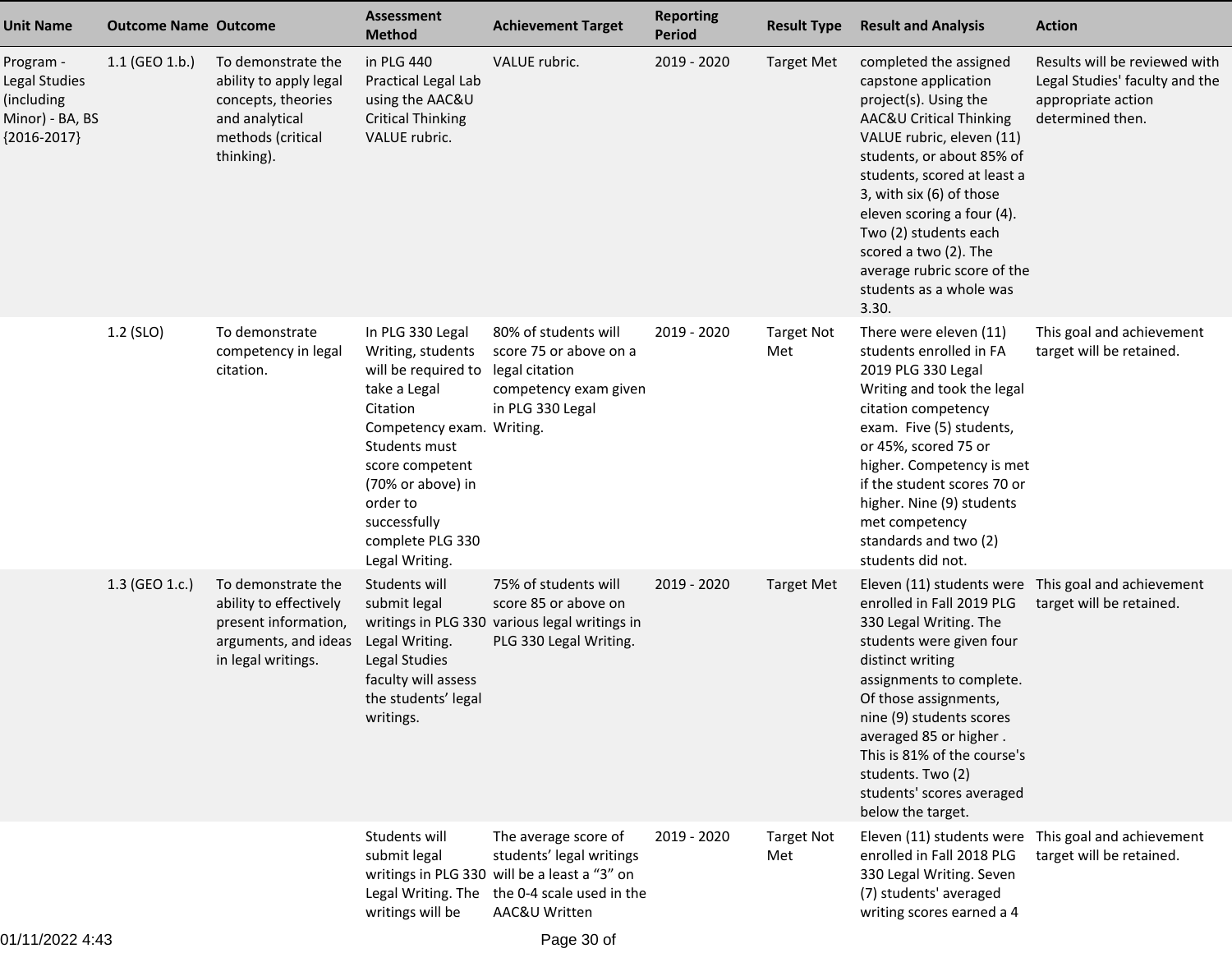| <b>Unit Name</b> | <b>Outcome Name Outcome</b> |                                                                                                                    | <b>Assessment</b><br><b>Method</b>                                                                                                                                                                                                  | <b>Achievement Target</b>                                                                                                                                                                              | <b>Reporting</b><br><b>Period</b> | <b>Result Type</b>       | <b>Result and Analysis</b>                                                                                                                                                                                                                                                                                                                                                                                                                                                                                                                                                             | <b>Action</b>                                                                                                 |
|------------------|-----------------------------|--------------------------------------------------------------------------------------------------------------------|-------------------------------------------------------------------------------------------------------------------------------------------------------------------------------------------------------------------------------------|--------------------------------------------------------------------------------------------------------------------------------------------------------------------------------------------------------|-----------------------------------|--------------------------|----------------------------------------------------------------------------------------------------------------------------------------------------------------------------------------------------------------------------------------------------------------------------------------------------------------------------------------------------------------------------------------------------------------------------------------------------------------------------------------------------------------------------------------------------------------------------------------|---------------------------------------------------------------------------------------------------------------|
|                  |                             |                                                                                                                    | scored by Legal<br>Studies faculty<br>using the AAC&U<br>Written<br>Communication<br>VALUE rubric.                                                                                                                                  | <b>Communication VALUE</b><br>rubric.                                                                                                                                                                  | 2019 - 2020                       | <b>Target Not</b><br>Met | on the VALUE rubric, one This goal and achievement<br>(1) earned a 3, one earned target will be retained.<br>benchmark, and one<br>scored below the<br>benchmark on the VALUE<br>rubric. The average<br>VALUE rubric score for the<br>class is 2.9.                                                                                                                                                                                                                                                                                                                                    |                                                                                                               |
|                  | $1.4$ (SLO)                 | To demonstrate the<br>ability to effectively<br>understand and use<br>technology in a legal<br>setting.            | Students will<br>complete<br>technology<br>competency<br>exams in PLG 340<br>Law Office<br>Technology &<br>Management,<br>which is a required<br>program course.<br>Legal Studies<br>faculty will assess<br>the students'<br>exams. | 75% of students will<br>score 80 or above on<br>technology competency<br>$exam(s)$ .                                                                                                                   | 2019 - 2020                       | Inconclusive             | The PLG 340 Law Office<br>Technology and<br>Management course was<br>not offered in Fall 2019 or<br>Spring 2020 so no data<br>was collected.                                                                                                                                                                                                                                                                                                                                                                                                                                           | No results collected so no<br>change in goal or<br>achievement target.                                        |
|                  | 2.1 (GEO 1.c.)              | To be able to present<br>oral presentations on<br>legal concepts and<br>perform a thorough<br>legal oral argument. | goal will be<br>assessed by<br>evaluating oral<br>argument<br>presentations in<br>various PLG<br>courses. Students<br>will be scored<br>using the AAC&U<br>Oral<br>Communication<br>VALUE rubric.                                   | Satisfaction of this The average student<br>score on an oral<br>communication project<br>will be at least a "3" on<br>the 0-4 scale used in the<br>AAC&U Oral<br><b>Communication VALUE</b><br>rubric. | 2019 - 2020                       | <b>Target Not</b><br>Met | enrolled in FA 2019 PLG<br>401: ST: Trial Strategy and appropriate action<br>Procedure, but of those<br>twelve, ten (10) were<br>Legal Studies students.<br>Only majors were<br>evaluated using the VALUE<br>rubric. Seven (7) of the<br>ten students scored a 3 or<br>above on the VALUE<br>rubric, with three (3)<br>scoring a 4 on the VALUE<br>rubric and four (4) scoring<br>a 3 on the VALUE rubric.<br>Two (2) students scored a<br>2 on the VALUE rubric,<br>and one (1) student did<br>not score benchmark on<br>the VALUE rubric. The<br>average student score was<br>a 2.8. | Twelve (12) students were Results will be reviewed with<br>Legal Studies' faculty and the<br>determined then. |
|                  | $3.1$ (SAO)                 | To continually                                                                                                     | Satisfaction of this 45% of graduating                                                                                                                                                                                              |                                                                                                                                                                                                        | 2019 - 2020                       | <b>Target Not</b>        |                                                                                                                                                                                                                                                                                                                                                                                                                                                                                                                                                                                        | Sixteen (16) Legal Studies' Results will be reviewed with                                                     |

01/11/2022 4:43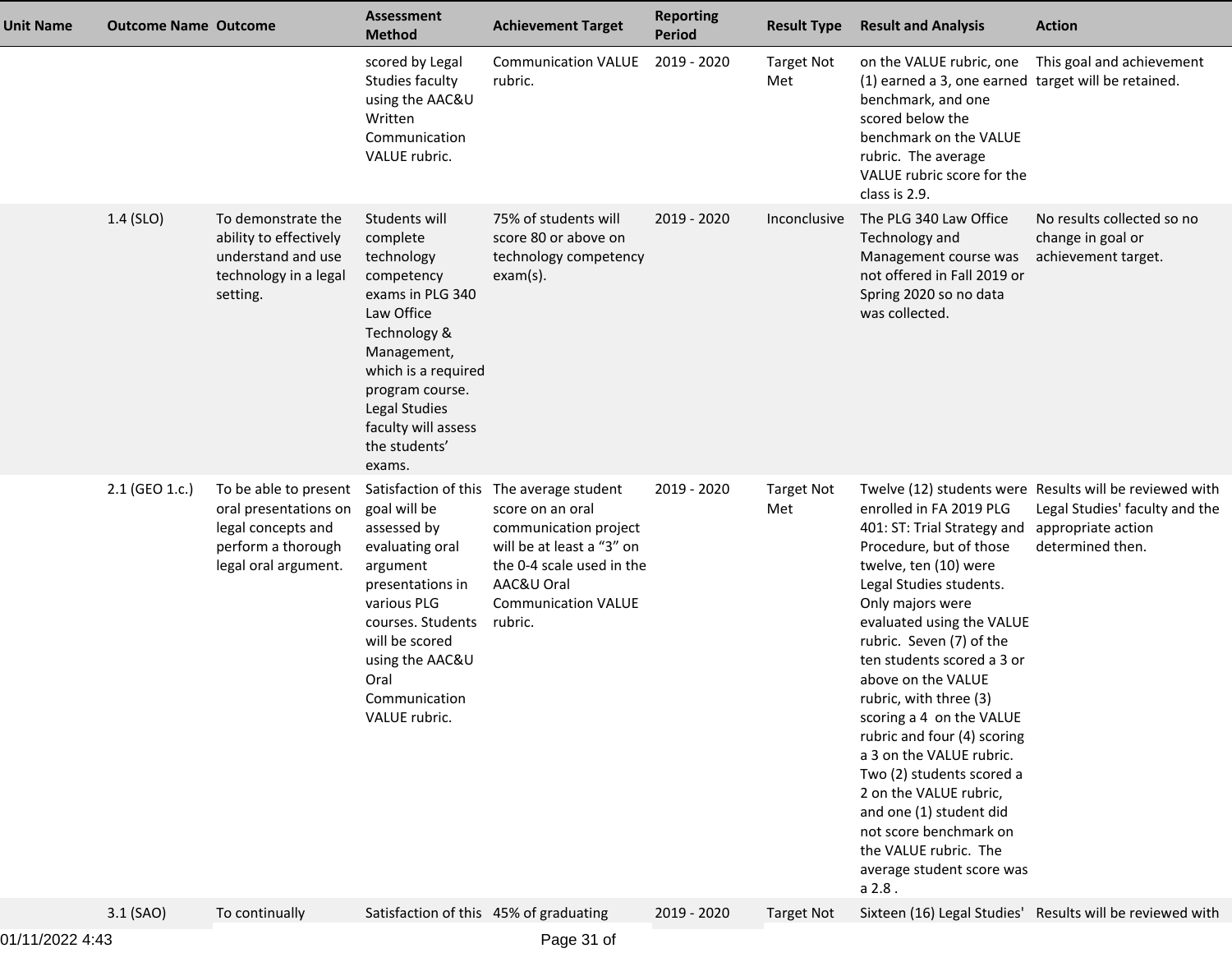| <b>Unit Name</b> | <b>Outcome Name Outcome</b> |                                                                          | <b>Assessment</b><br><b>Method</b>                                                                                                                                                                                                                                                                          | <b>Achievement Target</b>                                                                                                                                                                                                                                                                                  | <b>Reporting</b><br><b>Period</b> | <b>Result Type</b> | <b>Result and Analysis</b>                                                                                                                                                                                                                                                                                                                                                                                                                                                                                                                                                                                                                                                 | <b>Action</b>                                                                                                                        |
|------------------|-----------------------------|--------------------------------------------------------------------------|-------------------------------------------------------------------------------------------------------------------------------------------------------------------------------------------------------------------------------------------------------------------------------------------------------------|------------------------------------------------------------------------------------------------------------------------------------------------------------------------------------------------------------------------------------------------------------------------------------------------------------|-----------------------------------|--------------------|----------------------------------------------------------------------------------------------------------------------------------------------------------------------------------------------------------------------------------------------------------------------------------------------------------------------------------------------------------------------------------------------------------------------------------------------------------------------------------------------------------------------------------------------------------------------------------------------------------------------------------------------------------------------------|--------------------------------------------------------------------------------------------------------------------------------------|
|                  | 3.1 (SAO)                   | improve knowledge,<br>skill and competence<br>as a legal team<br>member. | goal will be<br>assessed through<br>the follow-up Legal participating in the<br>(standardized<br>surveys) to assess<br>the students'<br>effectiveness. The<br>survey will be<br>within 6 months of law school.<br>graduation.<br>Results will be<br>reviewed and<br>analyzed by<br>departmental<br>faculty. | students from the<br>previous academic year<br>Studies Exit Survey follow-up Legal Studies<br>Exit Survey will report<br>that they have taken<br>steps to become a<br>competencies and certified paralegal or<br>taken steps to further<br>their education with<br>given to graduates graduate programs or | 2019 - 2020                       | Met                | students graduated in AY<br>2018-19. Five (5)<br>graduates are pursuing a<br>law degree and one (1)<br>graduate is employed as a<br>paralegal, for a total of<br>37.5% of recent graduates<br>that have taken steps to<br>further education and<br>enhance their career in<br>the legal field.                                                                                                                                                                                                                                                                                                                                                                             | Legal Studies' faculty and the<br>appropriate action<br>determined then.                                                             |
|                  |                             |                                                                          | Satisfaction of this 45% of graduating<br>goal will be<br>assessed through<br>the Legal Studies<br><b>Exit Survey</b><br>(standardized<br>surveys) to assess<br>the students'<br>effectiveness. The<br>survey will be<br>collected in the<br>capstone course.                                               | students participating in<br>the Legal Studies Exit<br>Survey will report that<br>they have taken steps to<br>become a certified<br>paralegal or taken steps<br>to further their<br>competencies and education with graduate<br>programs or law school.                                                    | 2019 - 2020                       | <b>Target Met</b>  | in PLG 440 (capstone<br>course) in Fall 2019. Due<br>to instruction delivery<br>changes required by the<br>institution's response to<br>the Covid-19 pandemic,<br>data was not collected for<br>Spring 2020.<br>Out of the six (6) students<br>in Fall 2019, six (6)<br>completed the course exit<br>survey. Within the survey,<br>the students were asked<br>the following questions:<br>"Do you have plans to<br>pursue a graduate degree<br>such as a master's degree<br>or law degree?<br>If yes, what are your plans<br>and what steps have you<br>taken to reach this goal?<br>If no, do you intend to<br>pursue a career as a<br>paralegal?<br>If yes, then are you | Six students were enrolled Results will be reviewed with<br>Legal Studies' faculty and the<br>appropriate action<br>determined then. |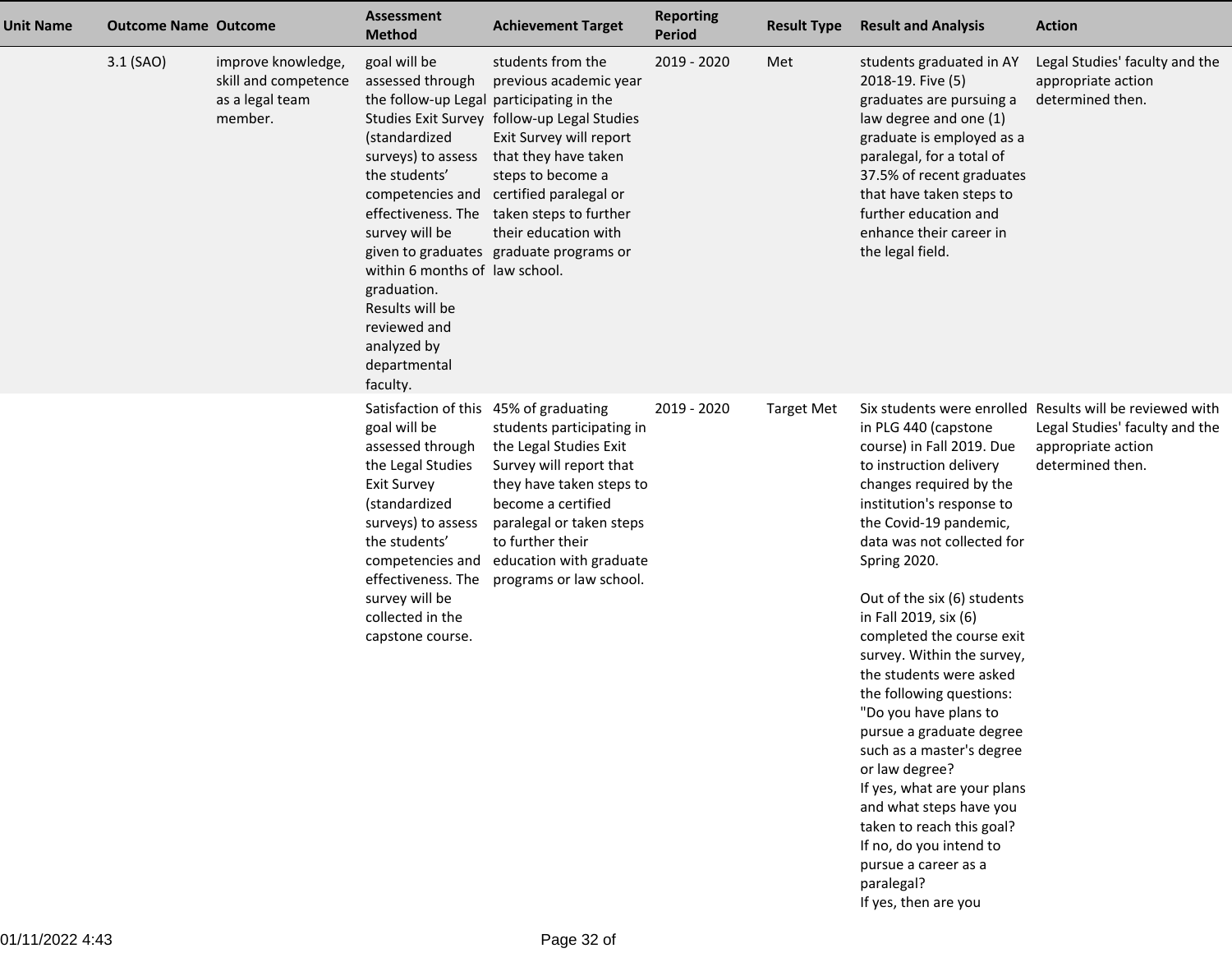| <b>Unit Name</b>                                              | <b>Outcome Name Outcome</b> |                                                                                                     | <b>Assessment</b><br><b>Method</b>                                                                                                                                                                                                                                                | <b>Achievement Target</b>                                                                                                                                                                                                                     | <b>Reporting</b><br>Period | <b>Result Type</b> | <b>Result and Analysis</b>                                                                                                                                                                                                                                                                                                                                                                                                                                                                                                                                           | <b>Action</b>                                                                                             |
|---------------------------------------------------------------|-----------------------------|-----------------------------------------------------------------------------------------------------|-----------------------------------------------------------------------------------------------------------------------------------------------------------------------------------------------------------------------------------------------------------------------------------|-----------------------------------------------------------------------------------------------------------------------------------------------------------------------------------------------------------------------------------------------|----------------------------|--------------------|----------------------------------------------------------------------------------------------------------------------------------------------------------------------------------------------------------------------------------------------------------------------------------------------------------------------------------------------------------------------------------------------------------------------------------------------------------------------------------------------------------------------------------------------------------------------|-----------------------------------------------------------------------------------------------------------|
|                                                               |                             |                                                                                                     | Satisfaction of this 45% of graduating<br>goal will be<br>assessed through<br>the Legal Studies<br><b>Exit Survey</b><br>(standardized<br>surveys) to assess<br>the students'<br>competencies and<br>effectiveness. The<br>survey will be<br>collected in the<br>capstone course. | students participating in<br>the Legal Studies Exit<br>Survey will report that<br>they have taken steps to<br>become a certified<br>paralegal or taken steps<br>to further their<br>education with graduate<br>programs or law school.        | 2019 - 2020                | <b>Target Met</b>  | considering taking a<br>certified paralegal exam<br>(such as that given by<br>NALA or NFPA?"<br>Three (3) students, 50%,<br>intend to pursue law<br>school or another<br>graduate program, and<br>one student (17%)<br>indicated she intends to<br>take steps to sit for the<br>certified paralegal exam,<br>for a total of 67% in the<br>capstone course indicating<br>they will be taking steps to<br>further education and<br>enhance their career in<br>the legal profession.                                                                                    | Results will be reviewed with<br>Legal Studies' faculty and the<br>appropriate action<br>determined then. |
|                                                               | 3.2 (PO 4.d.)               | To provide program<br>opportunities that<br>meet the needs of<br>today's students and<br>workforce. | goal will be<br>assessed through<br>annual employer<br>surveys and legal<br>internship<br>placement and<br>intern evaluations<br>through PLG 440<br>Practical Legal Lab.<br>Student intern<br>scores will be<br>determined<br>according to the<br>Placement<br>Evaluation Survey. | Satisfaction of this 75% of student interns<br>will score 80 or above<br>from the cumulative<br>scores of the employer<br>surveys, legal internship<br>placement and intern<br>evaluations determined<br>from Placement<br>Evaluation Survey. | 2019 - 2020                | <b>Target Met</b>  | Thirteen (13) students<br>were enrolled in PLG 440<br>Practical Legal Lab in<br>2019-20 (six (6) students<br>in Fall 2019, seven (7)<br>students in Spring 2020).<br>Of those, evaluation<br>surveys were submitted<br>for only two (2) students.<br>Both students scored 80<br>or above.<br>Due to the precautions<br>taken for the Covid-19<br>pandemic, the students in<br>the Spring 2020 PLG 440<br>were allowed and<br>encouraged to do a virtual<br>internship. Three (3)<br>students completed the<br>virtual internship and all<br>scored over 80 or above. | Results will be reviewed with<br>Legal Studies' faculty and the<br>appropriate action<br>determined then. |
| Program -<br>Nutrition and<br>Health - Minor<br>${2016-2017}$ | 1.1 (GEO 3.a.)              | Students will<br>successfully calculate<br>a person's nutritional<br>needs.                         | In FN 345,<br>calculation<br>questions from<br>Test 1 and 2 will                                                                                                                                                                                                                  | 80% of FN 345 students 2019 - 2020<br>will score an average of<br>3 on the Quantitative<br><b>Literacy and Analysis</b>                                                                                                                       |                            | <b>Target Met</b>  | 7 of the 8 students (<br>87.5%) enrolled in the<br>course achieved the target<br>of an average score of 3                                                                                                                                                                                                                                                                                                                                                                                                                                                            | Continue assessment for next<br>year.                                                                     |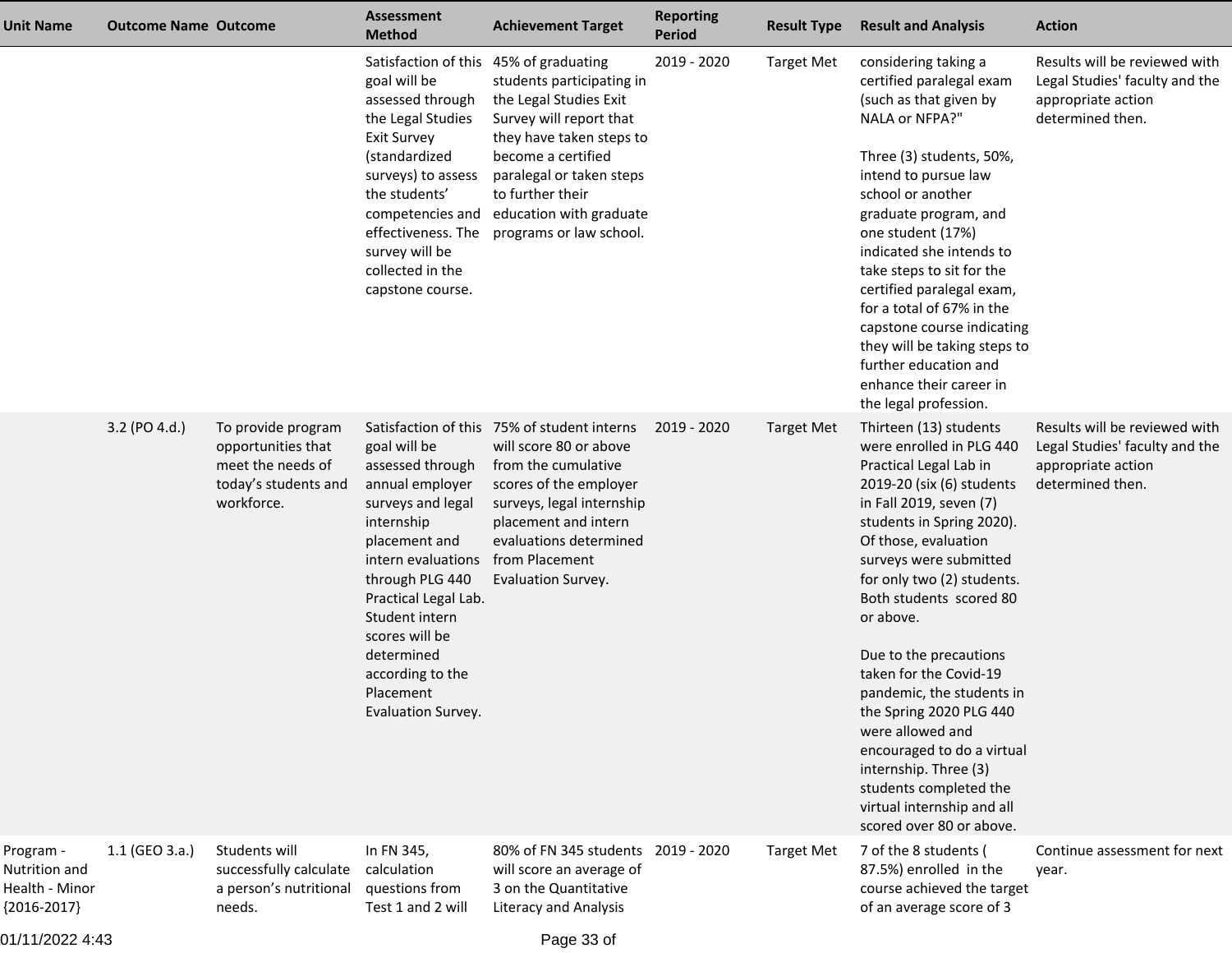| <b>Unit Name</b>                                              | <b>Outcome Name Outcome</b> |                                                                                                                                                         | <b>Assessment</b><br><b>Method</b>                                                                                                                                                             | <b>Achievement Target</b>                                                                                                                                                                                               | <b>Reporting</b><br><b>Period</b> | <b>Result Type</b> | <b>Result and Analysis</b>                                                                                                                                                                                                                                         | <b>Action</b>                                                                                                                                                                                                                                                                               |
|---------------------------------------------------------------|-----------------------------|---------------------------------------------------------------------------------------------------------------------------------------------------------|------------------------------------------------------------------------------------------------------------------------------------------------------------------------------------------------|-------------------------------------------------------------------------------------------------------------------------------------------------------------------------------------------------------------------------|-----------------------------------|--------------------|--------------------------------------------------------------------------------------------------------------------------------------------------------------------------------------------------------------------------------------------------------------------|---------------------------------------------------------------------------------------------------------------------------------------------------------------------------------------------------------------------------------------------------------------------------------------------|
| Program -<br>Nutrition and<br>Health - Minor<br>${2016-2017}$ | 1.1 (GEO 3.a.)              | Students will<br>successfully calculate<br>a person's nutritional<br>needs.                                                                             | be evaluated with<br>the AAC&U<br>Quantitative<br>Literacy VALUE<br>Rubric by the<br>instructor of the<br>course.                                                                              | <b>VALUE Rubric in</b><br>performing calculations<br>to estimate a person's<br>nutritional needs.                                                                                                                       | 2019 - 2020                       | <b>Target Met</b>  | on the VALUE rubric for<br>Test 1 and 2 scores. See<br>attached documentation<br>for the complete<br>breakdown of scores.                                                                                                                                          | Continue assessment for next<br>year.                                                                                                                                                                                                                                                       |
|                                                               |                             |                                                                                                                                                         | In FN 345,<br>calculation<br>questions from<br>Test 1 and 2 will<br>be evaluated with<br>the AAC&U<br>Quantitative<br><b>Literacy VALUE</b><br>Rubric by the<br>instructor of the<br>course.   | FN 345 students will<br>average a score of at<br>least a 3 on the 0-4<br>scale used in the AAC&U<br>Quantitative Literacy<br>VALUE Rubric in<br>performing calculations<br>to estimate a person's<br>nutritional needs. | $2019 - 2020$                     | Target Met         | The total average score is<br>3.4 on the VALUE Rubric.<br>7 of the 8 students (<br>87.5%) enrolled in the<br>of an average score of 3<br>on the VALUE rubric for<br>Test 1 and 2 scores. See<br>attached documentation<br>for the complete<br>breakdown of scores. | I will continue providing the<br>practice worksheets on<br>calculations for this course. If<br>after next year, the goal is<br>met, I may consider increasing<br>course achieved the target the average to a 4 to raise the<br>bar.                                                         |
|                                                               | 1.2 (SLO)                   | Students will be able<br>to critically analyze a<br>research article to<br>stay up-to-date with<br>emerging health<br>trends.                           | In FN 225,<br>students will<br>complete an<br>article analysis<br>assignment and<br>the instructor will<br>evaluate the<br>assignment to<br>determine if the<br>achievement<br>target was met. | 70% of FN 225 students 2019 - 2020<br>will successfully<br>complete the<br>assignment with at least<br>an 80% proficiency.                                                                                              |                                   | <b>Target Met</b>  | this course during the<br>2019-20 Academic year<br>students completed the<br>assignment with a<br>proficiency of 80%. The<br>average score on the<br>assignment was 92%. See<br>supporting document for<br>complete breakdown of<br>score.                         | Of the 145 students taking Based on the last few years'<br>trends, I believe the<br>achievement target can be<br>(across 5 sections), 94% of raised for this objective to<br>"85% of FN 225 students will<br>successfully complete this<br>assignment with at least an<br>85% proficiency." |
|                                                               | $1.3$ (SLO)                 | Students will evaluate In FN/KIN 247,<br>individuals' nutrient students will<br>intake in comparison complete a Diet<br>to recommended<br>requirements. | Analysis Project<br>and the instructor<br>will evaluate the<br>assignment to<br>determine if<br>achievement<br>target was met.                                                                 | 75% of students will<br>successfully complete<br>the assignment with at<br>least an 85%<br>proficiency.                                                                                                                 | 2019 - 2020                       | <b>Target Met</b>  | Of the 48 students in the<br>course, 42 (87.5%)<br>successfully completed<br>the assignment with a<br>proficiency of at least<br>85%.                                                                                                                              | The students reported liking<br>this nutrient analysis<br>software, so I will continue<br>using this platform in the<br>future.                                                                                                                                                             |
|                                                               | 2.1 (PO 2.a.)               | Students will gain<br>experience in<br>providing nutrition                                                                                              | In FN 355,<br>students will<br>participate in                                                                                                                                                  | 75% of FN 355 students 2019 - 2020<br>will successfully<br>complete at least one                                                                                                                                        |                                   | <b>Target Met</b>  | Students were supposed<br>Development Center on                                                                                                                                                                                                                    | This class will continue to<br>to visit the Child & Parent strengthen our relationship<br>with CPDC and will plan to                                                                                                                                                                        |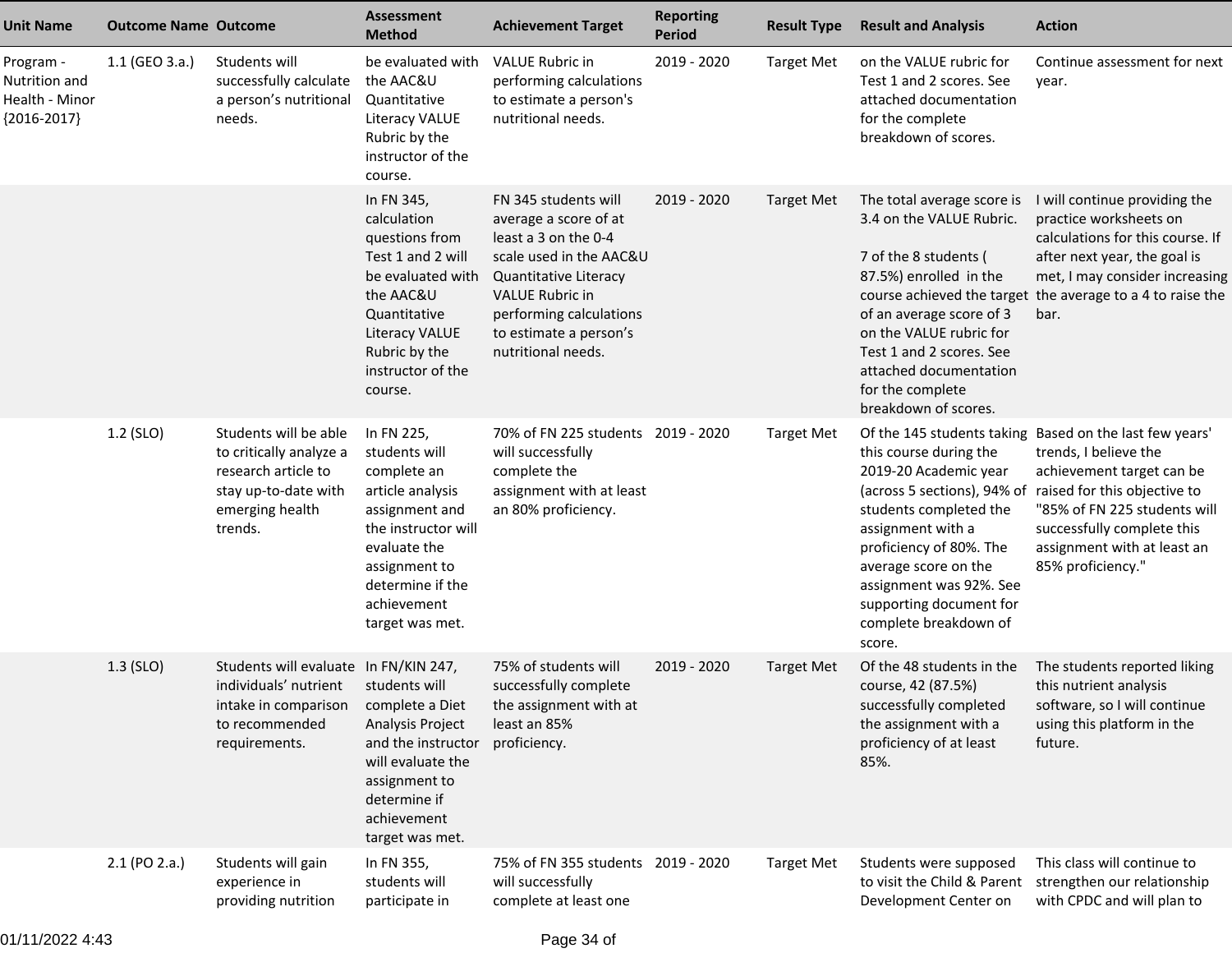| <b>Unit Name</b>                                            | <b>Outcome Name Outcome</b> |                                                                                                                                                                                    | <b>Assessment</b><br><b>Method</b>                                                                                                                                                                                                                                                     | <b>Achievement Target</b>                                                                                                                                                                        | <b>Reporting</b><br><b>Period</b> | <b>Result Type</b> | <b>Result and Analysis</b>                                                                                                                                                                                                                                                                                                                                              | <b>Action</b>                                                                                                                                                                                                                                |
|-------------------------------------------------------------|-----------------------------|------------------------------------------------------------------------------------------------------------------------------------------------------------------------------------|----------------------------------------------------------------------------------------------------------------------------------------------------------------------------------------------------------------------------------------------------------------------------------------|--------------------------------------------------------------------------------------------------------------------------------------------------------------------------------------------------|-----------------------------------|--------------------|-------------------------------------------------------------------------------------------------------------------------------------------------------------------------------------------------------------------------------------------------------------------------------------------------------------------------------------------------------------------------|----------------------------------------------------------------------------------------------------------------------------------------------------------------------------------------------------------------------------------------------|
|                                                             | 2.1 (PO 2.a.)               | education outreach.                                                                                                                                                                | <b>National Nutrition</b><br>month activities<br>and will be graded<br>by the instructor<br>and their peers<br>using the FN 355<br>Rubric that<br>evaluates the<br>students' nutrition<br>content<br>knowledge and<br>their delivery of<br>information to<br>activity<br>participants. | <b>National Nutrition</b><br>activity with at least an<br>80% proficiency on the<br>FN 355 Rubric.                                                                                               | 2019 - 2020                       | <b>Target Met</b>  | March 25th to conduct<br>nutrition education<br>lessons with each class.<br>However, due to covid-19,<br>they were unable to<br>complete the in-person<br>activities. Instead, they<br>turned in a detailed lesson<br>plan with the information<br>they would have<br>presented. 100% of<br>students met the achieved<br>outcome with an average<br>proficiency of 90%. | conduct in-person activities<br>next spring with the classes.                                                                                                                                                                                |
|                                                             | 2.2 (SAO)                   | Students will apply<br>nutrition principles<br>into their major<br>discipline.                                                                                                     | Upon completion<br>of all required<br>courses in the<br>minor, students<br>will be given an<br>Exit Survey to<br>determine if<br>achievement<br>target was met.                                                                                                                        | 60% of students<br>participating in the Exit<br>Survey will state that<br>their involvement in<br>nutrition activities in the<br>minor coursework was<br>beneficial to enhancing<br>their major. | 2019 - 2020                       | Inconclusive       | I was FINALLY able to<br>receive a list of students<br>with a declared Nutrition<br>minor but it was past the<br>window of time to<br>administer the survey for<br>those graduating.                                                                                                                                                                                    | Now that I have the list of<br>students, I will be able to<br>identify those who will be<br>graduating in the upcoming<br>academic year and administer<br>the exit survey to them next<br>year.                                              |
| Program -<br>Professional<br>Studies - BPS<br>${2018-2019}$ | $1.1$ (SLO)                 | Students will be able<br>to create written<br>documents common<br>to the modern<br>workplace and<br>appropriate for<br>professional<br>environments.                               | Satisfaction of this<br>goal will be<br>assessed by<br>application of an<br>internally<br>developed scoring rubric.<br>rubric to a<br>document<br>assigned in MGT<br>333 Organizational<br>Communication.                                                                              | The average student<br>score on the scored<br>assignments will be at<br>least 3 on the 0-4 scaled<br>used on the scoring                                                                         | 2019 - 2020                       | Inconclusive       | This assessment was due<br>to be administered during<br>the Spring of 2020 in MGT<br>333. Due to the public<br>health emergency, the<br>assessment was not<br>administered. It will be<br>administered both Fall of<br>2020 and Spring of 2021.                                                                                                                         | This assessment was due to<br>be administered during the<br>Spring of 2020 in MGT 333.<br>Due to the public health<br>emergency, the assessment<br>was not administered. It will<br>be administered both Fall of<br>2020 and Spring of 2021. |
|                                                             |                             | 1.2 (SAO & SLO) Students will be able<br>to demonstrate a<br>substantive<br>knowledge of<br>foundational concepts PRO 490<br>taught in the<br><b>Professional Studies</b><br>Core. | goal will be<br>assessed by an<br>administration in<br>Professional<br><b>Studies Seminar of</b><br>an internally<br>developed<br>capstone                                                                                                                                             | Satisfaction of this 75% of students will<br>correctly answer 80% of<br>the questions on the<br>capstone examination.                                                                            | 2019 - 2020                       | Inconclusive       | This assessment was due<br>to be administered during<br>the Spring of 2020 in PRO<br>490. Due to the public<br>health emergency, the<br>assessment was not<br>administered. It will be<br>administered both Fall of<br>2020 and Spring of 2021.                                                                                                                         | This assessment was due to<br>be administered during the<br>Spring of 2020 in PRO 490.<br>Due to the public health<br>emergency, the assessment<br>was not administered. It will<br>be administered both Fall of<br>2020 and Spring of 2021. |